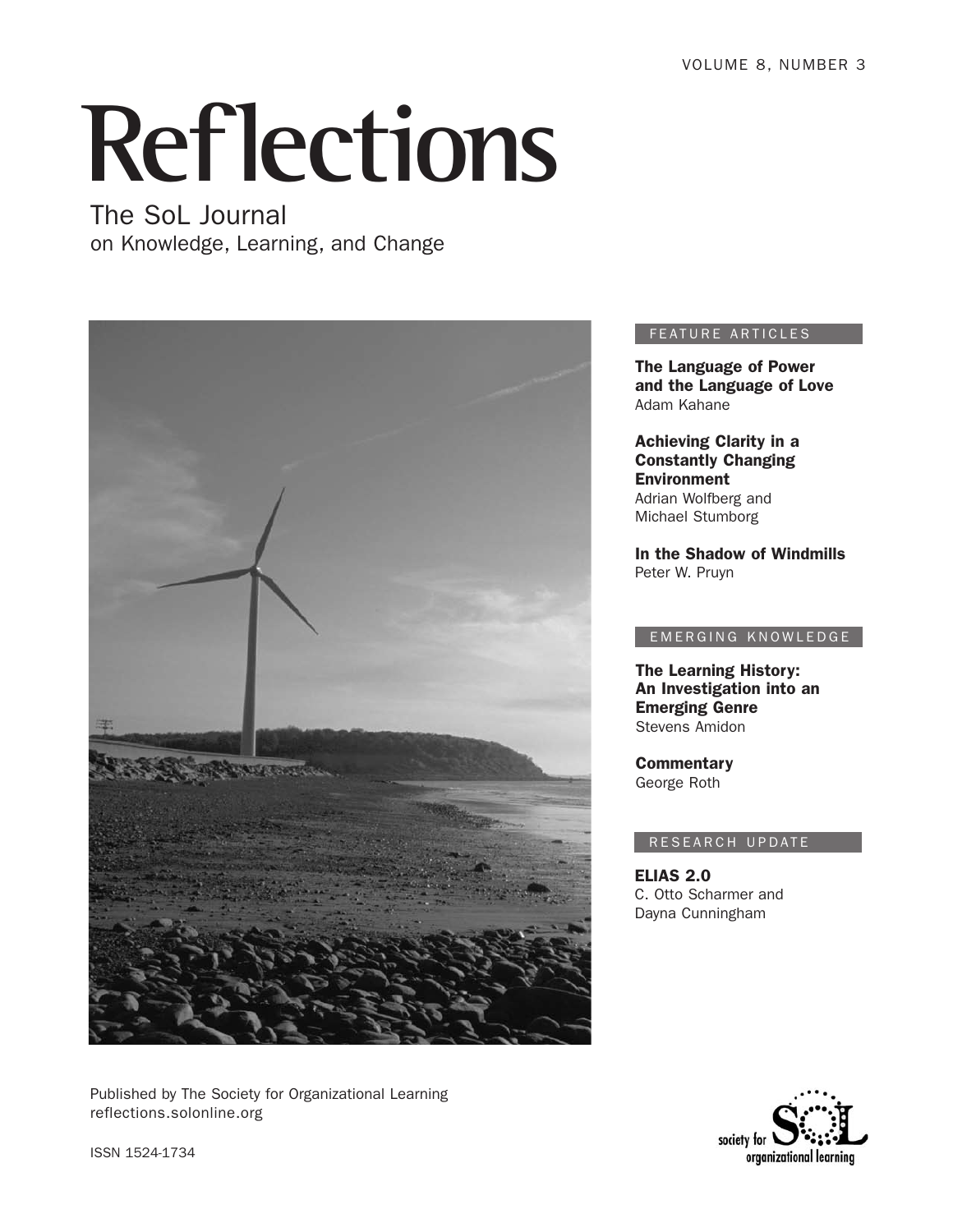

C. Sherry Immediato

Over the years, the words of Martin Luther King, Jr. have inspired many. The simple phrase: "I have a dream" has often been quoted as an elegant example of both personal and collective generativity. Some have noted that King might just as well have said "I have a complaint," given the reality of the situation he faced. And while he certainly had his moments of doubt and disappointment, we know him as evoking vision, service, connection and action. In recent months, a number of SoL members have been quoting his 1967 address to the Southern Christian Leadership Conference. In it, he addressed the question, "where do we go from here?" He called on all those who would think of them-

selves as powerless to recognize and claim their ability to make a difference, while not developing a tyranny characteristic of the systems they have experienced as so disempowering. As many within SoL seek to transform organizations into ones that bring out the best in their members while also seeking to tackle tough issues that can only be addressed together, King's words ring true: "power without love is reckless and abusive, and love without power is sentimental and anemic." The truth of this observation is best observed in practice.

In "The Language of Power and the Language of Love: Solving Tough Problems in Practice" Adam Kahane builds on his earlier work, *Solving Tough Problems* (San Francisco: Berrett-Koehler, 2005) and King's observation in the lead feature of this issue of *Reflections*. Relating five stories of both successful and challenging projects leads him to ask, "How can we avoid the twin traps of power without love, and love without power?" One conclusion he draws turns an old saying on its head: you can't be part of the solution if you're not part of the problem. His examples offer practical insight into a personal stance that helps create the honesty and insight needed to connect diverse stakeholders sufficiently to work toward their common interests in situations that might otherwise evoke frustration and antipathy.

Social relationships may be one source of powerlessness, but intellectual confusion is surely another. In our second feature, Adrian Wolfberg and Dr. Michael Stumborg report on their recent work in "Achieving Clarity in a Constantly Changing Environment." George Santayana famously stated, "Those who cannot remember the past are condemned to repeat it." But what happens when our experiences become increasingly irrelevant? What happens when our environment changes so fast that *everything* we experience is unfamiliar? How can organizations learn lessons from past experiences? Some organizations still find themselves in the slowly varying environment of the past, but most see the pace of change accelerating so rapidly that it appears to be essentially constant. Organizational survival requires the methods they use to learn and impart operational knowledge to change as fast or faster. In this case study, the authors discuss a pilot project called Full Spectrum Analysis at the Defense Intelligence Agency's Knowledge Lab as one method that is already showing significant results.

SoL Consultant member Peter Pruyn has embraced Kahane's challenge to solve tough problems! He shares his learnings "In the Shadow of Windmills: Reflections of a Climate Project Volunteer." After Pruyn saw *An Inconvenient Truth*, Al Gore's award-winning call to arms on climate change, he applied to the Climate Project to become a volunteer trainer for the program. He finished the training in December 2006 and began sharing Gore's presentation soon after. In this article he reflects on a journey that found him continually reflecting on and challenging his own mental models, assumptions, and beliefs. What he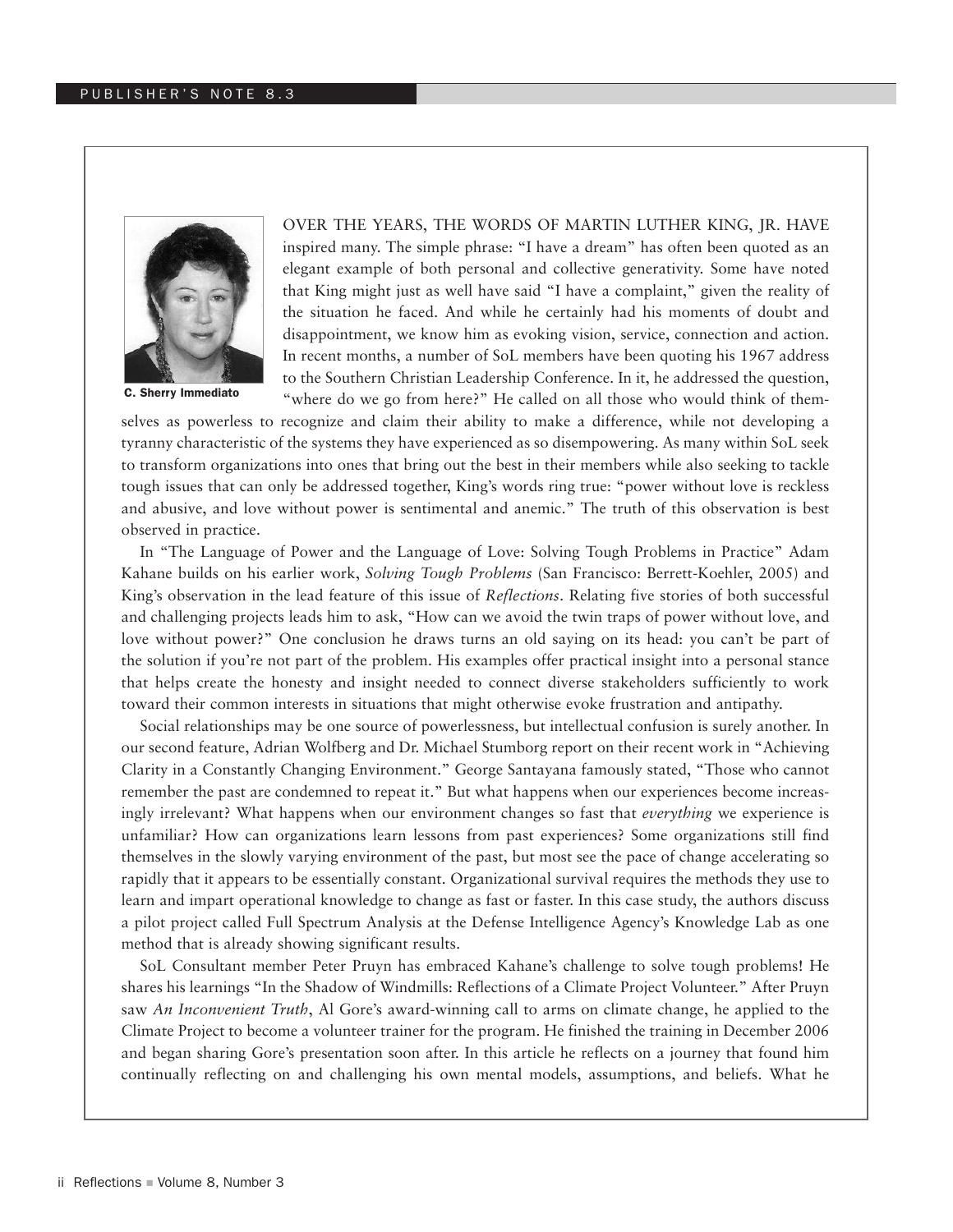learned during the past year – from a new vocabulary, to how to avoid being overwhelmed by the implications of climate change – is that the capacity to learn is critical for generating "progress amidst complexity," especially in urgent situations that demand action. Having had the chance to participate in one of Peter's sessions, it seems to me that one of the things he is learning is the importance of being fluent in both the language of power and of love, particularly in the face of issues that stimulate our fight or flight impulses.

This issue's contribution to the emerging knowledge forum is "The Learning History: An Investigation into an Emerging Genre" offered by SoL Connections member Steve Amidon. Learning histories are a research and reflection tool developed at the Center for Organizational Learning at MIT, SoL's predecessor, to help organizations learn from their own learning and change efforts. In this article, Professor Amidon uses contemporary genre theory to examine this relatively new qualitative research methodology. Citing a dozen different learning histories, several authored by SoL members, he explains the ways in which the learning history can help organizational writers and researchers, and how it has evolved to merit serious consideration in the field. Several learning histories are available through SoL's website, as well as the definitive training guide, *The Field Manual for a Learning Historian*. Founding SoL member and leading learning historian George Roth offers a commentary.

Finally, as a continuation of research updates presented in our last issue, Otto Scharmer and Dayna Cunningham report on the first cycle of Project ELIAS (Emerging Leaders Innovate Across Sectors) and the findings they will integrate into the second round. Using the presencing methodology, the process develops greater capacity for creating community value for both the participating fellows and their organizations.

We hope that the articles in this issue of *Reflections* will be valuable springboards for conversation with your partners for change. We would like to express special gratitude to the authors who contribute to this journal for catalyzing and guiding our exchange. As 2007 draws to a close, we wish you a healthy mix of quiet moments and good company that restore your body, mind, and soul.

With best wishes for reflection that stimulates action,

l. Stray Aundeats

C. Sherry Immediato Managing Director, SoL

*There are many online references to the work of Martin Luther King, Jr.*  http://en.wikiquote.org/wiki/Martin\_Luther\_King,\_Jr. *is one source of quotes and references to his speeches.*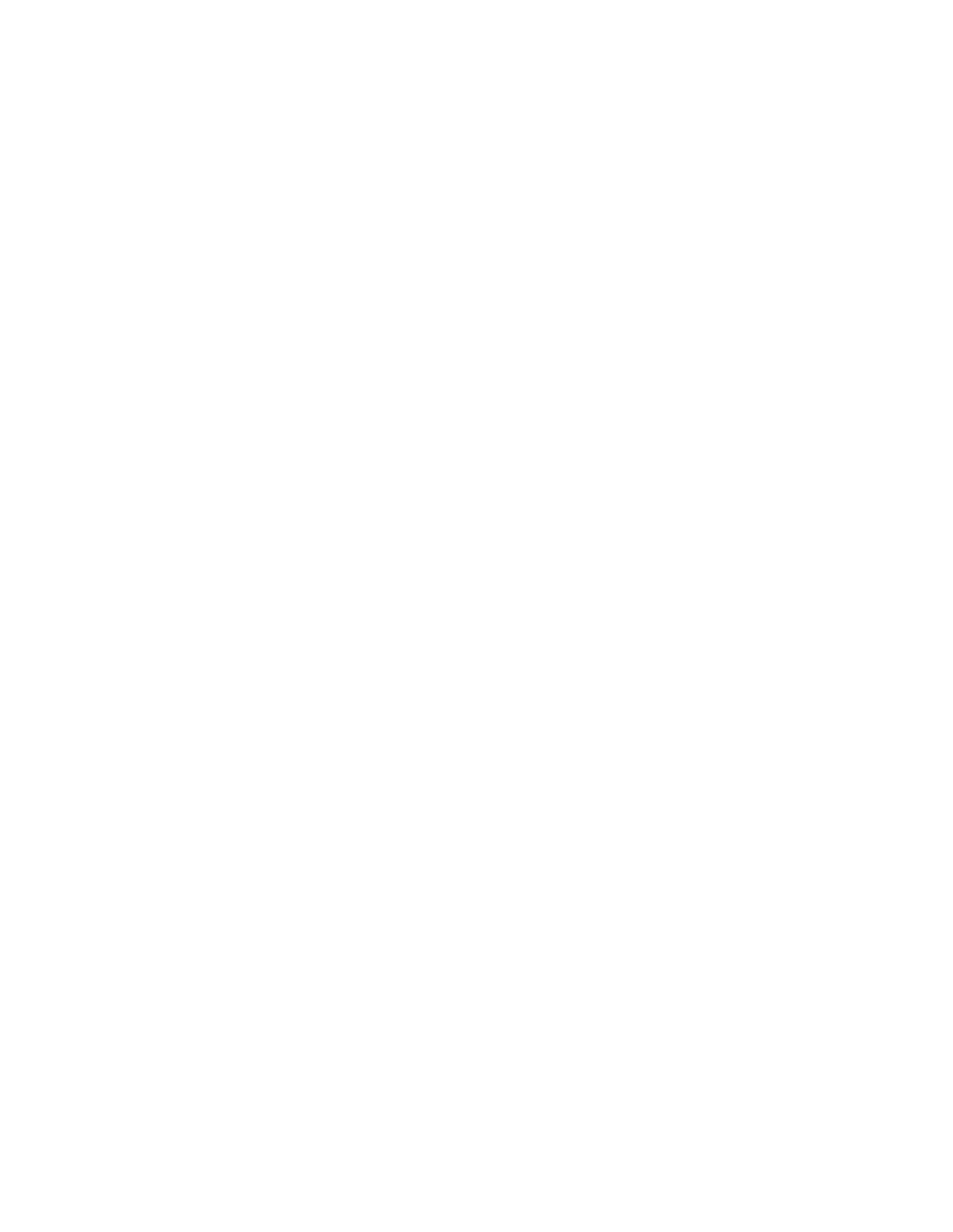# The Language of Power and the Language of Love: Solving Tough Problems in Practice

# Adam Kahane



Adam Kahane's first book, *Solving Tough Problems: An Open Way of Talking, Listening, and Creating New Realities* (San Francisco: Berrett-Koehler, 2005) was excerpted here in *Reflections* in Vol. 6, No. 6. In this article, adapted from a speech he delivered at ExpoGestion in Bogota in September, 2007, he shares the lessons he has learned over the last few years about solving tough problems in practice. Relating stories of both successful and unsuccessful projects has led him to ask, "How can we avoid the twin traps of power without love, and love without power?" The five principles that begin to answer that question became clearer through his most recent work with the Sustainable Food Laboratory, a global initiative he helped found four years ago. This integral approach offers new hope in learning to solve our most complex problems peacefully.

Adam Kahane

For the past 15 years my attention has been focused on one question: How can we work<br>together to solve our toughest problems peacefully? It is easy for us to try to solve our prob-<br>lems violently – to use our power or aut together to solve our toughest problems peacefully? It is easy for us to try to solve our problems violently – to use our power or authority or money to make things the way we want them to be. And it is easy for us to be peaceful and leave things just the way they are. But how can we create real change in our social systems, not in a way that crushes people, but rather in a way that lifts them up? How can we together create new realities?

 After 15 years, I think that I can now see the outline of an unexpected answer to this question. In order to solve our toughest problems peacefully, in order to address our most complex social problem situations, we have to learn to be bilingual. We have to learn to speak fluently two paradoxically different languages: the language of power and the language of love. By power I mean the drive to act, to achieve purpose, to effect real change in the real world. And by love I mean the drive to re-connect, with each other and with our world and what it needs of us. What I have learned from my experiences is that until we are able to exercise power and love together – to exercise power with love – we will never be able together to create new realities.

 For the past 15 years I have been facilitating teams of leaders who have come together from across different sectors, organizations and communities to work on complex social problems that they all care about, and that none of them can succesfully address alone. I have worked with teams made up of businesspeople and politicians, generals and guerrillas, civil servants and trade unionists, community activists and United Nations officials, clergy and artists. With such teams, I have worked on, among other subjects, the transition away from apartheid in South Africa, the post-war rebuilding in Guatemala, the contested elections in the Philippines, civic rejuvenation in the United States, judicial reform in Argentina, child malnutrition in India, the health of aboriginal communities in Canada, and global climate change. I have participated in some very successful efforts and some not very successful efforts.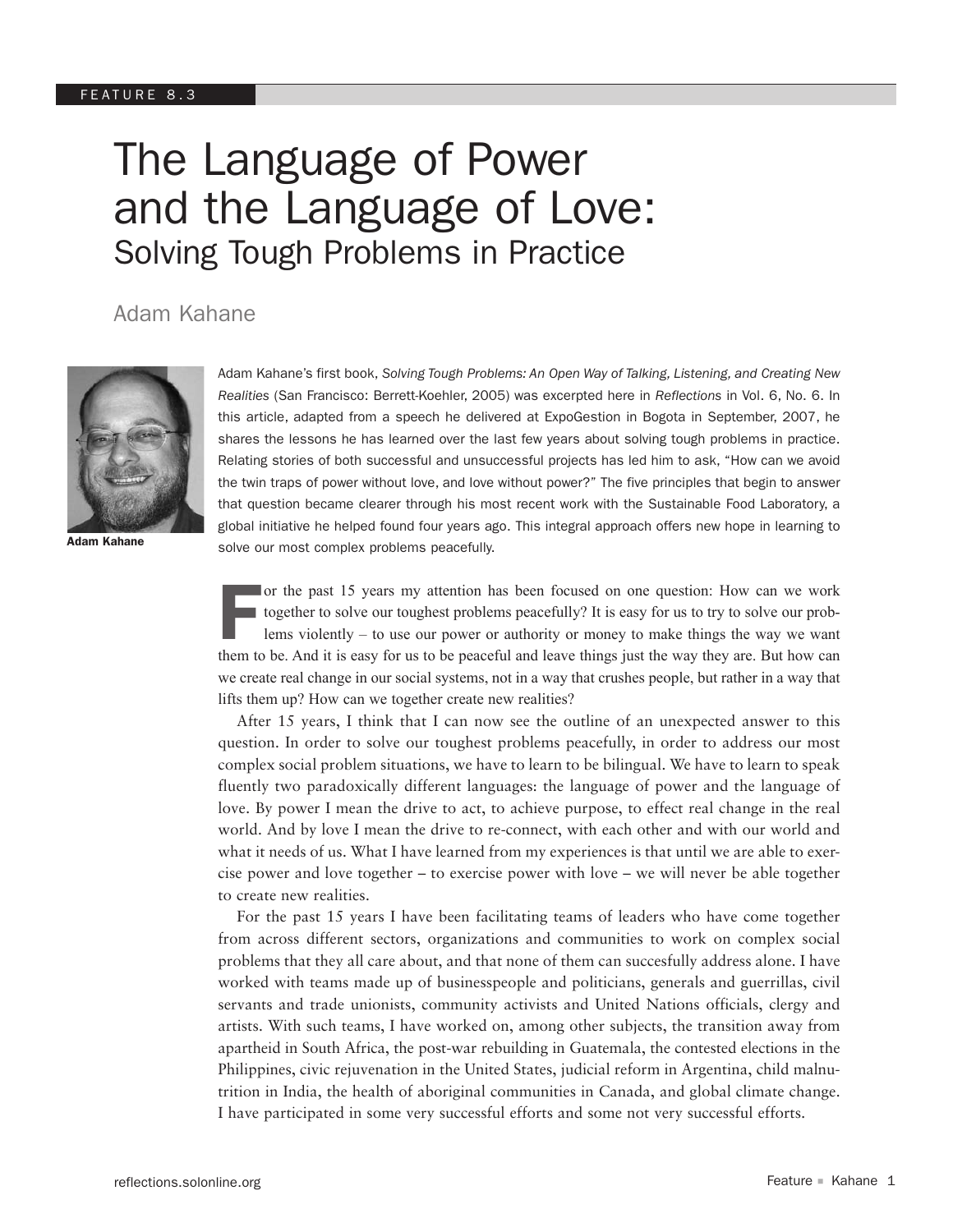From these hard-won experiences, I have learned some lessons about how to solve tough problems. I am going to share these lessons by telling you five stories from five continents. From these stories I will suggest to you five bilingual practices that I think can be useful to you in addressing your own toughest problems.

## Power in South Africa

I got into the work that I am doing now quite unexpectedly. I grew up in Montreal and studied theoretical physics at McGill and then energy economics at Berkeley. In 1988 I moved to London to take a job as head of global social-political-economic scenarios for Royal Dutch Shell, the multinational energy company.

 I loved working at Shell because I loved the power. I loved being part of this huge machine that could deploy ideas and people and money around the world to achieve its purpose. I loved the company's practical capacity to create new realities.

One day, after I had been at Shell for three years, we received an unexpected phone call to our offices in London. A group of left-wing activists associated with South Africa's African National Congress, Nelson Mandela's party, wanted to use the Shell scenario methodology to develop strategies for the transition away from apartheid, and they wanted Shell to send someone to give them methodological advice. This is how, in September 1991, I came to travel from London to Cape Town, and from a life of observation to one of engagement.

 South Africa has a long and painful history of a colonial white minority achieving their purpose through denying the black majority the right to achieve their purpose. By the end of the 1980s, it has become clear that the white government could no longer keep this apartheid system going, but neither could the opposition overthrow the government. So in 1990, the government released Mandela from prison and South Africans began, for the first time, to meet and talk and negotiate how to change their system: in essence, how to shift who exercised which kind of power to achieve what purpose.

 When I showed up at the Mont Fleur Conference Centre outside of Cape Town, the first thing I noticed was that the scenario team was not composed as I had expected. The 28 members of the team included not only officials of the African National Congress, but also members of competing opposition parties, trade unionists, community workers, and academics, and also businessmen and other leaders of the then-white establishment. I was impressed with this team because they really wanted to use their various sources of power to create a new reality in South Africa.

 This team met together four times over the year that followed and arrived at a set of understandings about how to handle the shift of power, especially the shift of economic power. These understandings ended up playing a role in the success of the transition in South Africa and especially in the unexpected success of the economic transition.

 There was a joke that people used to tell in South Africa at that time, that faced with our extraordinarily tough problems, we have two options: a practical option and a miraculous option. The practical option is that we get out of our chairs and down on our knees and pray for a band of angels to solve this problem for us. The miraculous option is that we stay in our chairs, talk with one another, and solve this problem ourselves. In the event, South Africans chose and succeeded in implementing the miraculous option.

 When I reflected on what I had seen at Mont Fleur, I realized that this project had not simply contributed to South Africa's miraculous transition, but had exemplified it. What I had seen at Mont Fleur is that it is possible for people who had been using their power to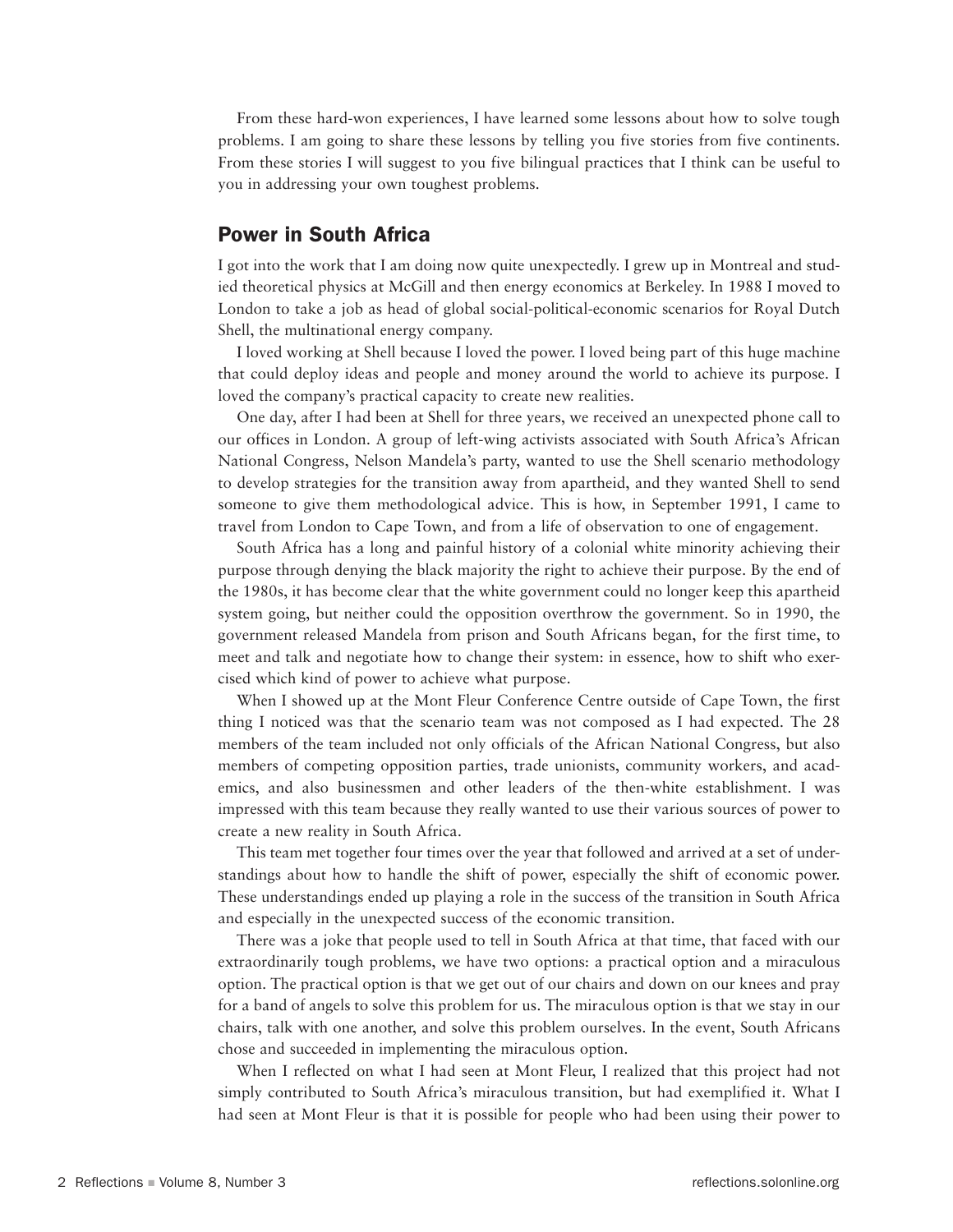

achieve their separate purposes – in opposition, even in violent opposition to one another – to come together to use their collective power to achieve a collective purpose. South Africans succeeded in bringing together those people who needed to come together, in order to solve their tough problem peacefully. As one of the members of the Mont Fleur team said: "We outlined the way forward for those of us who were committed to finding a way forward." They succeeded in effecting concrete, practical change in their social system in a way that, rather than crushing people, lifted them up.

 I was bowled over by what I had witnessed in South Africa. I fell in love with this way of working on tough problems, which I hadn't even known existed before. I fell in love with that beautiful country at its moment of liberation. And I fell in love with the woman who was the coordinator of the Mont Fleur project. By the end of the project, I had resigned from Shell, emigrated from London to Cape Town, and married the project coordinator.

# Power Without Love in Canada

In 1993 I moved to South Africa and with Joseph Jaworski and Bill O'Brien started the international global consulting firm that has grown into, along with other entities, Generon Reos LLC. We started to develop this "Mont Fleur" approach of bringing together key leaders of all of the parts of a system to use their heads, hearts, and hands to change that system. We worked on this in Africa, Europe, and Asia, and in North, Central and South America. It was challenging, exciting, pioneering work. The approach often worked very well. But sometimes it didn't work well at all.

My second story is of a time that this approach of employing collective power to achieve collective purpose didn't work well. And it took place in Canada, my native country.

 When I started working in different parts of the world after Mont Fleur, I always carried with me the confidence that I came from a country that had been successful in solving its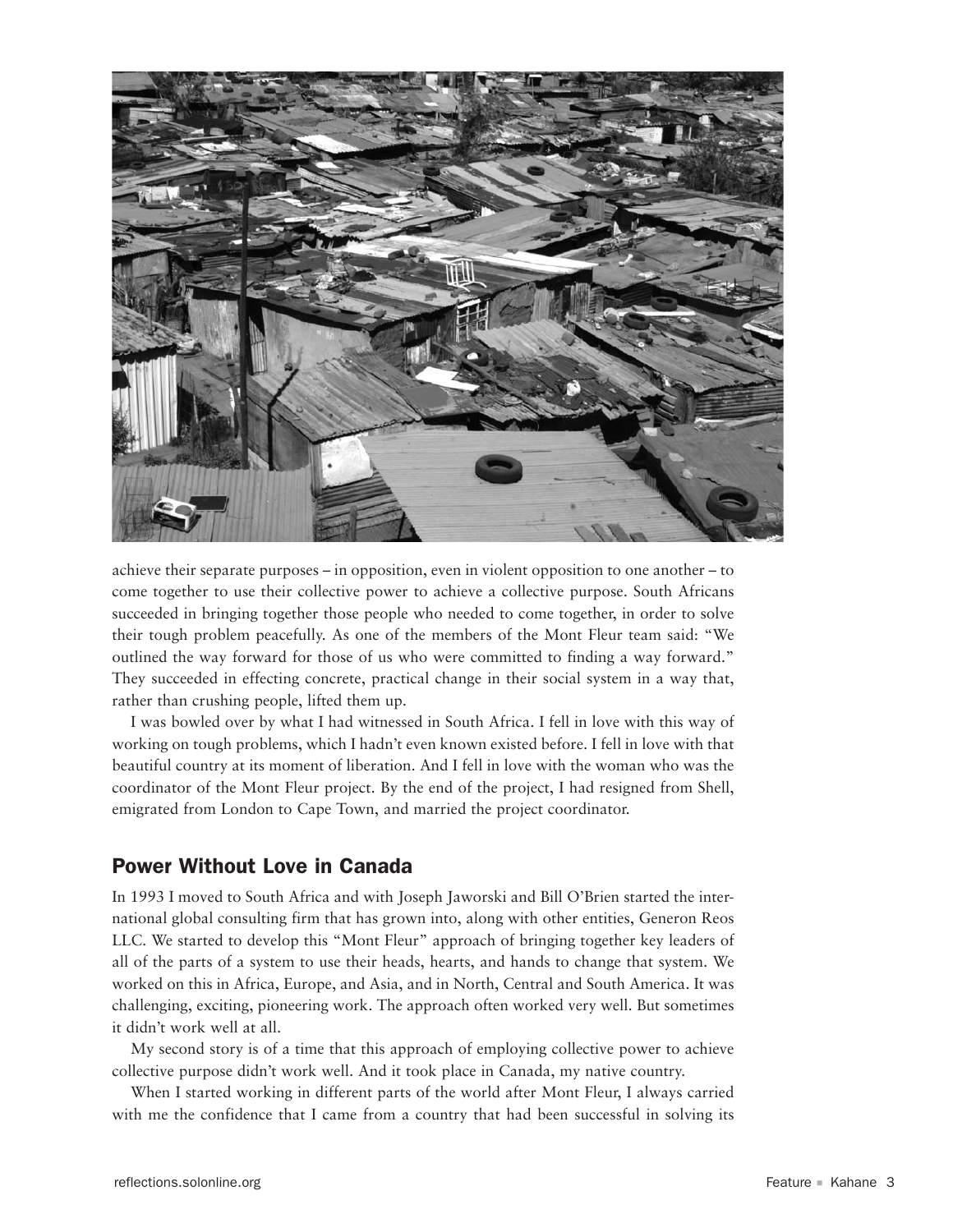own tough problems. So I experienced an existential shock when I found myself in a meeting in Ottawa, where people were talking about the situation of Canada's aboriginal or native people. I hadn't grasped just how appalling this situation is, with rates of poverty, illness, and violence many times the national average: Third World conditions in a First World country.

 System thinker Louis van der Merwe taught me that "a system is perfectly designed to produce the results it is now producing." So the Canadian system, of which I was part, is in a sense "perfectly designed" to produce these terrible results. One fundamental aspect of this system is the mental model that aboriginal people are viewed as irresponsible savages. This thinking was institutionalized in, among other practices, a residential schooling system that took children away from their parents to be educated by the church or the state. The founder of the residential school system characterized his approach as "kill the Indian and save the man." The last residential school in Canada was closed only in 1998 – and so this power relationship between aboriginal and non-aboriginal Canadians has been replicated for generation after generation.

 After this meeting in Ottawa, I began working with a small team of government and aboriginal and other leaders to organize a process for unsticking this stuck situation. After four years of on-and-off efforts, we had hardly made any progress. What I noticed over these four years is that even within our little group, we managed to recreate the same stuck dance that we were trying to change. The government leaders wanted to remain in control and to fix the aboriginal problem. The aboriginal leaders didn't want to be controlled or fixed by anyone. And my colleagues and I from benevolent foundations, NGOs, and consultancies "just wanted to help." We all had our own different roles and models and purposes that never really moved and never really met.

 So unlike the experience of the group in South Africa, we Canadians were in this instance not successful in solving our tough problem. We were not successful in exercising our collective power to achieve a collective purpose. On the contrary, we each used our own power to promote and defend our own purposes and to oppose and block the purposes of others.

 I once heard Rabbi Moshe Waldocks of Boston give a sermon about the biblical story of Noah and the great flood. In the Jewish calendar, the story of Noah is always read one week after the story of Adam and Eve. Waldocks asked, "What are we to understand from the fact that last week we read that God created the world and this week we read that he destroyed it? We are to understand that man is made in God's image and that man also has within himself both the capacity to create and the capacity to destroy."

 This is what I saw in Canada. I saw that power has two faces. It has a generative face, the power to create. And it has a degenerative face, the power to destroy. But what is it that determines whether our power is generative or degenerative?

#### Love in Guatemala

During this whole period during which I was becoming fluent in the language of power, I was starting to notice in the teams I was working with another, entirely different language also being spoken. This is the subject of my third story, which took place in Guatemala.

 Guatemala has the dubious distinction of having had the longest-running and most brutal civil war in the Americas. It lasted from 1960 to 1996: 200,000 people were killed, mostly at the hands of the state, and 1 million were displaced, out of total population of only 7 million. Someone once told me that the Argentine torture instructors who had been hired by the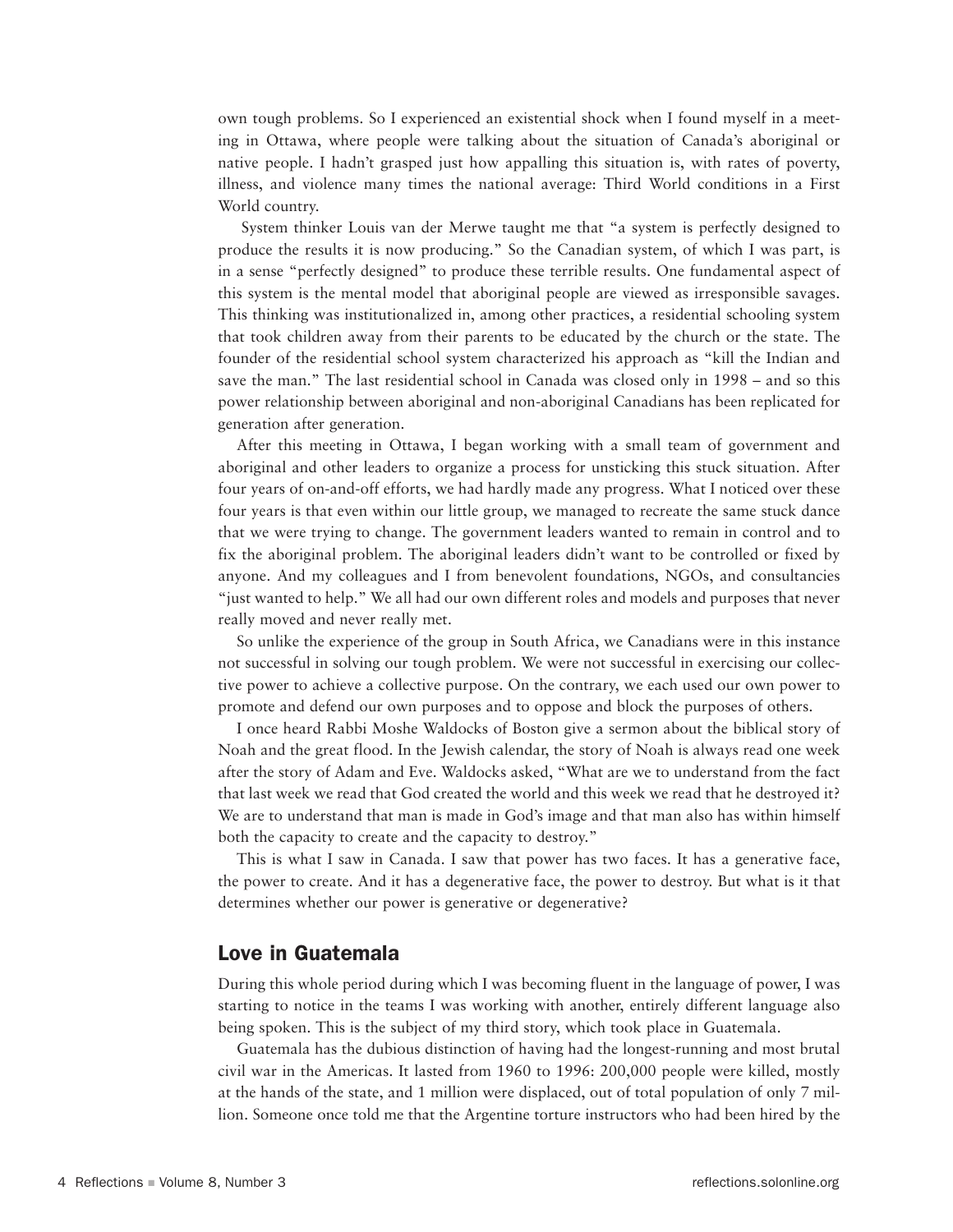Guatemalan army were appalled by what they saw there. The social fabric of Guatemala was completely torn apart.

 After the signing of the peace treaty in 1996, a group of Guatemalan leaders who had heard of the Mont Fleur process organized a similar project there. This Visión Guatemala team was at a higher level and more diverse than the one in South Africa; it included Cabinet Ministers, former guerillas, businessmen, journalists, young people, and aboriginal leaders – Guatemala is the country in the Americas with the highest proportion of aboriginal peopole, more than 50%. This team worked together over two years, and contributed to a remarkable stream of changes in the Guatemalan reality, including in the platforms of four of the main political parties, in the implementation of the peace accords, in fiscal agreements, in anti-poverty strategy, in academic curricula, and in local development policy. Visión Guatemala also made a major contribution to shifting the Guatemala's way of solving problems – and it's a country with serious problems – away from exclusive authoritarianism towards inclusive dialogue.

 I was impressed with way the Visión Guatemala team had succeeded in exercising collective generative power and I wondered what the root was of their accomplishment. Several of my research partners from MIT and SoL, under the leadership of Katrin Kaeufer, interviewed members of the team some years after the project had ended, and many of the team answered this question by pointing to one five-minute incident that had occurred during their very first meeting together.

One evening after dinner, the team had gathered to tell stories about their personal experiences of the Guatemalan reality. A man named Ronalth Ochaeta, a human rights worker for the Catholic Church, told the story of a time he had gone to a Mayan village to witness the exhumation of a mass grave from a massacre. When the earth had been removed, he noticed a number of small bones, and he asked the forensics team if people had had their bones broken during the massacre. They replied that, no, the grave contained the corpses of pregnant women, and the small bones were of their fetuses.

 When Ochaeta finished telling his story, the team was completely silent. I had never experienced a silence like this, and I was struck dumb. The silence lasted a long time, perhaps five minutes. Then it ended and we continued with our work.

This episode made a deep impact on the group, and many of them said that the strength the team, which enabled them to do the hard work they went on to do, could be traced to those five minutes of silence. One of them said to the researchers:

*"In giving his testimony, Ochaeta was sincere, calm and serene, without a trace of hate in his voice. This gave way to the moment of silence that, I would say, lasted at least one minute. It was horrible! A very moving experience for all…If you ask any of us, we would say that this* moment was like a large communion."

Another said:

*"In the end, and particularly after listening to Ochaeta's story, I understood and felt in my heart all that had happened. And there was a feeling that we must struggle to prevent this from happening again."* 

 What I hear in these words is the language of love. By love I mean the drive to re-unify that which was once united and that was then separated or torn apart. When this team, in Catholic Guatemala, said that this was a moment of "communion," they were using the technical meaning: being one body in Christ. And when they spoke of "a feeling that we must struggle to prevent this from happening again," they were speaking of a deep knowing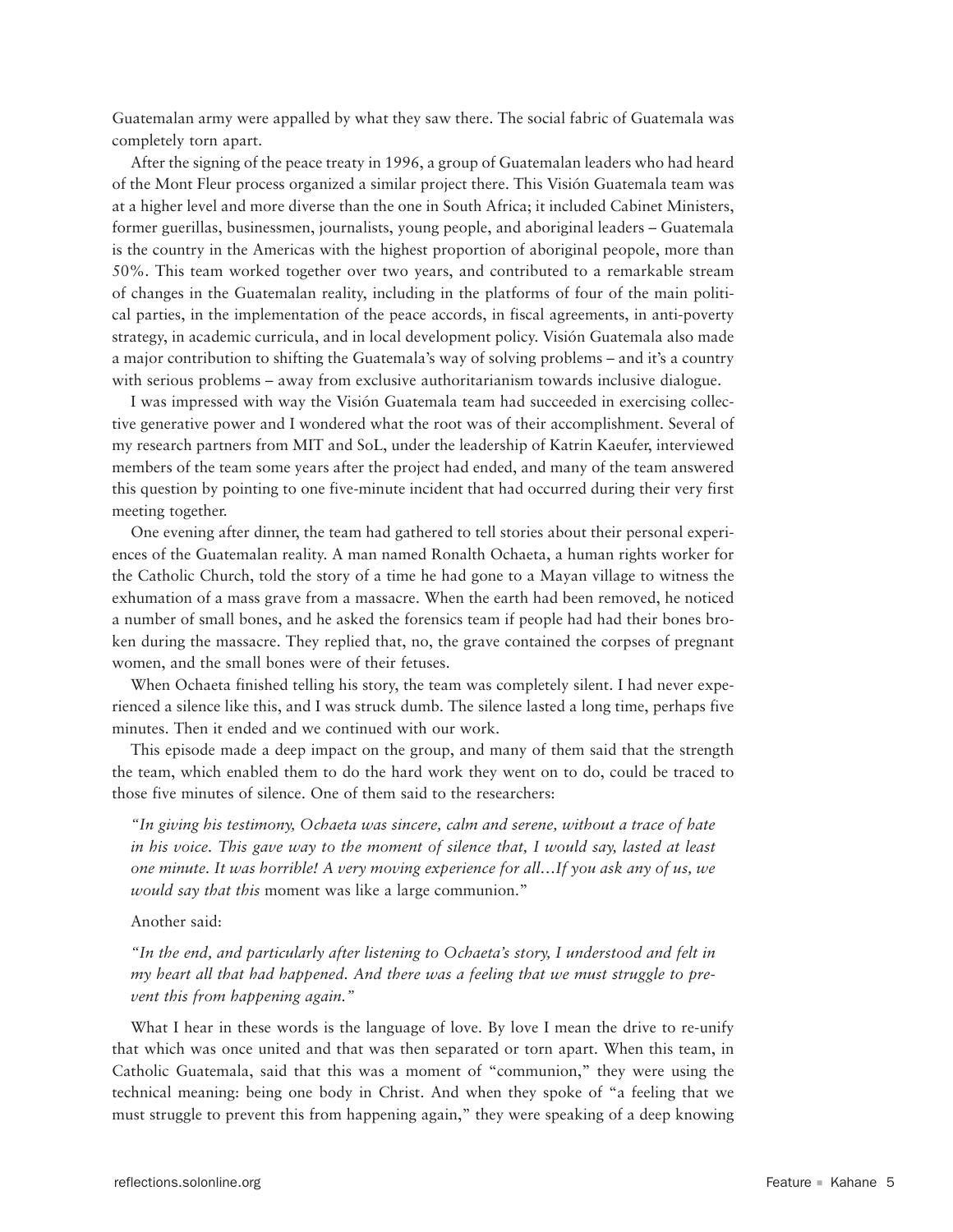of what was going on in the system of which they were a part, and of what they had to do about it – what they could not not do.

 Towards the end of Visión Guatemala, Elena Diez Pinto, the project's organizer mentioned to me that the sacred book of the Mayan Q'iche people, called the Popol Vuh, contains the following text: "We did not put our ideas together. We put our purposes together. And we agreed, and then we decided." Love is how we know collective purpose. Love makes power generative.

#### Love Without Power in India

After Guatemala, my colleagues and I focused our attention on working in this way to create new realities through acting from this place of re-connection and love. Bill O'Brien, who had been president of Hanover Insurance Company and one of the exemplars in Peter Senge's book *The Fifth Discipline*, taught us that in a corporate context a generative leader is one who lifts another up, and that love in this context means helping others complete themselves.<sup>2</sup>

This approach often worked very well. But sometimes it didn't work well at all.

My fourth story is of a time that this approach of focusing on re-connecting didn't work well. This was an ambitious project we were involved in in India. India has one of the highest rates of child malnutrition in the world, higher than in Sub-Saharan Africa: 50% of Indian children under five years old are mdoerately or severely malnourished, and 40% of all the malnourished children in the world are in India. When we organized a collective problemsolving process to address this situation, we encountered a loving response – "we cannot not act to help these children" – from almost everyone we invited to participate. We put together a team of 40 people from Indian government departments, corporations, and NGOs and community groups, and this team worked together full time for three months. We made an intense effort to connect these leaders from across the system to one another, to leading practitioners in this field, and to communities and children suffering from malnutrition. Through this approach we created a set of bold and innovative solutions.

But we made one mistake: we ignored power. This was a system with enormous power differences and power dynamics and power struggles. The basic structure of our project contained what must be one of the biggest power differences in the world: between we well-nourished middle class professionals on the team, and the malnourished, impoverished children our work was intended to benefit. And then there were the differences, in this statusconscious culture, between government and NGOs, between experts and novices, between funders and recipients, between bosses and staff, between men and women, and between we foreign consultants and the Indians. But we made these differences were undiscussable and therefore unaddressable. One day we were having a big conflict in the team, circling these difficult issues, when the most senior government official on the team declared: "There is no conflict here!" – and that was it, the issue had officially disappeared. So as a team we were able to speak the language of love but we were not able to speak the language of power. But ignoring power doesn't make it go away; it just sends it underground, where it becomes more degenerative and destructive.

 At the end of these intense three months of work, we proposed the solutions that we thought were bold and innovative to the board of the project, who were the bosses of the team members: the representatives of the Indian "powers that be." They rejected our proposals almost entirely. Our solutions were too different from the usual way things were done and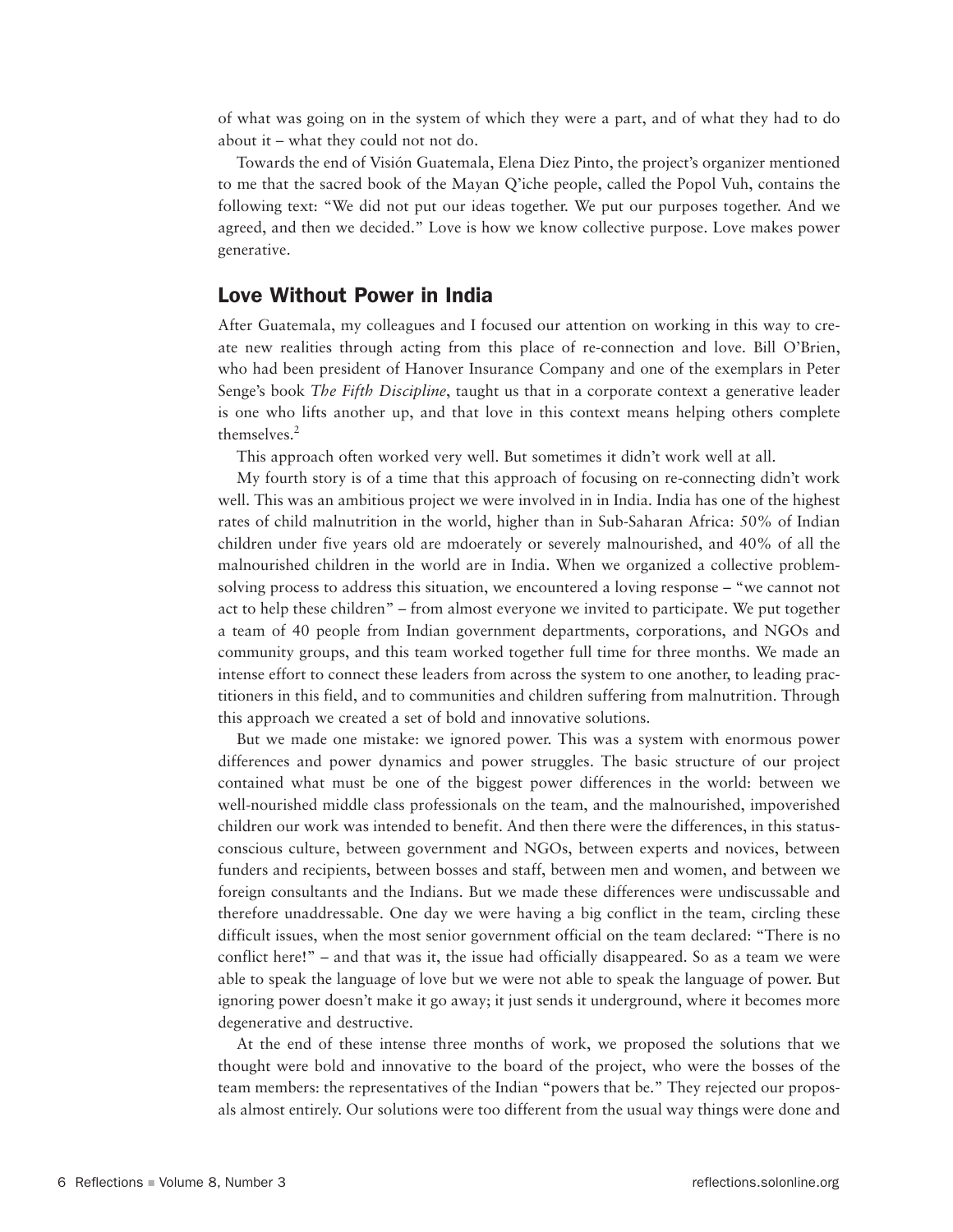had too little local ownership, and were therefore too difficult to implement. So the team was disbanded and much of our work was abandoned.

 This experience in India left me depressed and confused. I had seen the generative face of power, the capacity to achieve purpose, and also its other, degenerative face. I had seen the potent face of love, of re-connection, and also its other, impotent face. And more disturbingly, I had seen all of these faces – generative, degenerative, potent, impotent – within myself. So what to do?

In the midst of my discouragement, I came across a speech that had been given by Martin Luther King Jr., the great American civil rights leader, in 1967, just six months before he was assassinated. I was stunned to see that in this speech King had articulated precisely the tension that I was wrestling with. He said:

*"Power properly understood is nothing but the ability to achieve purpose. It is the strength required to bring about social, political, and economic change….And one of the great problems of history is that the concepts of love and power have usually been contrasted as opposites – polar opposites – so that love is identified with the resignation of power, and power with the denial of love. Now we've got to get this thing right. What [we need to realize is] that power without love is reckless and abusive, and love without power is sentimental and anemic…. It is precisely this collision of immoral power with powerless morality which constitutes the major crisis of our time."3*

This speech rang precisely true for me because I had seen in Canada how power without love is reckless and abusive and degenerative. I had seen in India how love without power is sentimental and anemic and impotent. And I had seen myself be reckless and abusive on oddnumbered days and sentimental and anemic on even-numbered ones. So how can we address this major crisis of our time? How can we avoid these twin traps of power without love, and love without power? How can we exercise power with love? How can we in practice solve our toughest problems peacefully?

### Power With Love in Global Food Systems

My fifth and final story summarizes my current answer to these questions. My answer consists of five principles that I think represent part of the code, the DNA, of a promising integral approach to solving tough problems peacefully. These five principles correspond to the five movements in Otto Scharmer's Theory U. 4

 This fifth story started four years ago, when Hal Hamilton and some colleagues and I launched a global initiative that we called the Sustainable Food Laboratory.<sup>5</sup> The problem situation that we set out to work on is the following: our present food system produces lots of food; the food is inexpensive for rich people but expensive for poor people; much of it is not healthy for the people who eat it; it doesn't provide a decent livelihood for most farmers or farm workers; it's not good for the soil or the water or the atmosphere…but other than that the system works fine! If the food system is perfectly designed to produce these results that it is now producing, the Food Lab asked, how can we change this system to produce more economically, socially, and environmentally sustainable results?

 We started off our initiative by looking for leaders of different parts of this system who understood and cared about this situation as a whole. We ended up recruiting leaders from food processors, retailers, financial institutions, non-governmental organizations, govern-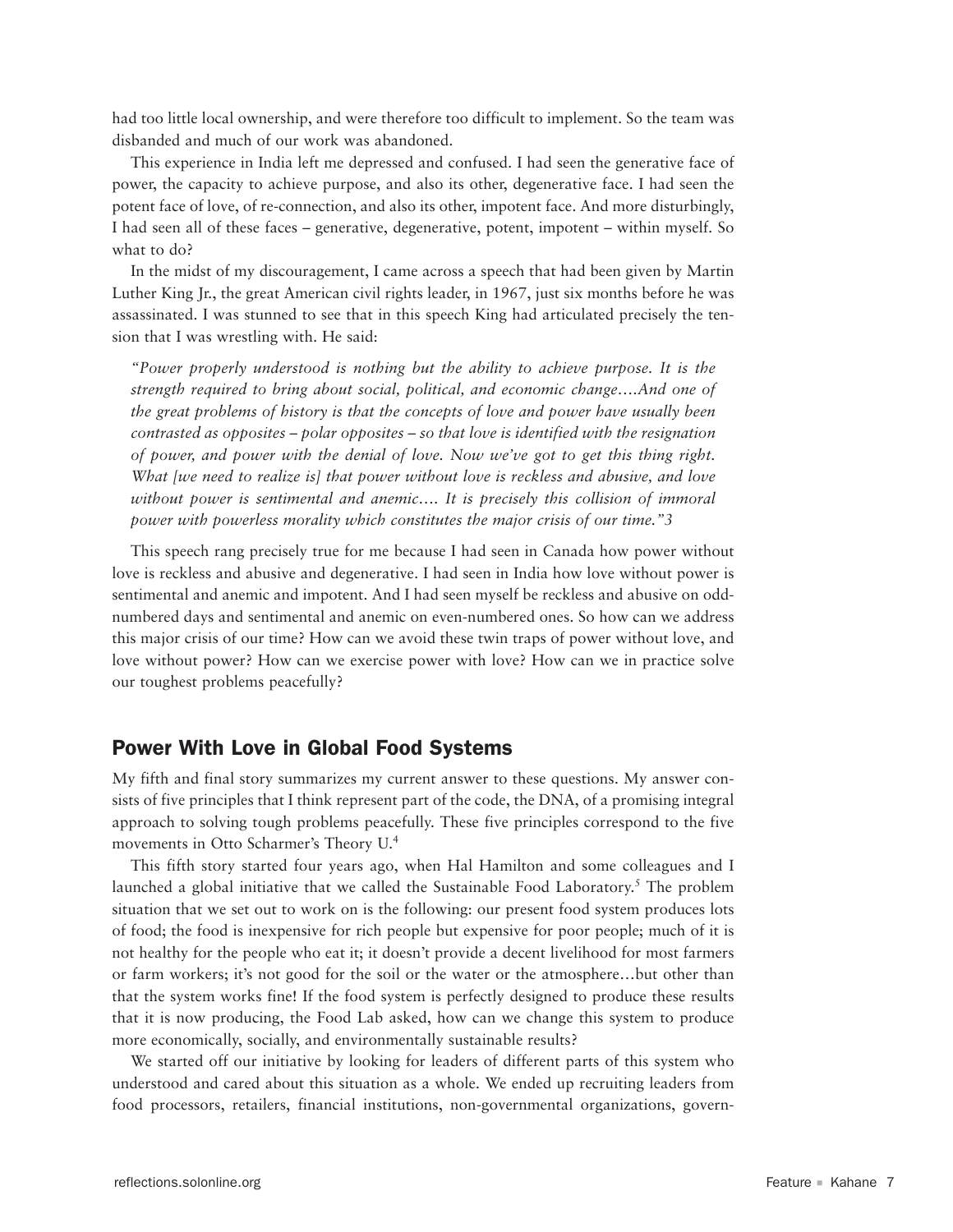

ments, and citizen and worker movements. Eventually we had a team of 45 committed, influential people from Europe, the United States, and Latin America who together made up a miniature version of the global social system that we were all committed to changing. So the first principle is: "Convene a Microcosm of the System's Leadership." This is a bilingual principle because in the language of power, this principle tells us to recruit leaders who have real capacity to change the system. And in the language of love, this principle tells us to recruit leaders who are committed to the health of the system as a whole.

One consequence of having a team that constitutes a microcosm of the system they are trying to change is that, if they can talk with one another openly and honestly, then they can all see the whole system, from multiple perspectives, in all its complexity and contradictions. Furthermore, the dynamics of the whole system – including the power dynamics – get replicated within the team's meeting room, where they are available for everyone to see and to work on. The Food Lab team did this, and also got out of the meeting room and into a series of "learning journeys" around Brazil, where the whole system – rural and urban, primitive and modern, sustainable and unsustainable – was visible on the ground. In this way, they built up a shared picture of the food system and how it worked and why it was producing the results that it was producing. So the second principle is: "Immerse in the Complexity of the System." In the language of power, this principle tells us to focus on understanding how things really work and what it really takes to change them in practice. And in the language of love, this principle tells us to focus on building connections and relationships across the system as a whole.

 Now as a committed, influential, microcosmic team immerses itself more and more deeply in the reality of the system it is trying to understand and change, they begin to notice their own role in things being the way that they are. There was a slogan in the 1960s that said that "If you're not part of the solution, you're part of the problem." But, as Bill Torbert once pointed out to me, actually that slogan misses the most important point about effecting change, which is that "If you're not part of the problem, you can't be part of the solution."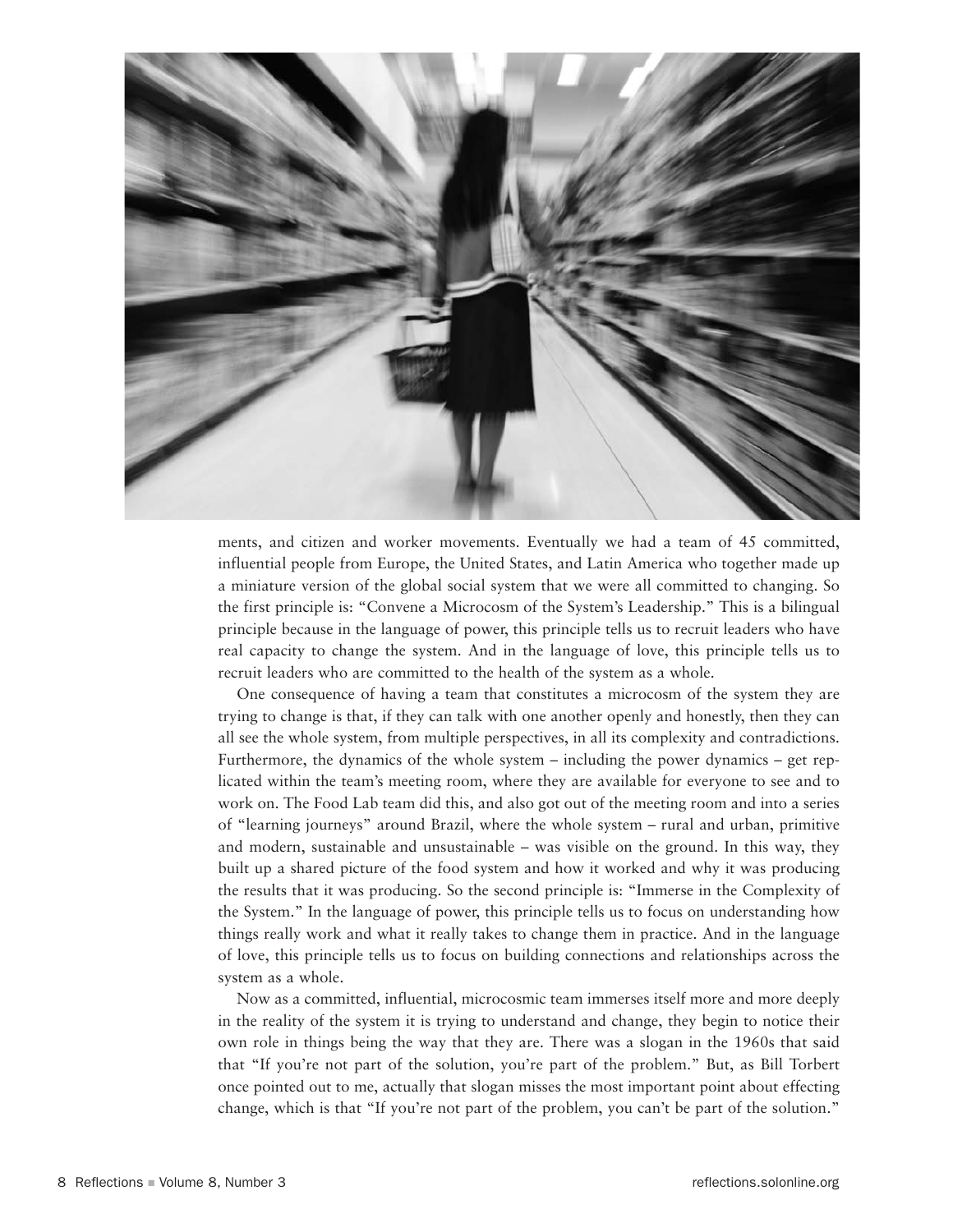If we cannot see how what we are doing or not doing is contributing to things being the way that they are, to the system producing the results it is now producing, then it follows that we have no basis at all for changing these results – except from outside the system, violently. But if the leaders of a system can step back, can retreat, from the complexity of the system they are part of, and reflect on what is going on and their role in it, then they will know what they have to do. The Food Lab team, after they had been working together for six months, went on a retreat that included 72 hours alone, in silence, in the desert of Arizona. And when they came back from the desert, they knew what they had to do – just as the Guatemalans had known after Ochaeta's story. So the third principle is: "Retreat to the Source of Insight and Commitment." In the language of power, this principle tells us to connect with our own deepest purpose and will. And in the language of love, this principle tells us to connect, not with what we need of the system, but with what the system needs of us.

When a team connects to this source of insight and commitment, within and between and around themselves, they can move mountains. Within only a few hours of coming back from the desert, the Food Lab team agreed on a set of six ambitious initiatives for creating more sustainable mainstream food supply chains, which they have continued to work on together during the past three years. These initiatives include connecting retailers in Europe and the United States to small fishermen and farmers in Africa and Latin America; connecting hospitals, schools and other public institutions to local producers of healthy food; and connecting buyers of food and bio-fuel commodities with sustainably-managed growers. It's not that the Food Lab team's work, having connected to their source of insight and commitment, has since then always been easy or successful. It is just that they have had the courage and strength to get out into the world and just do it: to try and fail and learn and try again, over and over. So the fourth principle is: "Try Out Systemic Innovations." In the language of power, this principle tells us to learn, not by theorizing or planning or recommending what other people ought to do, but rather by acting, by doing, by using our hands. And in the language of love, this principle tells us to undertake this action in partnership with other stakeholders from across the system.

 This is how to solve tough problems peacefully. This is how to grow practical, profound, sustainable innovation and change. This is how to build better social systems. The Food Lab team, after these three years of trial and error, is gradually and organically building up an entirely new body of relationships and alliances and standards for mainstream sustainable food supply chains that is spreading within their own institutions and also across their suppliers and customers and competitors and allies. A web of ambitious, cutting edge, crossinstitutional initiatives is spreading across Europe, Africa, Asia, and the Americas. The Food Lab has become an influential space for learning and for institutionalizing these learnings into living examples of best practice. So the fifth and final principle is: "Grow Ecosystems of New Practices." In the language of power, this principle tells us to keep our eyes on the prize of creating new and better realities, not in theory but in practice. And in the language of love, this principle tells us to keep our eye on the prize of creating these new realities, not violently but peacefully.

# Conclusion

The Food Lab is making progress on its objective of creating living examples of mainstream sustainable food supply chains and so is itself becoming an important living example of this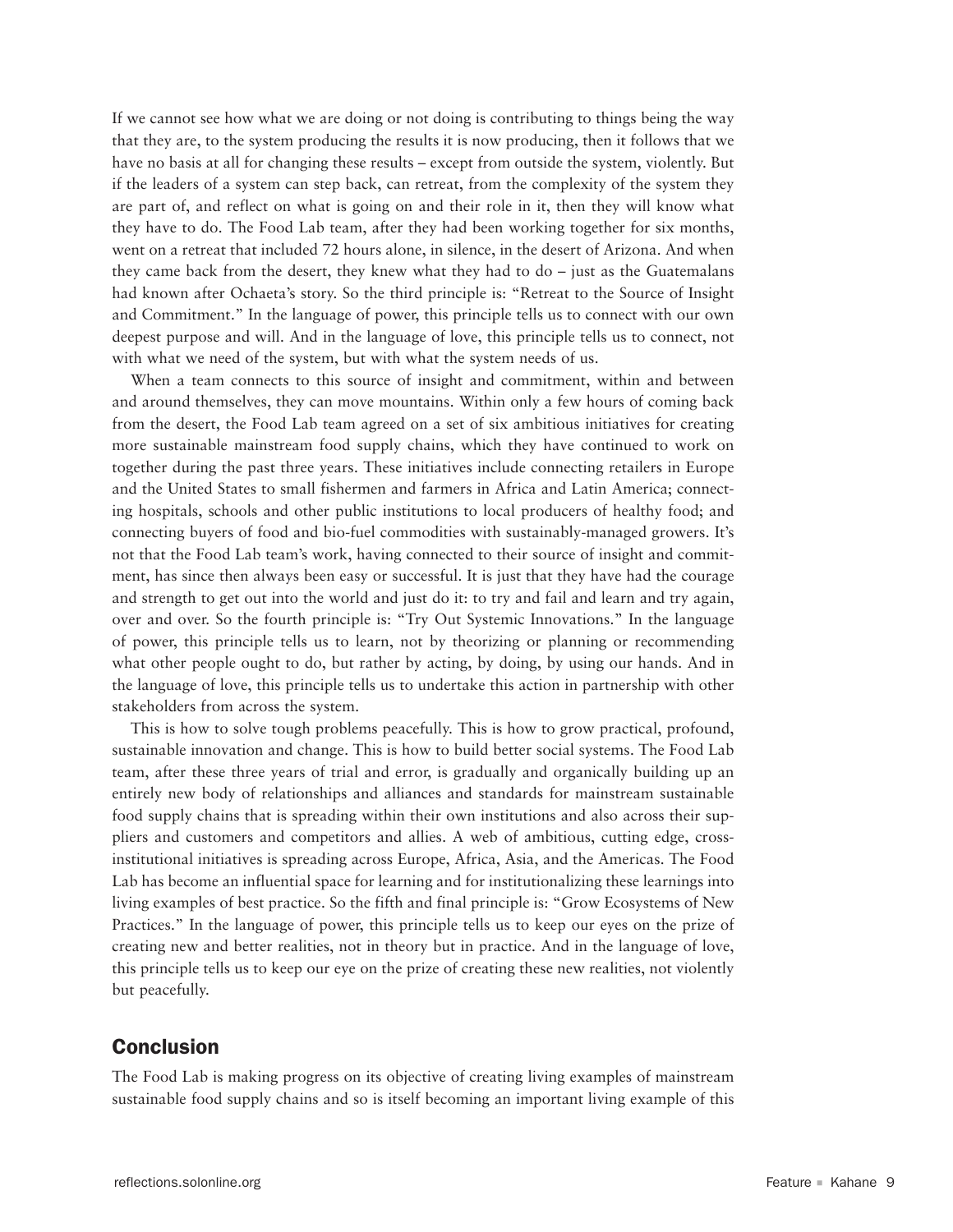way of solving tough problems peacefully. Peter Senge says that the Food Lab is "the largest systemic change project I have seen." Through trial and error we are gradually learning how together to create new realities.

 That said, the approach to solving tough problems that I have outlined here is only about 15 years old and is still very much in its difficult teenage years. We have a long way to go before we can employ or replicate this approach to effecting change in complex social systems reliably. It is not easy to solve tough problems peacefully. It is not easy to employ power with love. The Jungian psychologist Robert Johnson wrote that "Probably the most troublesome pair of opposites [that we can try] to reconcile is love and power. Our modern world is torn to shreds by this dichotomy and one finds many more failures than successes in the attempt to reconcile them."6

 In this work, there are no easy recipes or sure successes or straight roads. As the philosopher Immanuel Kant said: "Out of the crooked timber of humanity, no straight thing was ever made."<sup>7</sup> But I believe that there is a prize here that is worth the struggle up this steep and winding road: the prize of a better way to create a better world. This is a struggle to which I am committed. This is a struggle that I look forward to continuing to engage in together with you.

#### **ENDNOTES**

- 1 See Elena Diez Pinto, "Visión Guatemala, 1998-2000: Building Bridges of Trust." In *Civic Scenario/Civic Dialogue Workshop*, edited by Bettye Pruitt. (New York: United Nations Development Programme Regional Bureau for Latin America and the Caribbean: 2000).
- 2 See Bill O'Brien, *Character and the Corporation* (Cambridge: Society for Organizational Learning, 2002).
- 3 Martin Luther King Jr., "Where Do We Go From Here?" in *A Testament of Hope: The Essential*  Writings and Speeches of Martin Luther King, Jr. (New York: HarperCollins, 1991).
- 4 Scharmer's five movements are Initiating, Sensing, Presencing, Creating, and Evolving. See Otto Scharmer, *Theory U: Leading from the Future as it Emerges* (Cambridge: Society for Organizational Learning, 2007).
- 5 See www.sustainablefoodlab.org
- 6 Robert Johnson, *Owning Your Own Shadow: Understanding the Dark Side of the Psyche*  (New York: HarperCollins, 1993).
- 7 Quoted in Isaiah Berlin, *The Crooked Timber of Humanity: Chapters in the History of Ideas*  (Princeton: Princeton University Press, 1990).

#### **ABOUT THE AUTHOR**

Adam Kahane is a partner in Generon Reos LLC *(www.reospartners.com)*, a Cambridge-based consulting and capacity building firm that supports innovation in complex social systems. He is the author of *Solving Tough Problems: An Open Way of Talking, Listening, and Creating New Realities*  (San Francisco: Berrett-Koehler, 2004) and of a work in progress on which this speech is based. He lives with his wife and family in Boston and Cape Town.

#### *kahane@reospartners.com*

Author's Note: *I would like to acknowledge in the development of these ideas the inspiration and support of Michael Chender, Jim Gimian, Hal Hamilton, Zaid Hassan, Larry Horwitz and Karen Rowantree, Joseph Jaworski, David and Dorothy Kahane, Myrna Wajsman-Lewis, Surita Sandosham, Otto Scharmer, and the late Bill O'Brien.*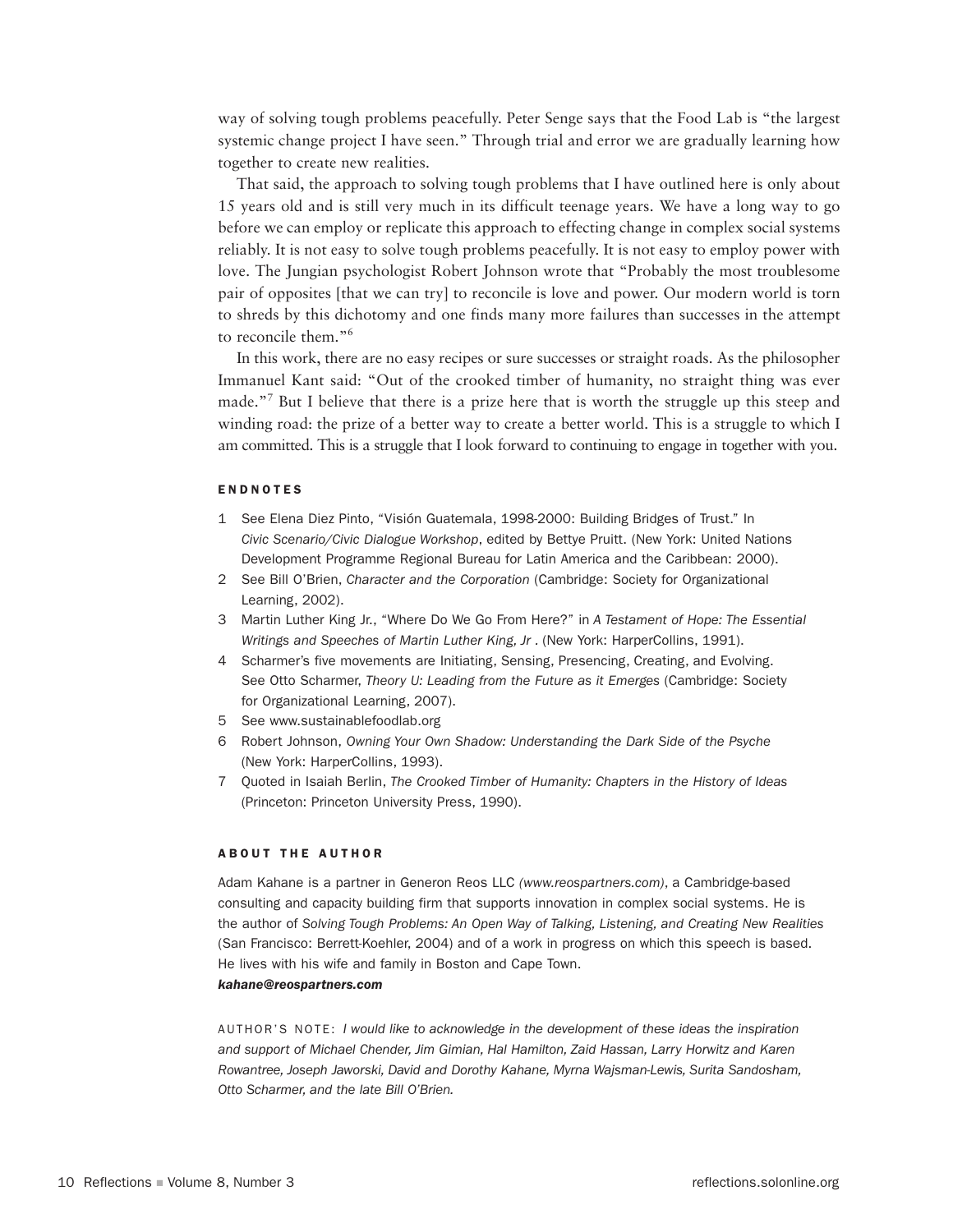# Achieving Clarity in a Constantly Changing Environment

Adrian Wolfberg and Michael Stumborg



Adrian Wolfberg



Dr. Michael Stumborg

George Santayana famously stated, *"*Those who cannot remember the past are condemned to repeat it." But what happens when our experiences become increasingly irrelevant? What happens when our environment changes so fast that everything we experience is unfamiliar? How can organizations learn lessons from past experiences? Some organizations still find themselves in the slowly varying environment of the past, but most see the pace of change accelerating so rapidly that it appears to be essentially constant. Organizational survival requires the methods they use to learn and impart operational knowledge to change as fast or faster. In this case study, Adrian Wolfberg, from the Defense Intelligence Agency, and Michael Stumborg of Toffler Associates discuss a pilot project (still ongoing) called Full Spectrum Analysis at the DIA's Knowledge Lab as one method that is already showing significant results.

*"There is wisdom in turning as often as possible from the familiar to the unfamiliar: it keeps the mind nimble, it kills prejudice, and it fosters humor."* 

— George Santayana

Nowhere is rapid change more evident than in "knowledge competition" organizations<br>like the Defense Intelligence Agency (DIA). Knowledge competition is the struggle to<br>create knowledge capital, to steal it from adversaries like the Defense Intelligence Agency (DIA). Knowledge competition is the struggle to create knowledge capital, to steal it from adversaries, and frustrate their ability to create and use it. Moving from the Industrial to the Information Age, warfare is such that information supremacy increasingly trumps physical destruction. We now see military operations designed to gather information, not to take or destroy physical objectives.<sup>1</sup> Knowledge competition is central, and adversary capabilities now make the consequences of losing this competition extremely dire. Adversaries rarely present the same challenge twice, reducing our ability to institutionalize and act on lessons learned. The ongoing "arms race" of improvised explosive devices is one powerful and painful example.<sup>2</sup>

While the technical embodiments of our challenges change almost daily, some fundamentals remain inviolate. Warfare is a form of competition, and a single unifying theoretical construct thoroughly describes all competition, be it a clash between military forces, between rival corporations, or between sports teams. Each group operates using the Boyd OODA Loop (Observe, Orient, Decide, and Act),<sup>3</sup> performing each step repeatedly as they compete to dominate their respective domains. Whoever executes this loop fastest is often victorious. Organizational learning enters primarily in Orientation so that fast learning of relevant operational knowledge engenders faster OODA Loop execution and victory. Given the OODA Loop's cross-disciplinary applicability, the lessons of fast organizational learning in defense intelligence apply to many other organizations engaged in a Boyd-like knowledge competition.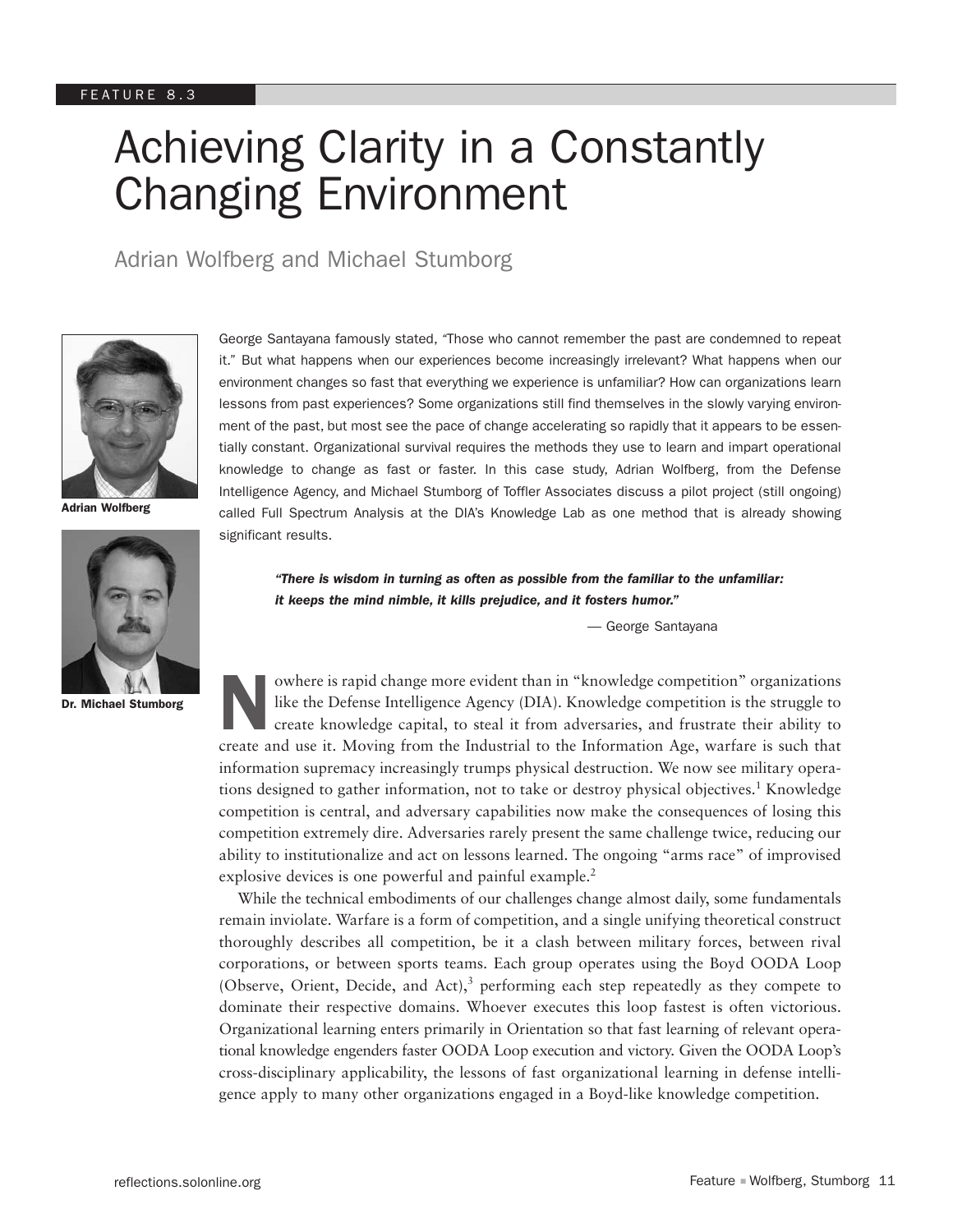If the key to victory is fast orientation, then the question becomes "How do we create an organization whose members learn and implement operational knowledge (i.e. orient themselves) faster than the members of adversary organizations?" One approach accelerates the pace of established learning methods – a difficult task for large hierarchical organizations. The established methods require sequential time-consuming steps: leaders identify problems requiring new skills, identify the required new skills, develop and fund the training program, train the trainers, conduct the training, and convince their skeptical members that these new skills will not become immediately obsolete.

### Attributes versus Skills

There is a better way to accelerate the speed of orientation. Instead of teaching skills in this top down approach, the organization can create a membership that takes the initiative to learn and implement operational knowledge from the bottom up. This reduces the complexity of organizational learning, compresses the OODA Loop, achieves competitive advantage, and more frequent victories. This is the philosophy behind *Full Spectrum Analysis* (FSA). Instead of imparting operational knowledge by teaching skills mandated from above, FSA identifies and imparts the attributes required of members who will proactively seek out new capabilities as they identify their own needs for them. FSA moves from skills to attributes, from organizational mandate to individual initiative, from reactive to proactive, and most importantly, from slow to fast.

 *"The FSA techniques revolutionized how quickly I can synthesize an analysis process to its essence and standardize it. The next person to do this particular work will not only learn my position and be productive in a fraction of the time it took me, but there will be no loss of continuity should I not be here to mentor."*

— FSA Alumnus

In 2003 the DIA determined eighteen workforce attributes in five categories required for successful mission execution in the Information Age environment.<sup>4</sup>

Several of these attributes, or hybrid combinations of them, also enable fast-learning organizations. First is *the ability to be a life-long learner.* Since rapid change renders both recently acquired and long-held knowledge and skills obsolete, the ability to just as quickly jettison them in favor of new knowledge and skills is prerequisite. To not refresh yourself is to become irrelevant. Tied to this attribute is *the ability to internalize new ways of learning, thinking, and problem solving.* It is not just about learning new material: but about learning to learn it in new ways – continuously.

*"FSA changes the way you conceptualize and the way you behave. It prompts analysts to think about how intelligence problems are defined and the way you solve them. FSA encourages active information seeking, collaborative interaction, and r eflection. It's dynamic!"*

— FSA Alumnus

Another attribute is *the ability to proactively seek out new information sources, analytical techniques, and enabling technologies.* Proactivity is the critical piece. One cannot simply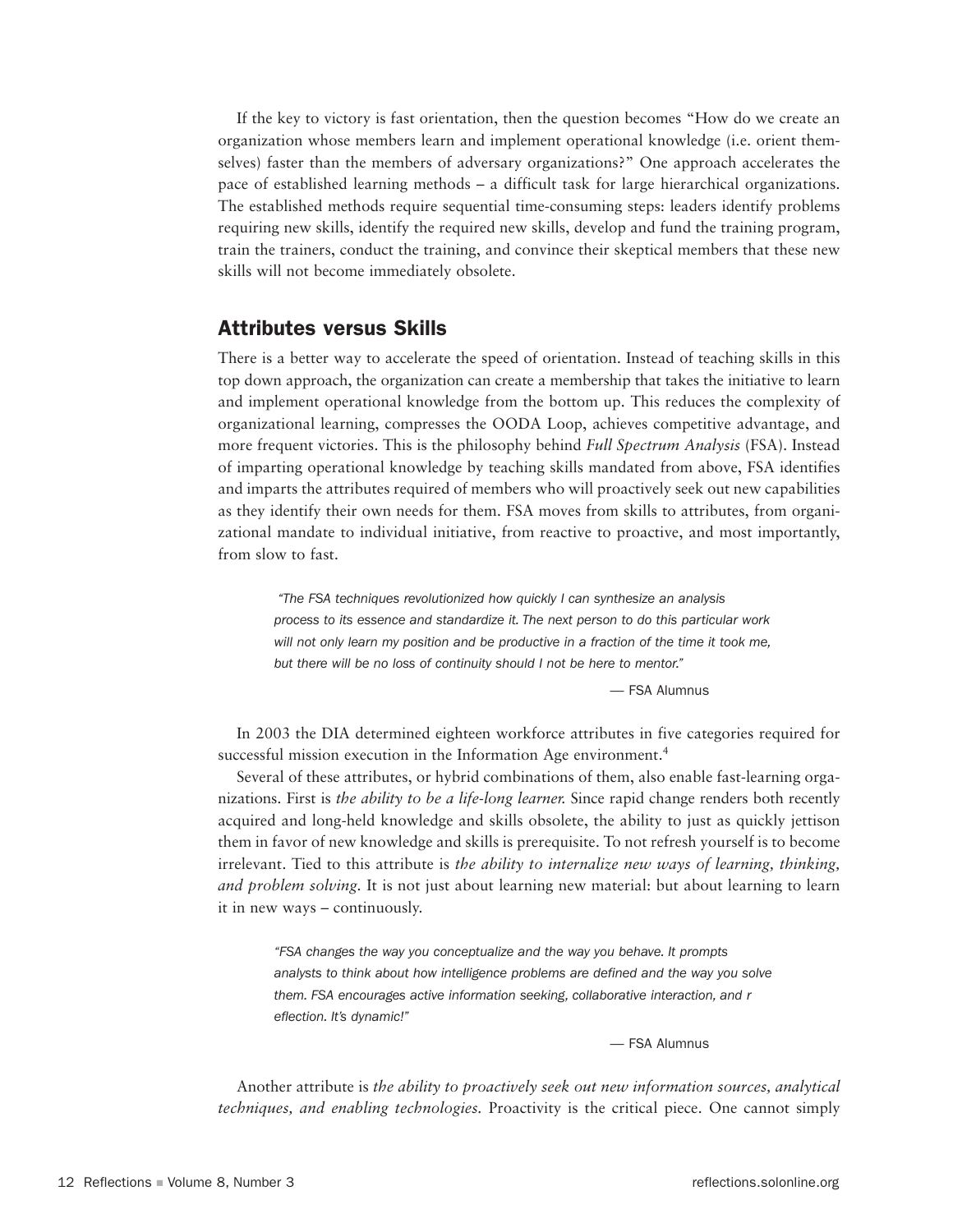| Chart title                     |                                                                                                                           |  |  |  |  |  |
|---------------------------------|---------------------------------------------------------------------------------------------------------------------------|--|--|--|--|--|
| <b>Cognitive Attributes</b>     |                                                                                                                           |  |  |  |  |  |
| Culturally Intuitive            | Permeates "hearts and minds" of target; nuanced thinking                                                                  |  |  |  |  |  |
| <b>Identifies Patterns</b>      | Draws connections between nonlinear events and occurrences,<br>considers low probability/high impact events               |  |  |  |  |  |
| <b>Global Thinker</b>           | Understands global operating environment; sees implications<br>in diplomatic and economic contexts                        |  |  |  |  |  |
| Imagining                       | Formulates highly original concepts and perspectives                                                                      |  |  |  |  |  |
| Multi-Disciplined               | Brings a range of ideas to group discussions                                                                              |  |  |  |  |  |
| <b>Judgment Attributes</b>      |                                                                                                                           |  |  |  |  |  |
| <b>Questions Assumptions</b>    | Guards against allowing "group think"                                                                                     |  |  |  |  |  |
| <b>Calculated Risk Taking</b>   | Offers (inherently risky) predictive intelligence                                                                         |  |  |  |  |  |
| <b>Communication Attributes</b> |                                                                                                                           |  |  |  |  |  |
| Interaction Oriented            | Communicates "live" with customer; conversational manner                                                                  |  |  |  |  |  |
| Networked                       | Seeks experts with diverse knowledge sources, keeps them<br>at the ready.                                                 |  |  |  |  |  |
| Real-Time Collaboration         | Adapts to new technologies and customer's desire for speed                                                                |  |  |  |  |  |
| <b>Story Telling</b>            | Uses narratives to allow understanding of complexity                                                                      |  |  |  |  |  |
| <b>Scenario Writing</b>         | Develops scenarios based on facts and intuition                                                                           |  |  |  |  |  |
| <b>Presents Context</b>         | Provides on-going, additive perspective to customers                                                                      |  |  |  |  |  |
| <b>Technical Attributes</b>     |                                                                                                                           |  |  |  |  |  |
| Technology and Science          | Understands something about both disciplines; aware of<br>technological and social science issues, impacts, and solutions |  |  |  |  |  |
| Shapes Technology               | Identifies, selects, and tailors technology solutions to needs                                                            |  |  |  |  |  |
| <b>Role Attributes</b>          |                                                                                                                           |  |  |  |  |  |
| Anticipatory, Proactive         | Seeks to understand and anticipate client needs                                                                           |  |  |  |  |  |
| <b>Customer Focused</b>         | Works to ensure data is useable for client success                                                                        |  |  |  |  |  |
| <b>Outcome Oriented</b>         | Seeks tangible mission outcomes                                                                                           |  |  |  |  |  |

learn anew when told to learn. Survival in rapidly changing environments requires the inquisitiveness to be aware of new tools, and the individual initiative to go get them. Related to this attribute is the ability to quickly distill, assimilate and creatively synthesize new and seemingly unconnected information, techniques, and technologies into novel capabilities.

Several attributes address interactions with customers, teammates, adversaries, and yourself. The ability to continuously understand customer needs comes first. Many things change quickly. Customer needs may change faster than our ability to meet them – the ultimate metric of irrelevance. Today's intelligence issues require diverse teams that rapidly form, execute (on multiple issues in parallel), disband, and move on to the next issue. Thus, the ability to rapidly acclimate to, and maximize contributions from cognitively diverse teammates becomes paramount. Equally diverse are our knowledge competition adversaries. New and unfamiliar groups continually challenge us, as do familiar groups employing unfamiliar tactics or possessing unfamiliar perspectives. This requires the ability to see problems through the eyes of a con-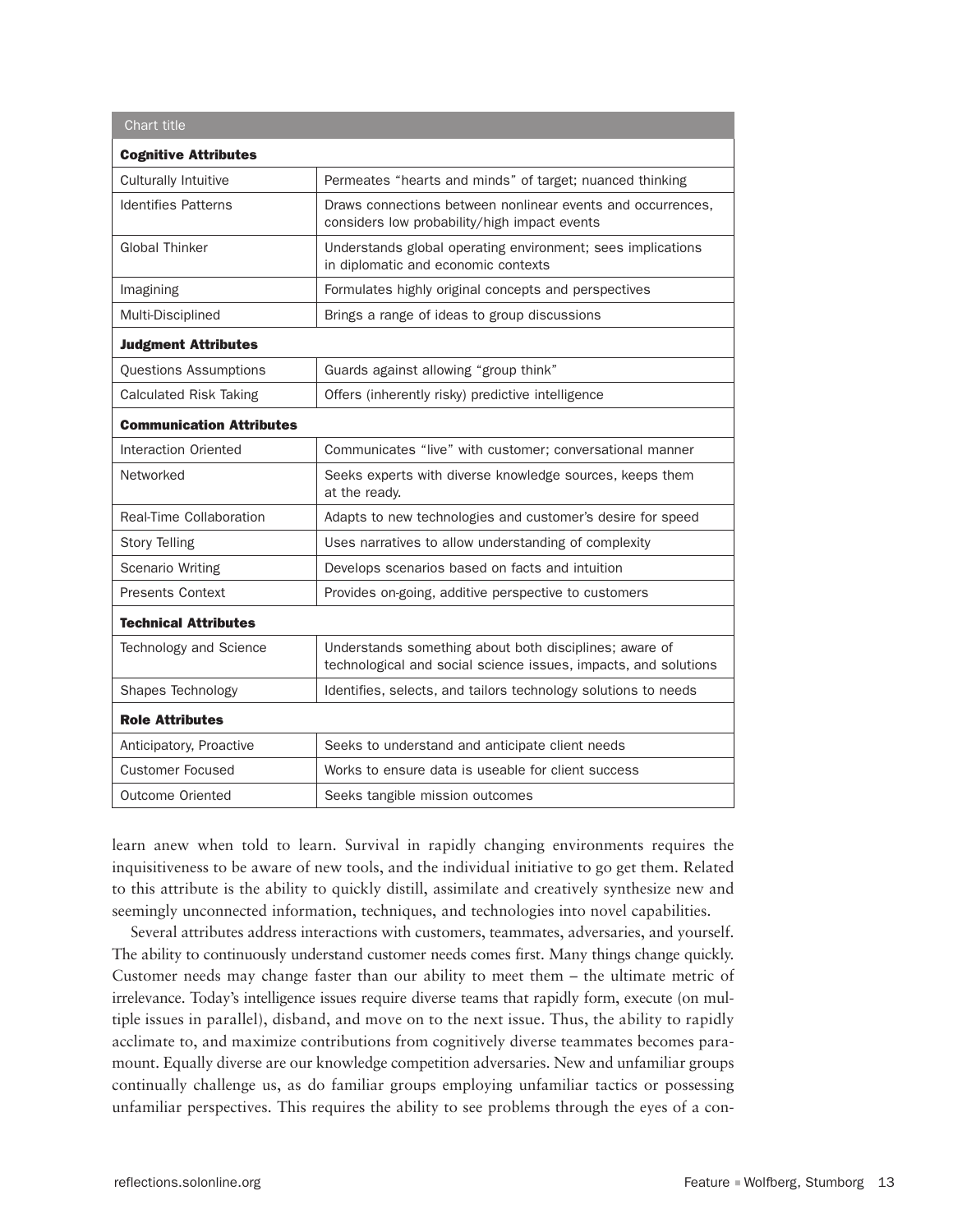

stantly shifting adversary. Since everyone approaches analysis through the lens of their own experience, the ability to rapidly identify, challenge, and discard the personal biases and prejudices of our teammates, our customers, and ourselves is essential.

# Full Spectrum Analysis and the DIA Knowledge Lab

Noted deficiencies in analytical tra- $\frac{decraft^5}{2}$  point to the need for adopting different ways of learning, thinking, and problem solving. The DIA Knowledge Lab is one initiative to address this need. With support from successive agency leaders, and an intellectually risk-free environment where volunteers and FSA pilot participants are free to try new approaches, the Knowledge Lab is in some ways similar to "Skunkworks-like" activities. It is similar because it recognizes the need to change and innovate, and the general inability of large organizations to do so effectively, but dissimilar because its initiatives are not secret. The Knowledge Lab creates change at the DIA through the iterative application of well-advertised pilots that change

one or more dysfunctional behaviors. Effective Knowledge Lab pilots transition into the DIA organization, to effect large-scale change.

*FSA is one of those pilots.*<sup>6</sup> It recognizes that competition is the basis of intelligence – competition to obtain the information needed to advance one's aims while thwarting the adversary's, and competition to protect and grow critical information. Preparing for its fourth iteration, FSA broadens the horizons of participants in three areas: the full spectrum of information sources, the full spectrum of technical and analytical tools, and the full spectrum of cognitive abilities and perspectives. This may seem a simple task, but significant cultural impediments, born of the need for secrecy within the intelligence community, auger against easy transition to an environment where intelligence professionals are comfortable reaching out to a wider spectrum of available capabilities, and are encouraged and rewarded for doing so. Despite the "A" in FSA, it is not only about analysis. It is about new ways of learning, thinking, and problem solving – attributes required of every DIA employee, thus the inclusion of non-analysts in the FSA pilots.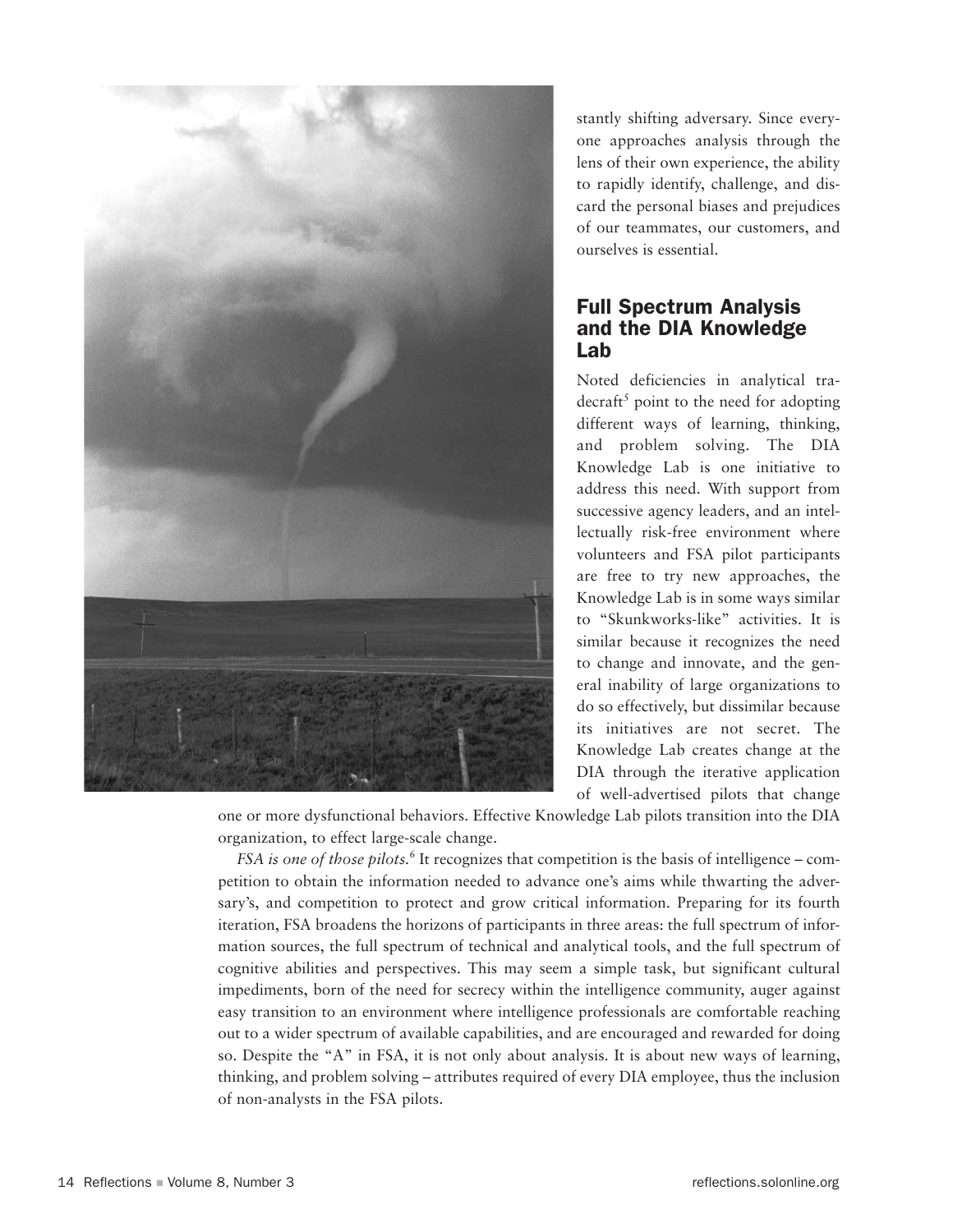*"The one-voice thing is very damaging to analysis – and one kind of cubicle, one kind of chair, one kind of anything… one thing doesn't fit everyone."*

— FSA Alumnus

The literature regarding organizational transformation points to the key ingredients required for success, present in both public and private sector organizations.<sup>7</sup> FSA addresses several of these, and when combined with other Knowledge Lab pilots, addresses others.

Transformation occurs at three levels based on the tenure of individuals within the organization: the entry/working level, the middle management level, and the leadership level. Rarely will top-down transformational efforts succeed. Even when leaders dictate change, powerful cultural inertia is difficult to overcome. Regular and fairly predictable leadership changes at public sector and military organizations exacerbate this problem further. Entrenched opponents of change just wait out the current leadership and its transformation initiatives.

Change is easiest at the entry/working level, where "the way we've always done it" is not ingrained. While slow change can occur from a bottom-up approach, urgent transformation focusing on bottom-up approaches tend to fail since enthusiastic change agents injected at the bottom of the power structure cannot flourish without "top cover" from a long-lived leadership. Max Planck, a founding father of quantum mechanics noted, "An important scientific innovation rarely makes its way by gradually winning over and converting its opponents. . . What does happen is that its opponents gradually die out and that the growing generation is familiarized with the idea from the beginning." The difficulty in accelerating change then becomes what some have described as the "iron middle": middle managers who outlast the leadership, and use established incentive structures to quash change from below before it takes root.

*"There is a willingness to change – and there are so many young people at the agency, things will change. It is inevitable."*

— FSA Alumnus

*"The first level supervisor like me doesn't know what he can do to push the envelope."*

— Supervisor of an FSA Alumnus

FSA, coupled with an ongoing commitment of successive DIA leaders to the Knowledge Lab approach, and other Knowledge Lab initiatives, initiates change by seeding the organization with change agents from the bottom and sustained commitment from the leadership to influence the middle from both ends. A significant part of the FSA approach is the mutually supportive network created by the interaction of FSA alumni. FSA participants do not "graduate from a course of instruction and go back to work." They become part of a cadre expected to interact with, aid, and support, those that come to FSA after them, forming the core of a guiding coalition schooled in the attributes of FSA, gradually anchoring the new approach in the organizational culture. Done correctly, alumni become effective recruiters for successive iterations of the pilot and soften the barriers to implementation with each success achieved by practicing FSA in the work place.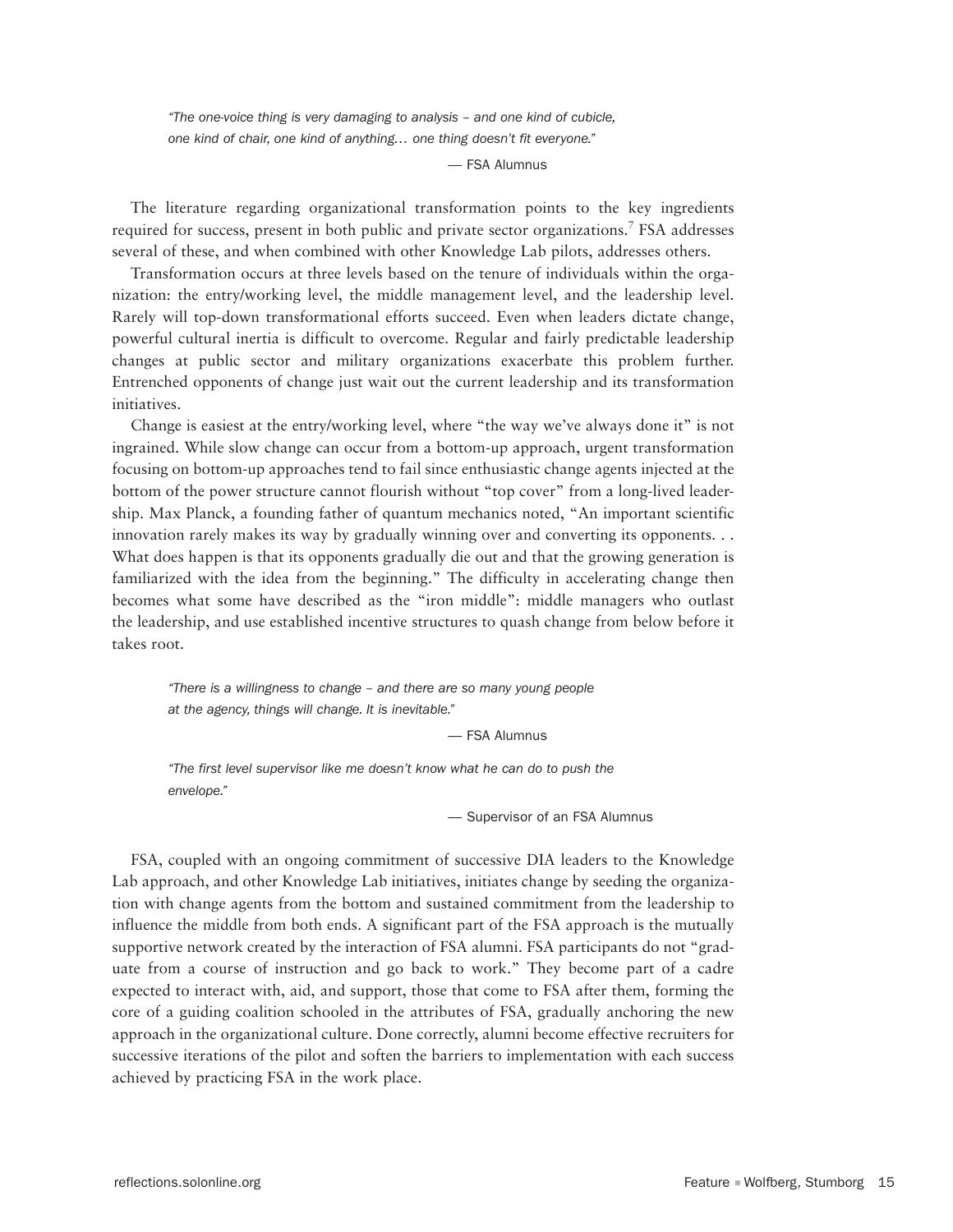*"The benefit [of networking] comes from the connections you make between other people, you yourself are a conduit, not an endpoint. That is something honorable and inspiring because you are part of a larger whole, working to enrich others."*

— FSA Alumnus

# What is FSA?

To describe FSA is to describe the behavior it produces. By definition, FSA is fungible, making it difficult to describe its alumni as people with a certain repertoire of skills. They are people with a certain repertoire of attributes. Each iteration of the FSA pilot seeks to impart these unchanging attributes, including the attributes of fast organizational learning. The specific information sources, analytical techniques, technology tools, and perspectives covered do change, so that if participants limit their experience strictly to acquiring exposure to these new capabilities, they find themselves with an almost immediately obsolete skill set. If they instead learn the attributes – the ability to seek out the new incarnations of these tools on their own as they evolve, and to share them, then they constantly refresh their skill set, keeping it up to date and relevant. An unwavering concept from one iteration of the pilot to the next is that knowledge competition is the key to victory, which requires participants to identify and assimilate new knowledge and knowledge manipulation tools and techniques faster than their adversaries.

The FSA pilots employ several feedback loops, and are thus able to adjust on the fly as new needs emerge and as the demographic composition of each FSA cohort (about twelve people for each pilot) changes. FSA facilitators constantly check with the participants to understand their expectations of the FSA experience, their assimilation of the targeted attributes, and to determine what is working, and what is not. They make real-time adjustments to address these changing needs and expectations. After pilot completion, facilitators and FSA participants (now alumni) identify, keep, and improve successful material and discard less successful material in favor of new approaches.

FSA is a journey, not a destination. It is not a "train the trainer" approach. It is not the imparting of skills mandated from above, but rather an awareness of, and inculcation of, the attributes required that enable organizational members to continually and proactively hunt for new capabilities on their own as their work environments shift and new capabilities and information sources become available. The ultimate goal is large-scale organizational behavior change, which begins on a small scale and expands informally through the alumni support networks.

*"The more people you know, the better your analysis – networking is key. You can't come up with everything yourself, you ask who else to talk to. You come up with sources that you could never come up with yourself."*

— FSA Alumnus

Recruitment criteria and conventional training prove generally inadequate at imparting these attributes. FSA selection criteria does screen for the likelihood that participants are amenable to adopting the attributes once exposed to them. Selection interviews look for courage, a commitment to collaboration, and a willingness to effectively and respectfully challenge authority. In *Five Minds for the Future*<sup>8</sup> Howard Gardner contends that education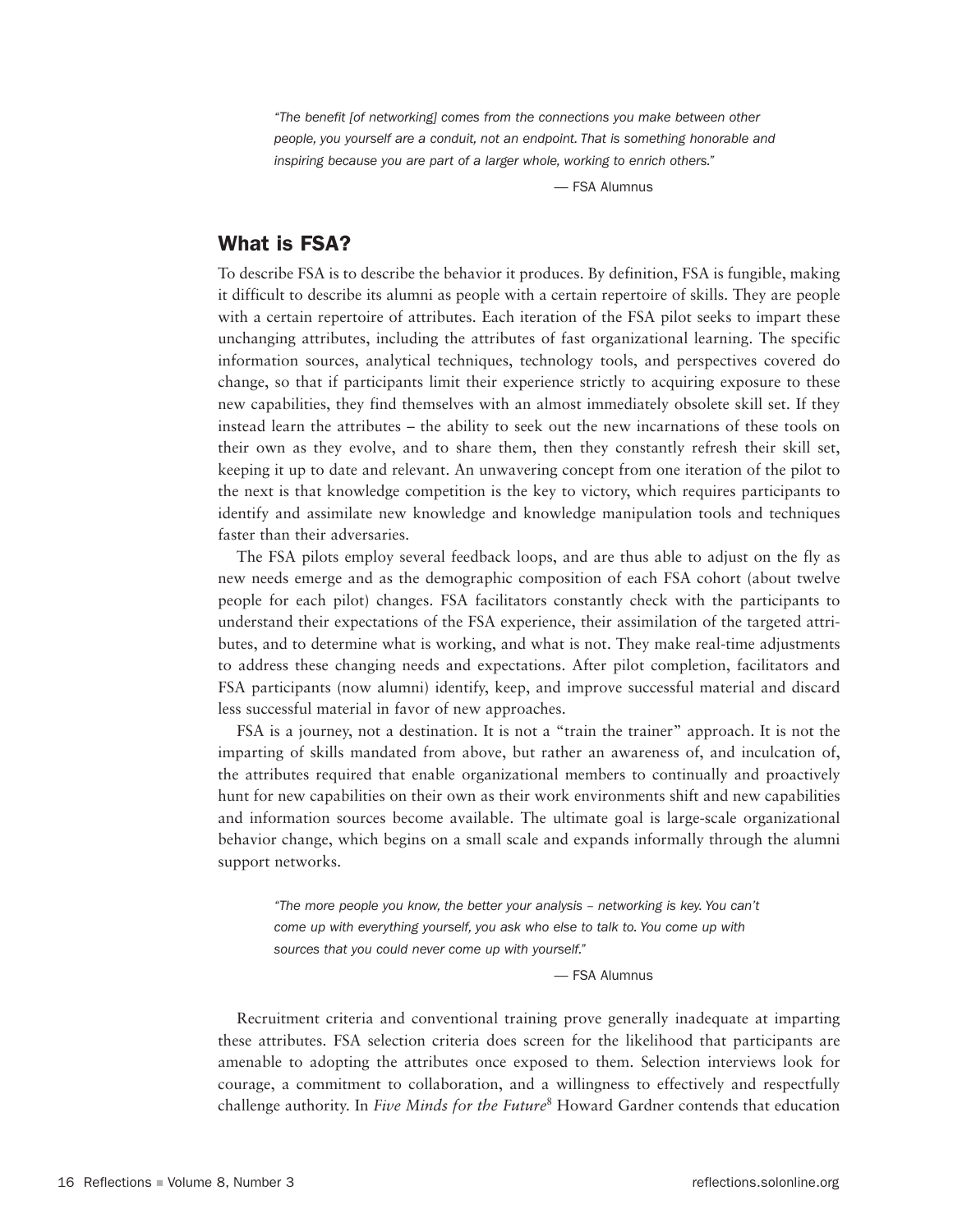today focuses on the skills we need today, and not on the cognitive qualities (disciplined, synthesizing, creating, respectful and ethical) critical to success in tomorrow's environment of accelerating change and information overload. These ways of thinking must be cultivated, not trained to. He further contends that no one knows how to create an educational system to do this. A large part of facilitation in the FSA approach cultivates the attributes through coaching and mentoring: a practice that does not stop when the pilot concludes, and enlists the active assistance of the FSA alumni. FSA is a prototype of the cultivating educational system that Gardner claims is missing.

# How is FSA Conducted?

FSA participants meet formally as a group one day weekly for twelve weeks. Interleaved throughout is a "Capstone Question" – a real-world intelligence question of interest to the DIA leadership. The need to apply FSA techniques to the Capstone Question, and to present their findings to the DIA leadership, create frequent interaction among participants beyond regularly scheduled sessions. Most sessions are a half-day led by the facilitators, followed by a half-day working session where the participants lead and address the Capstone Question.

Each session has a unifying theme that ties back to at least one FSA attribute. The transmitreceive method of imparting the attributes is avoided scrupulously. Starting with learning objectives for each session that provide participants with insights about their craft or themselves, the facilitators design material using a theory-to-practical-application dyadic approach. Theory presentation occurs through an interactive exercise, followed by opportunities to put the theory into practice, often through a role-playing exercise using an historical or contemporary intelligence problem.

For example, one theme is "biased perspectives," at the individual, team, customer, and organizational levels. Participants learn that they carry into the analytical process with them, everything that ever happened to them to shape their world-view, and that that can lead to erroneous conclusions if it goes unrecognized. By the end of the activities, participants understand and recognize their own internal biases, and those of their teammates, their customers, and their adversaries. Furthermore, they are aware of how understanding these biases help them to win the knowledge competition by dampening their negative effects on their side, and exploiting them in their adversaries.

The day has four major exercises: *Implicit Associations, Operation Barbarossa, Winning the Battle of Algiers,* and *Operation Anaconda.* In *Implicit Associations,*<sup>9</sup> a fill-in-the-blank exercise drives them to the "wrong" answer by faulty association. They quickly fill in twenty blanks with historical information. The exercise begins:

*The tragic events of \_\_\_\_\_\_\_\_\_\_\_\_\_\_ (date) came as a great surprise to the world, the American public, and to \_\_\_\_\_\_\_\_\_\_\_\_\_\_ (political party name) President \_\_\_\_\_\_\_\_\_\_\_\_\_\_ (name). . .*

The opening phrase drives about 90% of participants to facts associated with the 9/11 attacks on America, but they are equally germane to the December 7, 1941 Pearl Harbor attack. After showing the "correct" answers, the facilitator discusses how phrases such as "The tragic events of" created an implicit association in their mind that led to 9/11.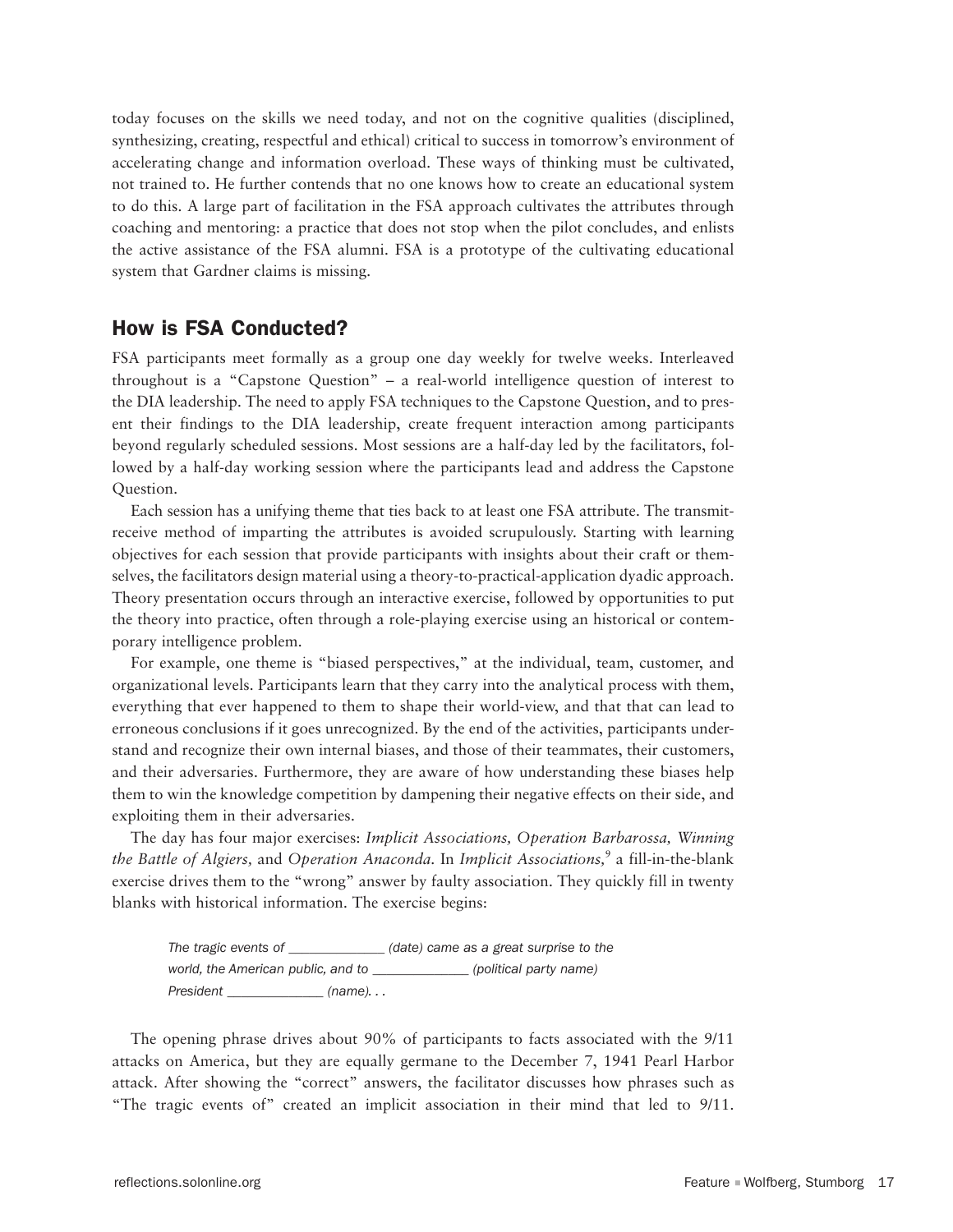Participants discover that they must be vigilant against implicit associations and biases in themselves and everyone they work for, with, or against.

*Operation Barbarossa*, based on the German invasion of the Soviet Union in 1942, provides a first opportunity to witness and address such biases in practice. Many analysts have an inherent bias toward the logical – toward the facts of the case. Joseph Stalin was anything but logical. Stalin's personal paranoia and rabid hatred of Winston Churchill shaped his actions and interpretation of the facts, driving him to trust Adolph Hitler.<sup>10</sup>

Participants receive an intelligence dossier with all the facts Stalin possessed on the eve of the invasion. The facilitators use a list of factors shaping Stalin's worldview and instruct participants to read the dossier and play the role of junior Soviet intelligence analysts assigned the unenviable task of convincing Comrade Stalin that the Germans are coming. The analysts construct and present rock-solid fact-based assessments of the situation. The facilitators, roleplaying Stalin, respond irrationally and dismiss the facts as English deceit, and infer a date with the firing squad if this line of reasoning persists – just as Stalin did. Analyst and customer (Stalin) talk past each other. Logic does not prevail. Stalin's bias prevents him from seeing the truth. This re-enforces the notion that biases exist within the minds of the people who receive their analysis results, and that they must be prepared to recognize and deal with that. The exercise concludes with some advice on how to recognize and deal with difficult people.

Following this exercise is a working lunch with a discussion on war fighter perspectives. One of three similar sessions throughout the pilot, a tactical-level military officer recently returned from a war zone gives participants his perspective on intelligence needs. Participants gain a better understanding of this key intelligence customer segment. The other two intelligence customer groups that provide their perspectives on later dates include a Department of Defense policy maker, and a commercial CEO.

Participants then shift to *Winning the Battle of Algiers,* another case study, this time involving the 1950s uprising against the French in Algeria. They gain insight into how cultural baggage and different perspectives influence actions (and reactions) by role-playing the French military, the Algerian insurgents, and the Algerian populace. After watching the Gillo Pontecorvo movie *The Battle of Algiers* (before the session), the French and Insurgent role players develop action plans that will serve their interests and win the hearts and minds of the Algerian people. The Algerian people role-players vote on who will have their allegiance (and why) after hearing the planned moves and counter-moves. French and Insurgent role players trade the advantage of briefing first in successive rounds of the scenario. Participants discover that even with perfect hindsight (from watching the Pontecorvo docudrama) it is difficult to understand what moves adversaries will make without a clear understanding of their motivations and perspectives.

The difficulty ratchets up further during the Operation Anaconda role-playing exercise. Foreshadowed by the lunchtime discussion, and set in modern day Iraq, participants no longer have perfect hindsight, and there are now more than just two sides in the competition, with the U.S. military, local insurgents, foreign fighters, pro- and anti-American local sheiks, and individual agents-provocateur who appear to be part of a group, but really have their own hidden agendas and rivalries with other groups. By now, participants have become keen to discover the true biases, perspectives, and motivations of the competing actors as they seek to achieve their strategic objectives.

The day ends, as each session does, with a recap of the learning objectives, a discussion of how each exercise re-enforced those objectives, and thoughts from the FSA participants on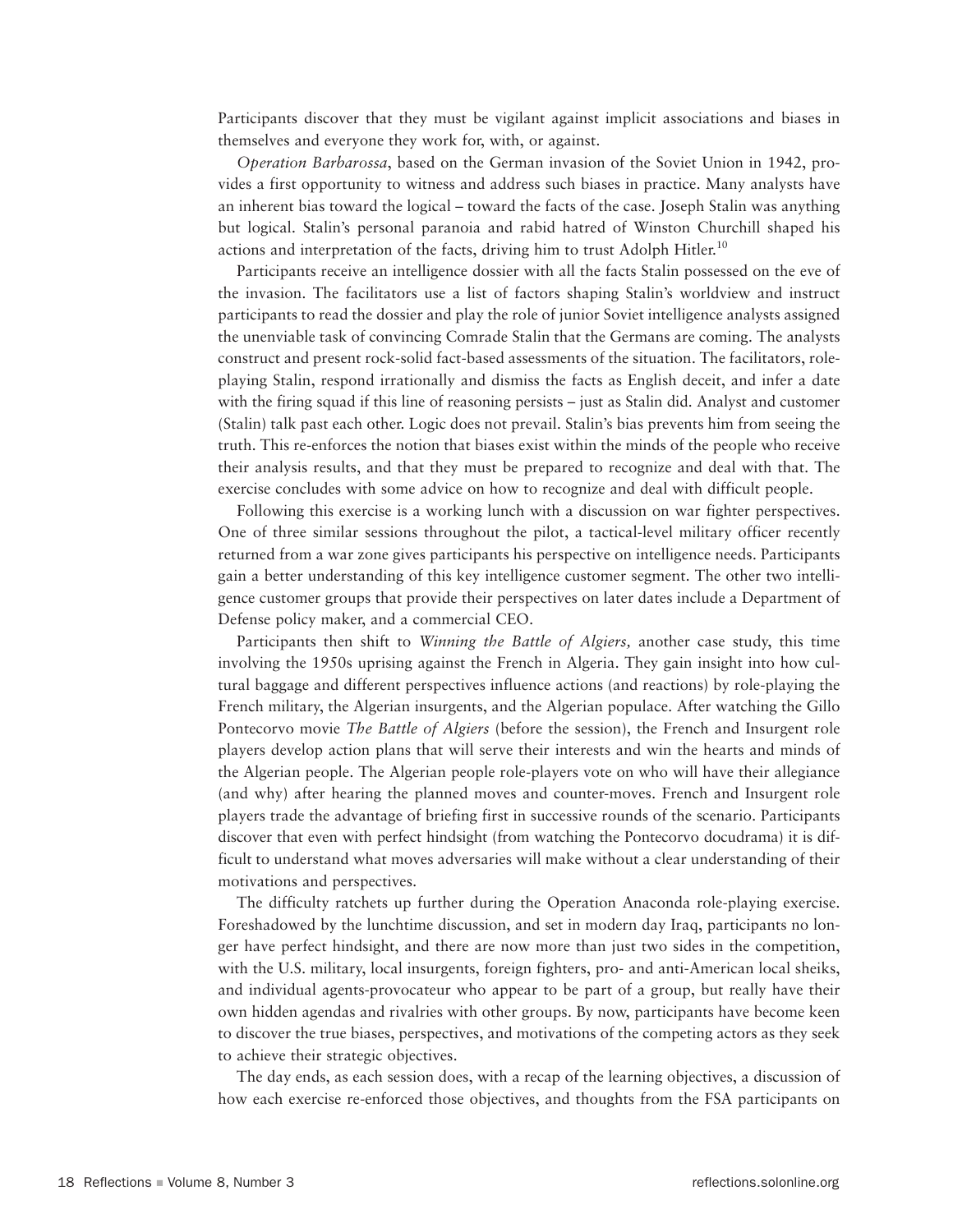

how they might apply what they discovered in their work, and on the Capstone Question.

The same theory-to-practical-application dyadic approach achieves the following learning objectives, designed to impart required attributes:

*Fostering team dynamics and trust, and "getting the question right."* Fast work environments require working on multiple teams at once, and on teams that change composition with every new problem, making teamwork attributes critical. Dealing with diverse customers with diverse needs and sometimes-limited understanding of the team's capabilities makes the ability to continuously understand true customer needs another critical attribute.

*Developing proactive and inquisitive behavior patterns, building testable hypotheses and challenging assumptions from within.* Intelligence analysis is ultimately about applying all available and unavailable-but-attainable data to a hypothesis that answers the customer's question. Viewing this application through lenses undistorted by biased perspectives and assumptions is critical.

*Getting smart fast.* A major part of FSA is tapping the full spectrum of available data – often referred to within the intelligence community as all-source analysis. All source analysis is a necessary, but not sufficient component of FSA. Participants learn how to reach out beyond the traditional intelligence community information sources, and beyond most of their comfort zones by employing open-source research (information available to the general public, as opposed to secret information available only to the intelligence), knowledge networking, and interviewing.

*Analysis and synthesis.* FSA, it is not a course about intelligence analysis, or exclusively for analysts. It is a new way of learning, thinking, and problem solving. (Wolfberg, 2006) Analytical skills are just one part of FSA. The emphasis here is on the attribute of proactively hunting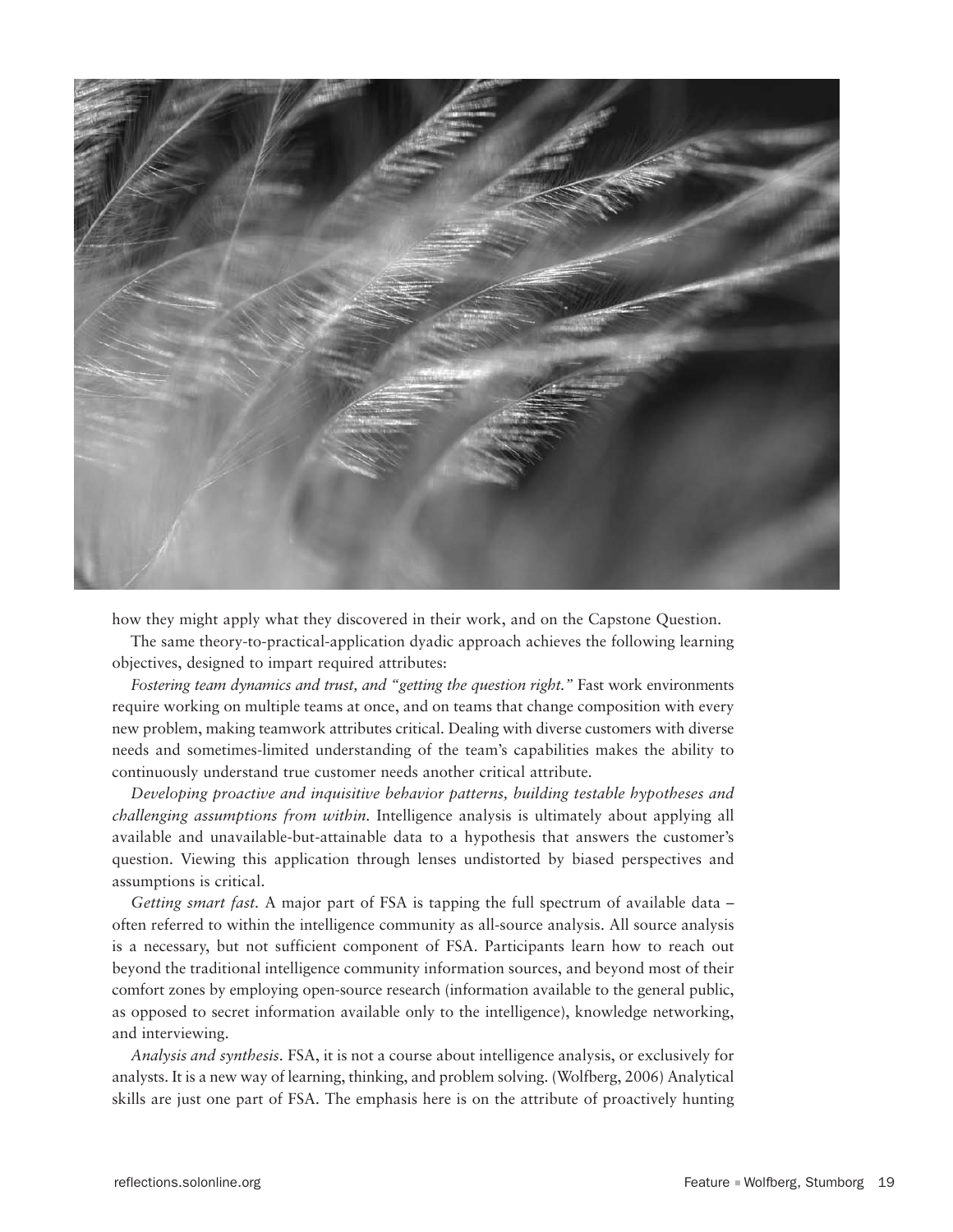out non-traditional and emerging capabilities – in this case analytical tools and techniques – from disparate sources.

*Making and breaking hypotheses.* A critical shortcoming of analytical tradecraft is the proclivity to cling to a hypothesis, once formed, sometimes in spite of emerging evidence that refutes it. (National, 2004) Because of the critical importance of this skill, not only are the methodologies of hypothesis testing covered, but also the personal attributes of someone willing to revisit and challenge their own cherished hypotheses.

*The "Logic of the Model."* What are those few key and relatively "static" dynamics that drive decision makers? Participants learn how to get inside the head of their adversaries, and even their customers. Participants revisit Joseph Stalin and try to discern his logic of the model and how they failed to sway him before because they could not discern the dynamics that drove his decision-making process.

*Delivering analytical results by compelling storytelling.* Attempting to drive intelligence analysis away from a dry and uninspiring regurgitation of collected facts, the "so what" module ties analytical results back to getting the question right. Participants learn how to develop analysis products their customers truly want and need, with the capability of creating actionable recommendations. The "storytelling" module emphasizes this millennia-old form of human interaction and how to harness its power to deliver memorable analysis results.

*Being a proactive hunter instead of a reactive gatherer of technology tools.* Participants visit a technology developer charged with adopting and adapting analytical tools from outside the intelligence community for use on the inside. Titled "Out of Left Field," this session drives home the attribute of maintaining a wide aperture for new technology tools, similar to the attribute that drives them to seek information from all sources.

*"I think we need to focus more on liberating the analysts. Letting them do analysis. I think sometimes we are too prescriptive on what we require from them. It doesn't allow them to be challenged well, and that can hurt morale and turnover."* 

— Supervisor of FSA Alumnus

*"The best supervisors really set guidelines and expectations up front and then let me go. Give me free reign. Then you don't bump into obstacles. Freedom within bounds is liberating and you can get more creativity with it."*

— FSA Alumnus

## Conclusion – Where Do We Go From Here?

One lesson common to transformation and innovation is the difficulty of re-integrating people with new operational skills back into an organization that is not yet accepting of these new, and often disruptive, techniques. It is pointless to impart new operational knowledge to junior employees and expect them to collectively push on the sluggish rudder of the organization, hoping to change its direction without experiencing resistance. Two complementary initiatives under development create for FSA alumni an environment where they can flourish and succeed.

**Full Spectrum Leadership (FSL)** addresses the "iron middle." Instead of just pressuring the middle management level with leadership directives from above, and enthusiastic FSA alumni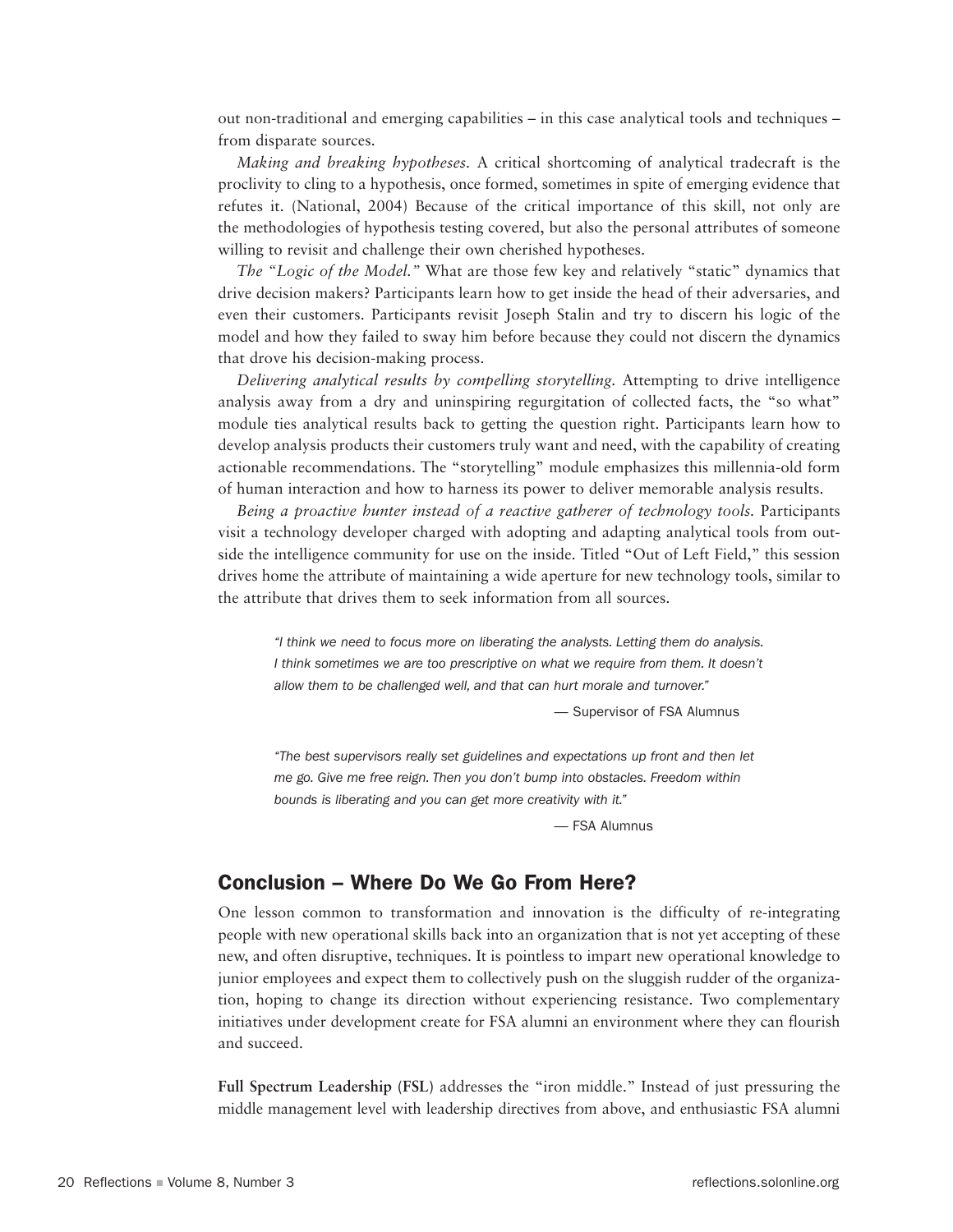from below, FSL shapes the middle managers by educating them on the advantages of FSA to the organization. It shows how managers can best employ and utilize the FSA alumni to achieve personal success and contribute to organizational success. This process begins even before the participants "return home," when FSA facilitators visit each participant's supervisor to explain and support the new approaches.

**Full Spectrum Remote (FSR)** recognizes that the success of FSA depends on a very solid foundation of FSA alumni to form the mutually supporting change-agent network. DIA is a worldwide organization whose members have a diverse set of roles, responsibilities, and availabilities. Many in the workforce cannot accommodate a once-weekly twelve-week commitment. FSR is reworking the elements of FSA to deliver it to the unique needs of this diverse and geographically dispersed workforce.

**Expansion Beyond the DIA Knowledge Lab** – FSA has already grown beyond the DIA, with participants coming from several intelligence agencies for each pilot conducted thus far. The Knowledge Lab leads the charge to introduce new ways of thinking at DIA and spreads their lessons-learned throughout the intelligence community.

# Epilogue

Everyone is an analyst. You do not have to have that word in your job title or description for that to be true. This is one reason why FSA invites participants from the entire DIA work force, not just the analyst core. Recent FSA participants include travel office and budget shop personnel. The lessons of FSA are applicable not only beyond DIA into the rest of the intelligence community, but beyond the intelligence community as well into any field where knowledge competition is the key to success.

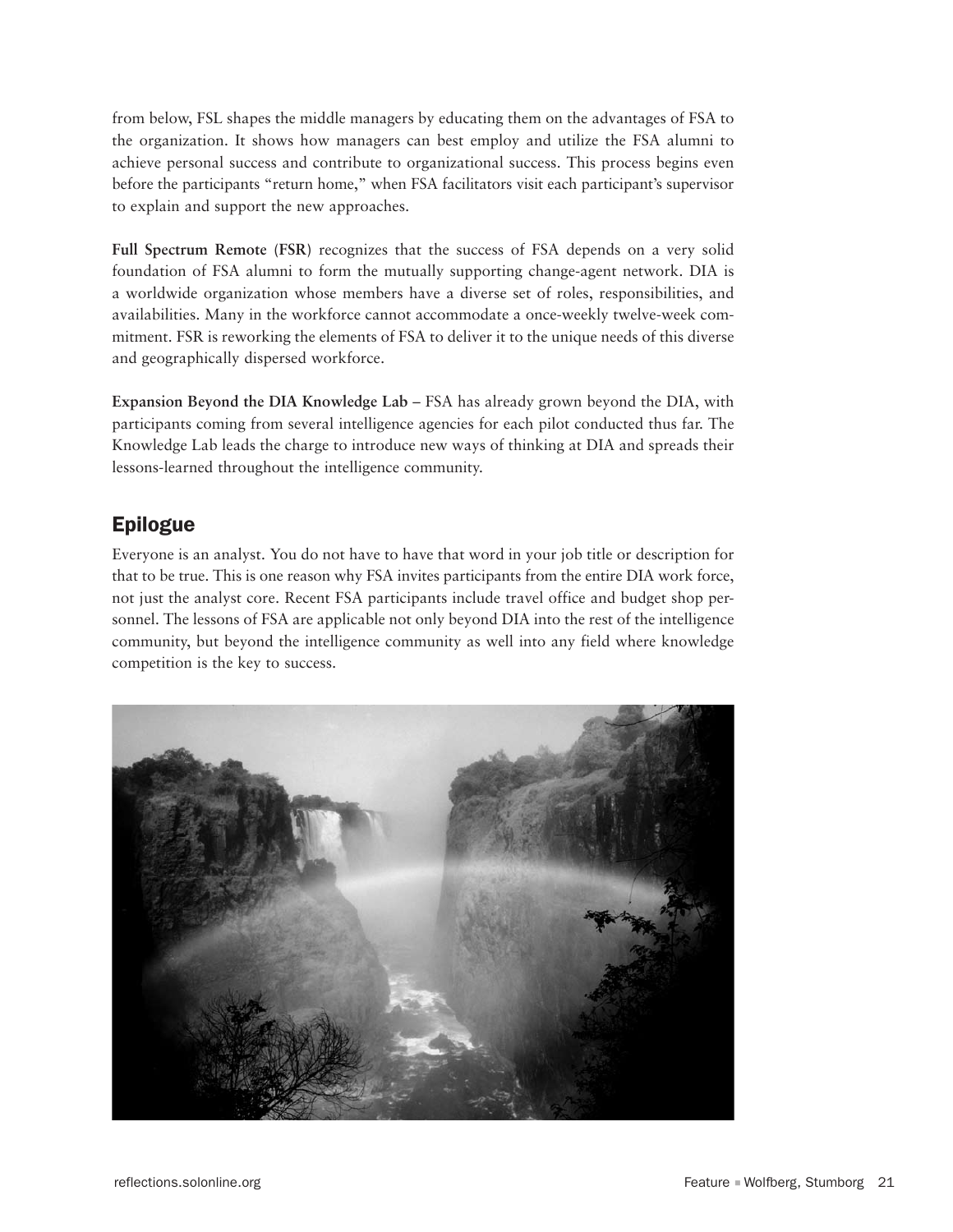#### **ABOUT THE AUTHORS**

Adrian Wolfberg is an intelligence officer at the Defense Intelligence Agency, where he leads the Knowledge Laboratory to bring solutions from industry and academia to help solve organizational and behavioral challenges with DIA.

*Adrian.wolfberg@dia.mil*

Dr. Michael Stumborg is a senior consultant at Toffler Associates, where he assists government and commercial clients in their strategic planning and change management efforts. *mstumborg@toffler.com*

#### **ENDNOTES**

- 1 Steele, R.D., (2006), "Information Operations: Putting the 'I' Back into Dime", The Strategic Studies Institute of the U.S. Army War College, Carlisle, PA
- 2 Erwin, S. (2006), "Roadside Bombs: An 'Arms Race' With No End in Sight", National Defense Magazine, http://www.nationaldefensemagazine.org/issues/2006/October/DefenseWatch.htm
- 3 Osinga, F., (2005) Science, Strategy and War: The Strategic Theory of John Boyd, Eburon Academic Publishers, Amsterdam, The Netherlands
- 4 Barnett, J., (2003) "DIA Workforce of the Future: Creating The Future of the DIA", http://www.dia. mil/thisisdia/DIA\_Workforce\_of\_the\_Future.pdf
- 5 National Commission on Terrorist Attacks, (2004), The 9/11 Commission Report: Final Report of the National Commission on Terrorist Attacks Upon the United States," W.W. Norton & Company Inc., New York, NY
- 6 Wolfberg, A. (2006), "Full-Spectrum Analysis: A New Way of Thinking for a New World", Military Review, Vol. 86, No. 4, pp. 35-42.
- 7 Stumborg, M.F. (2006), "Air Force Space Command 2005 A Transformation Case Study", Air and Space Power Journal, Vol. 20, No. 2, pp. 79-88.
- 8 Gardner, H. (2006), Five Minds for the Future, Harvard Business School Publishing, Boston, MA
- 9 Gladwell, M., (2005), Blink, Little, Brown and Company, New York, NY
- 10 Murphy, D.E. (2005), What Stalin Knew: The Enigma of Operation Barbarossa, Vail-Ballou Press, United States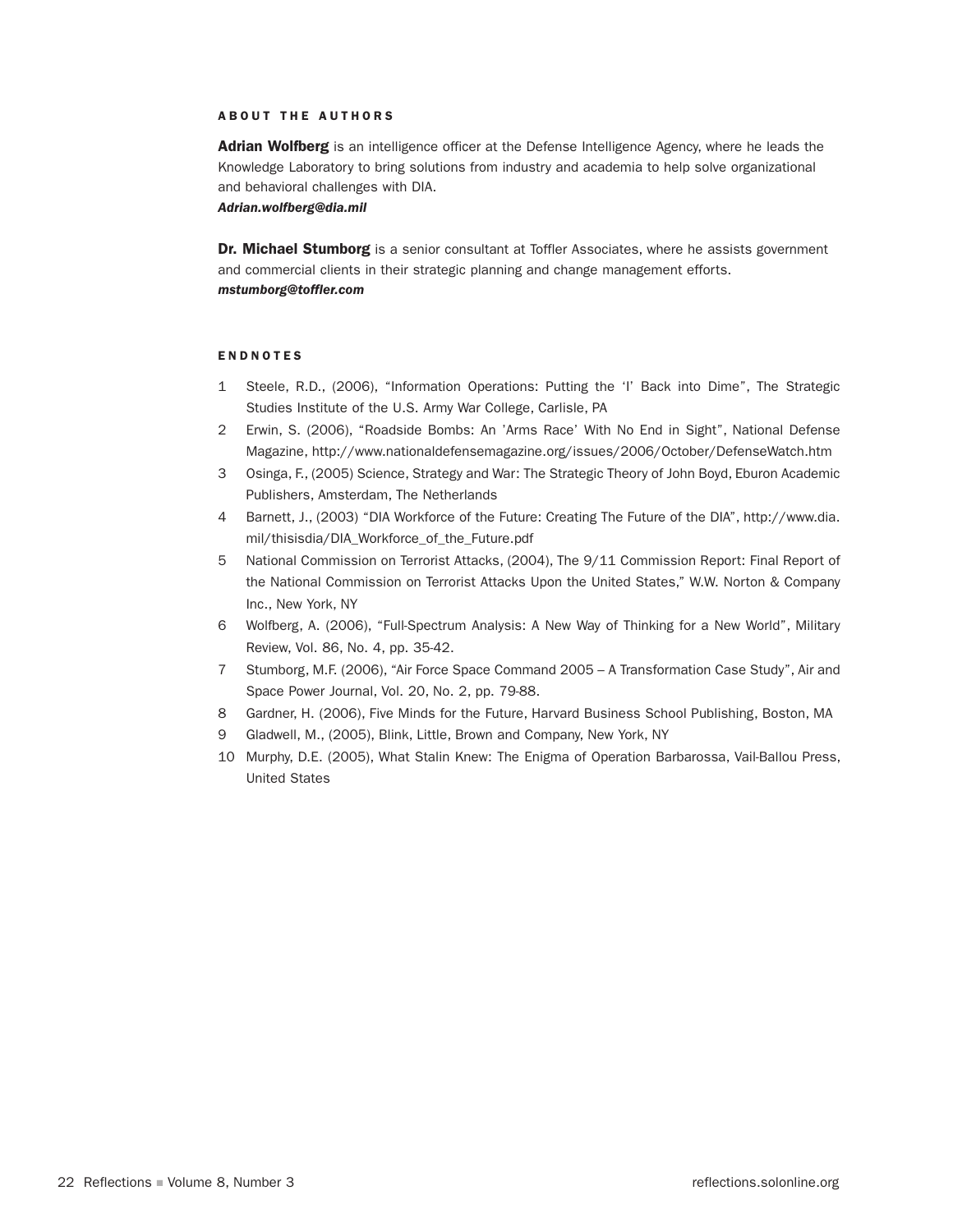# In the Shadow of Windmills: Reflections of a Climate Project Volunteer

Peter W. Pruyn



Peter W. Pruyn

Not long after SoL research member Peter Pruyn saw *An Inconvenient Truth*, Al Gore's award-winning call to arms on climate change, he applied to the Climate Project to become a volunteer trainer. He finished the training in December, 2006 and began sharing Gore's presentation soon after, including one with SoL members at the SoL Boston offices. In this article he reflects on a journey that found him continually reflecting on and challenging his own mental models, assumptions, and beliefs. What he learned during the past year – from a new vocabulary, to how to avoid being overwhelmed by the implications of climate change – applies to anyone working in this arena. The capacity to learn is critical for generating "progress amidst complexity," especially in urgent situations that demand action. Pruyn continues to speak to diverse groups about climate change, and to further his own learning.

alking towards the end of the peninsula, Hull Wind 1 is hard to miss: a 200 foot-tall light gray tower, its three sword-like blades rotating persistently in the on-shore breeze. Even though I'm still a quarter of a mile away, I can just begin to make out the *woosh woosh* of its blades. Visiting Hull at the invitation of a fellow Climate Project Volunteer, I will be departing this small seaside community just south of Boston on the next ferry. But before I leave, I feel compelled to pay my respects in person.

Less than a year ago I would have regarded a pilgrimage to a windmill as peculiar. A lot can happen in a year.

The first time I mentioned to my family that the polar ice caps were shrinking due to carbon emissions, one relative asked incredulously if I was suggesting that all airliners be grounded. It was therefore significant when, only a few months later, they raved about a new film they had just seen, *An Inconvenient Truth*.

Using the profits from his Oscar-winning film, Al Gore founded a non-profit called The Climate Project whose purpose was to train 1,000 volunteers to deliver the PowerPoint presentation he delivers in the film. Three months later, still in disbelief that my application had been accepted, I landed in Nashville, Tennessee along with 200 others from each of the 50 states. I giddily arrived at the training room at 7:30 A.M. on Saturday, only to discover that many others had already claimed the front-row-center seats even earlier.

Gore arrived shortly thereafter and spent the entire day with us, going through his presentation twice, once at a normal pace, and once giving detailed explanations of each of his 260-odd slides. Putting aside his compelling ability to communicate complex science to lay audiences, I was struck most by how much he made me laugh. Taking a few more liberties with epithets as he preached to his choir, he would make under-his-breath asides which I found hilarious: "Two miles of ice over your head would ruin your day"; "Skeptics are diminishing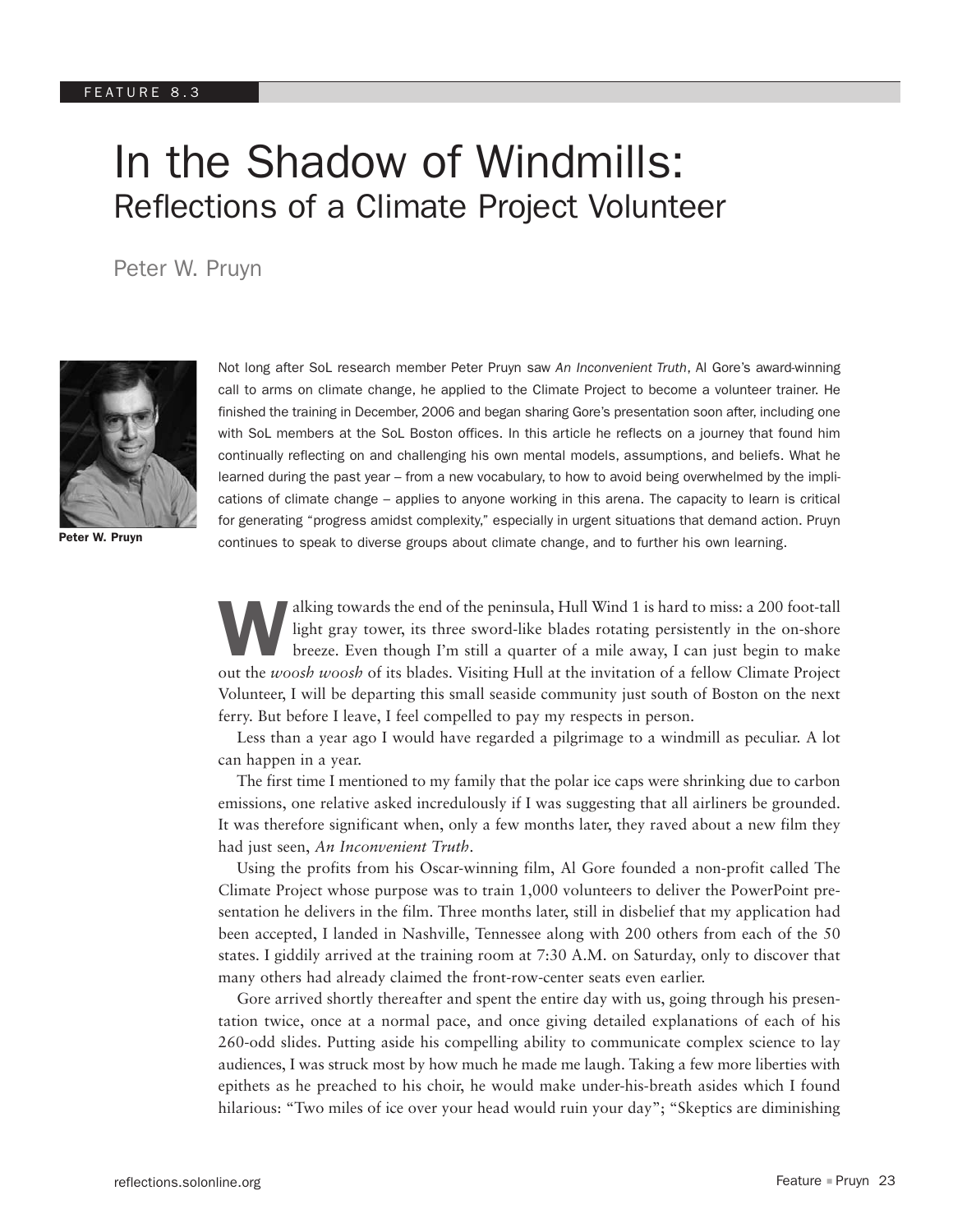faster than glaciers"; "Hikers saw a 5,000 year old man – which you don't see very often."

After paying our airfare and hotel to be there, this two-day training program was free. But in return, each of us pledged to give Mr. Gore's presentation a minimum of 10 times over the next year in our local communities, strictly on a volunteer basis. For someone who has kept an arm's length from terms such as "activist" and "environmentalist" his entire life, this was something altogether new.

As a recovering WASP, I was raised to be polite. As an eight year-old, I can vividly remember watching a black Zodiak raft on the evening news, dwarfed by a Goliath super-tanker, zig-zagging across the tanker's enormous bow wave in a attempt to stop it. The writing on the side of the raft said, "Greenpeace." I distinctly remember thinking to myself, "That's *rude*." With this single act of insolence, my mind closed to Greenpeace and its objectives for decades. Throughout my adult life I saw this same dynamic play out over and over again: angry activists recruit the half of their audience which already agrees with them at the expense of thoroughly alienating the other half that does not. This strategy never seemed to make much sense to me. So what did that make me now?

How about an "environmentalist"? To me, that term means "environmental fundamentalist." Once again, the words turn me off. I am continually struck by how fundamentalism, of *any* kind, only serves to build walls in a world that appears to be in dire need of the opposite. Am I willing to say that in every choice I or society face, we should choose the environment? As a trend, perhaps. But words of the early conservationist Theodore Roosevelt come to mind: "In popular government, results worth having can only be achieved by men who combine worthy ideals with practical good sense."

When Mr. Gore first introduced himself to our volunteer group, he spoke about how he had been talking about global warming for 30 years. Each year he would say to himself, "Any minute now, the cavalry will come. Any minute now, from just over that hill...." He waited for 30 *years*. After a dramatic pause, he then announced to all of us that *we* were the cavalry. Despite the resulting thundering applause that enveloped me, I didn't feel much resonance with that term either.

A name for my new role was still left wanting.

The library of the Runkles Elementary School is beginning to fill. The "little people" chairs and the "big people" chairs are arranged in a semi-circle around a make-shift screen and LCD projector. Three months have passed since Nashville. After a number of run-throughs with friends and family, this will be the third time I have presented to a "real" audience.

Only as the audience begins to show up, however, does it sink in that this audience won't just be made up of adults. Easily half the audience is 5th and 6th graders. I wonder: should I "dumb-down" my talk? Perhaps speak more slowly and deliberately?

As I begin, I explain to the audience that I am no climate scientist, and that while I have learned something about climate change in preparation for this presentation, it is my hope that an audience member will know more about some aspect of this complex issue than I do. But my major learning in preparing for this talk hasn't been so much the science of global warming, as the psychology of global warming. This was first brought to my attention by a friend, deeply concerned about the environment, who confessed that she hadn't seen the film yet because, as she confided, she wasn't "ready." I then share that one person in my own family is what I would describe as a global warming skeptic, and another who believes it's too late to do anything about it – all in one family! Imagine the diversity of perspectives,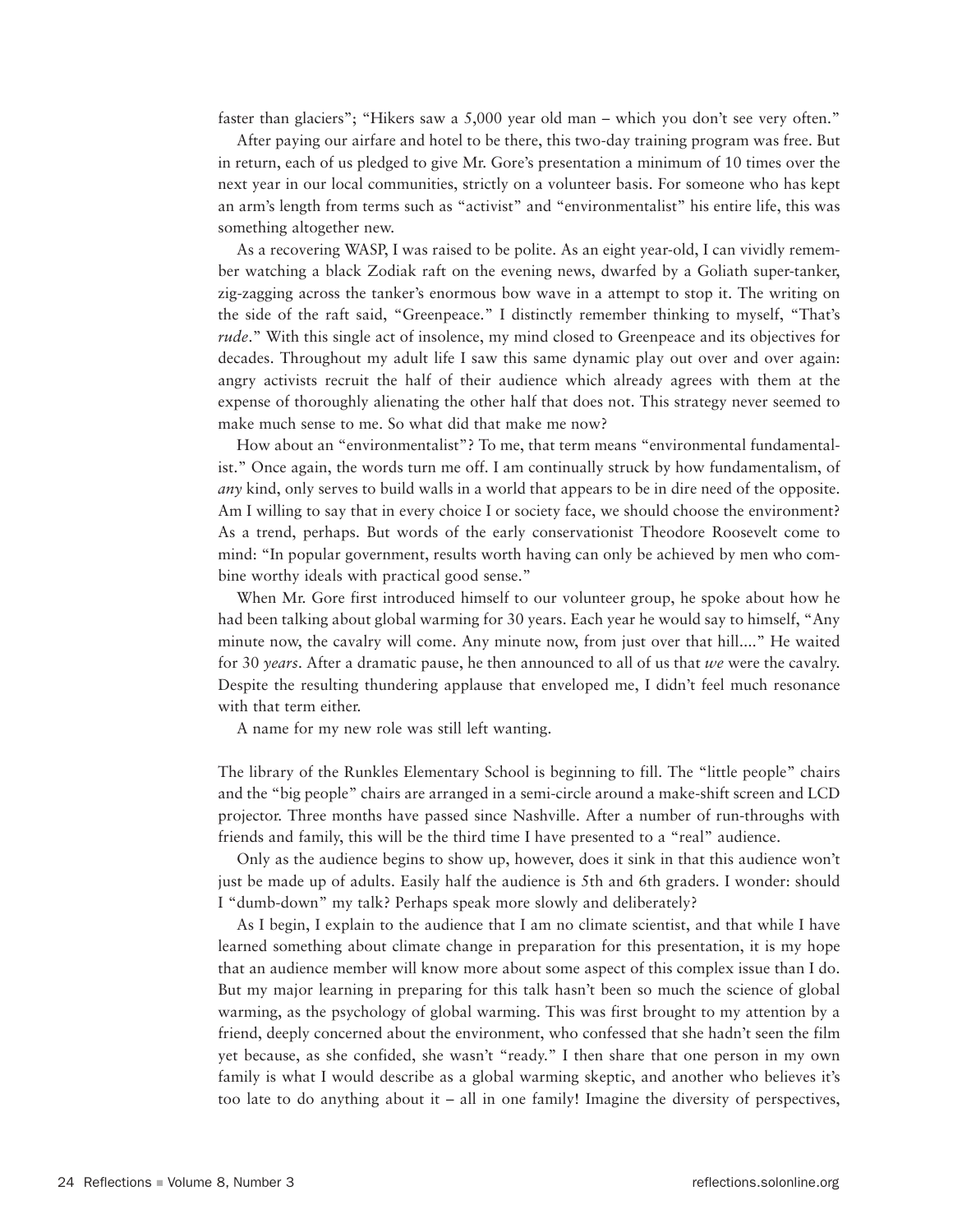values, and interest we need to make room for in any audience if we are to have a productive conversation on such a complex topic.

As I go through my slides, the audience is engaged. I explain that during the last ice age, fresh melt-water from North America disrupted the Gulf Stream current that normally warms Europe. I ask rhetorically if there are any other large pieces of land-based ice in that part of the world that we might want to be concerned about. I'm taken aback by the ten-year-old in the front row who immediately blurts out the answer: "Greenland!" There are a lot of adults who don't get that one. Later as I discuss the loss of coral reefs, a 7th grader excitedly points out that if the warming trend continues, permanent species loss is predicted into the tens of thousands. I ask how he knows this, and he explains that he just wrote a term paper on global warming. I guess I don't have to worry about dumbing anything down.

The kids get it. They're the ones who will have to live with the conse-



quences of our generation's actions. What obstacles are there to others understanding this?

A public library talk by Professor John Sterman of MIT entitled, "Overcoming Public Complacency About Climate Change" is so full that the librarian has to tell the people standing at the back of the room to leave. They're not happy about that.

Prof. Sterman is discussing my favorite topic: how people's ways of thinking can be barriers to learning. In the case of climate change, one barrier is that human beings are chronically poor at understanding the dynamics of exponential growth, whether the growth is dollars in a savings account or the build-up of  $CO<sub>2</sub>$  in the atmosphere.

He observes that many people think about global warming as akin to the Manhattan Project. In this mental model, climate change is viewed as a problem that is so big that only the government can solve it by getting a bunch of really smart people together in one room who will just "figure it out." Prof. Sterman then offers a different mental model: the civil rights movement. In this paradigm, a grassroots movement started by just a handful of people spreads through local action, until the government can no longer ignore the issue and passes legislation to enforce the changes that have been successfully prototyped at the local level.

In other words, global warming is something that was created by millions of individual actions over a long period of time. The only way to undo what we've done is to do the reverse – with the minor qualifier that we don't have quite as much time to undo it.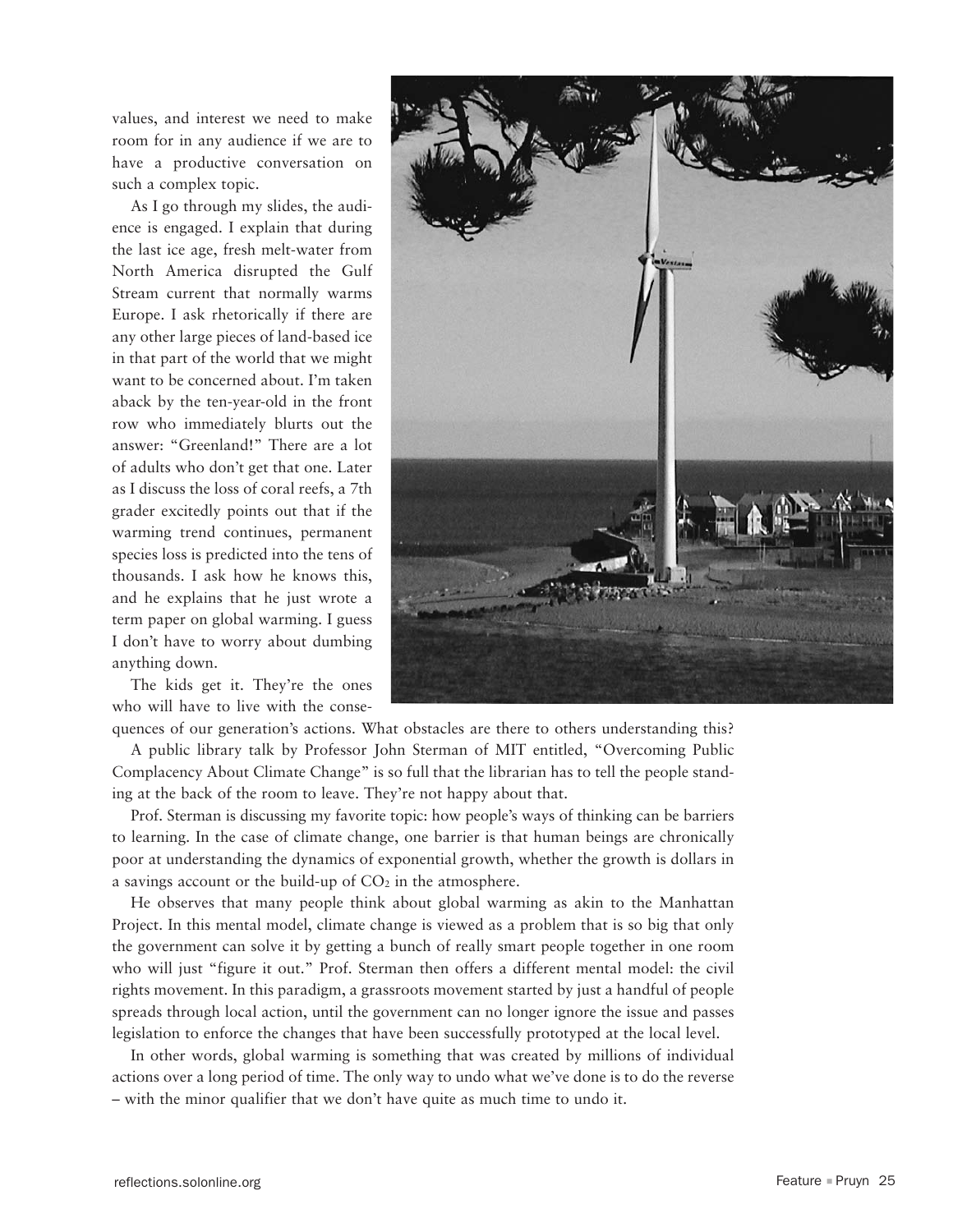The most efficient energy solutions are those which are adapted to the local environment. Solutions imposed from a national level will never be as sustainable as those grown locally. The government is not going to save us; Washington can only learn from how local communities save themselves.

So how do we do that?

On a Saturday morning in Eastport, Maine – the "Easternmost City in the United States" – about 70 residents have chosen to spend the better part of a precious summer day to hear a series of presentations on tidal power generation. With a population of just 1600, that's a pretty good turnout. Sitting a stone's throw from Canada, Eastport is right next to the Bay of Fundy, famous for the most extreme tides in the world. In the last few years, these tidal currents have attracted attention as a possible source of renewable energy. This morning, three separate initiatives are being discussed. Arriving late, I miss the first, a dam project. But the second and third are a little more intriguing.

Two separate projects propose to submerge underwater turbines in the bay. The first is basically an underwater windmill with short, squat blades not unlike an enlarged outboard-motor propeller. The second device looks like the rotating cylinder of blades on an old-fashioned hand-pushed lawn mower. Multiple assemblies of these rotating cylinders can be stacked on top of one another to cover a larger and larger cross-section of the tidal current.

Both projects are at the stage of installing a prototype turbine as proof-of-concept to generate electricity. One of the presenters points out that during the testing phase the prototype turbine will not be hooked up to "the grid" and therefore he is looking for suggestions of how to use up the electricity that it will produce. The most popular suggestion so far is to use the electricity to drive a fountain that would shoot straight up out of the channel. In this way, the height of the stream from the fountain would act as a visual "thermometer" showing how much power the turbine is producing at any one time. Otherwise, the final turbines would be submerged and completely hidden from view.

Tidal power. How simple. How elegant. How perfectly suited to the local environment. Could tidal power become the way that Eastport's depressed economy can finally shift its focus away from the 4th of July tourists?

Beyond the innovative technology, though, what I am struck by most at this gathering is the pervasive civility. The audience is attentive. They raise their hands. They ask questions. People don't interrupt each other. They wait their turn. The presenters are open about the fact that these projects might not succeed, for either technical or bureaucratic reasons. There is real listening going on, followed by hot dogs and potato salad. From following the national news, it's sometimes hard to believe that democracy can actually work like this – let alone, at all.

Now nine months after Nashville, I have given my *Inconvenient Truth* slide show 13 times to about 350 people, in total. My audiences have ranged from four people in a huge room at the local library, to 150 students in a high school auditorium. (The four seemed to pay more attention than the 150.) If we assume that I am an average volunteer, one can extrapolate that, collectively, the 1000 Climate Project volunteers have reached 350,000 people in that same period, give or take.

So what have I learned?

To begin with, I've learned a new vocabulary. "Icequakes" are seismic events that occur on land-based ice-sheets such as Greenland's as the ice shifts due to melting. A "localvore" is someone who only eats locally grown food to reduce the carbon emissions that would normally transport the average food item 1500 miles to reach our supermarkets. "Green-collar"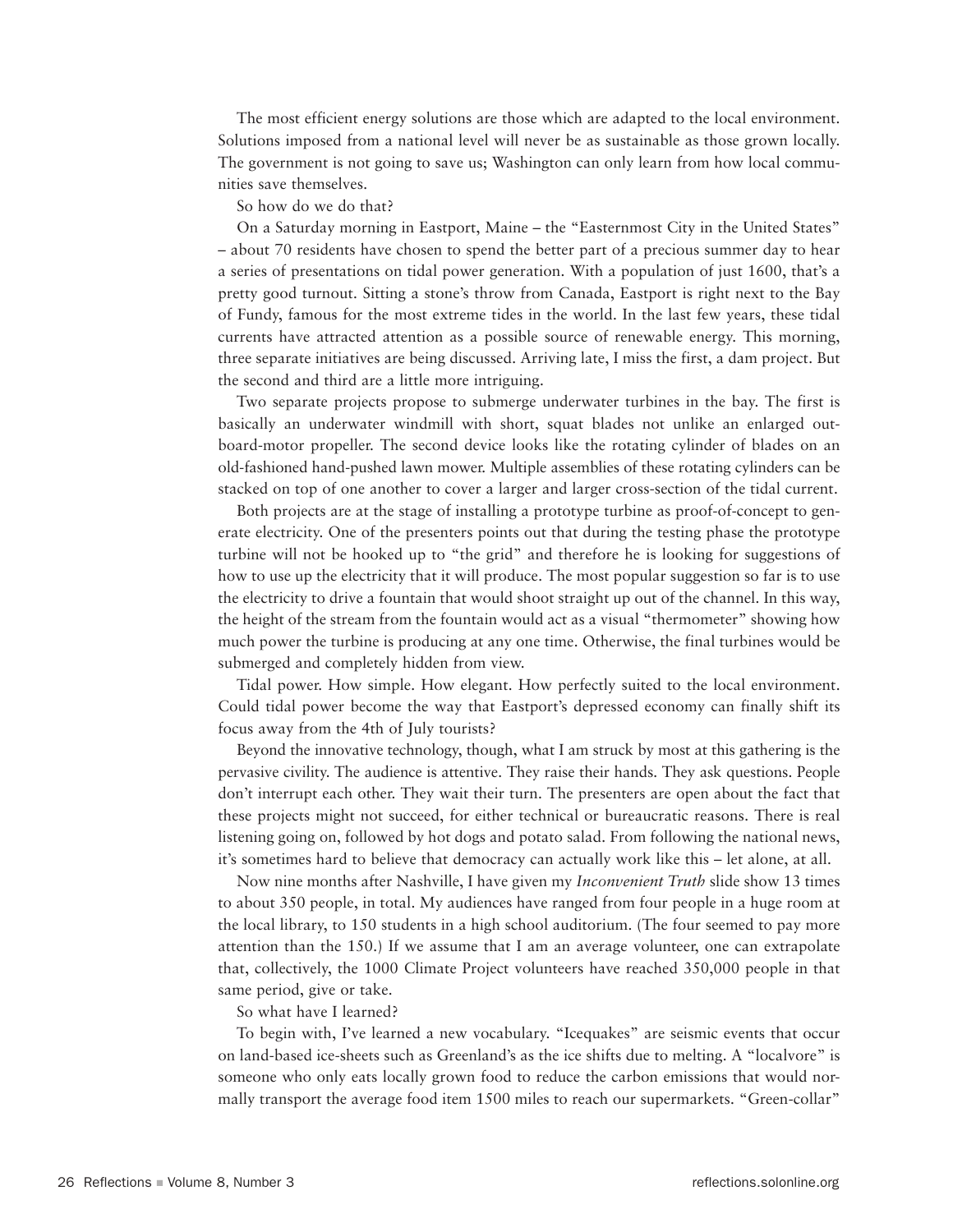

jobs are jobs that are part of the growing the environmental sector, such as manufacturing and installing solar panels. "Carbon offsets" are donations to renewable energy projects designed to balance out carbon emissions from another activity, such as the use of your car or flying on an airliner.

I've learned a myriad of details about home appliances that I never would have imagined. I've learned that for the average homeowner, the electricity required to power the clock on their microwave is more than the amount of electricity used to operate the microwave to heat food. This is because the clock is on continuously, while most people actually use their microwave for only minutes a day. I've learned that the only common appliance that can come close to the electricity consumption of a refrigerator is a plasma television. I've re-learned something that my grandparents already knew: it is possible to survive without a clothes dryer. All that stiff clothing from a clothesline magically becomes soft after just a few minutes of wear.

I've learned that a drip-dry polyester shirt is more environmentally friendly than a cotton shirt – if you consider the energy required to iron the cotton shirt over its lifetime.

I've learned that reducing consumption is partly dependent on developing a new concept of beauty. At our Climate Project training, we were each given a three-ring binder whose cover was made of brown corrugated cardboard. My automatic reaction to seeing it was, "Wow, that's ugly." But then I took a second look. Obviously, the typical plastic cover had been left off for environmental reasons exposing the brown cardboard. But I also noticed that the metal binder mechanism was attached to the cardboard with screws rather than the typical rivets. As a result, all the metal could be removed to allow it and the cardboard to be recycled. Understanding this, my second reaction was, "How elegant!" Perhaps our new esthetic should be related to evaluating an object's relationship to its future rather than merely its appearance.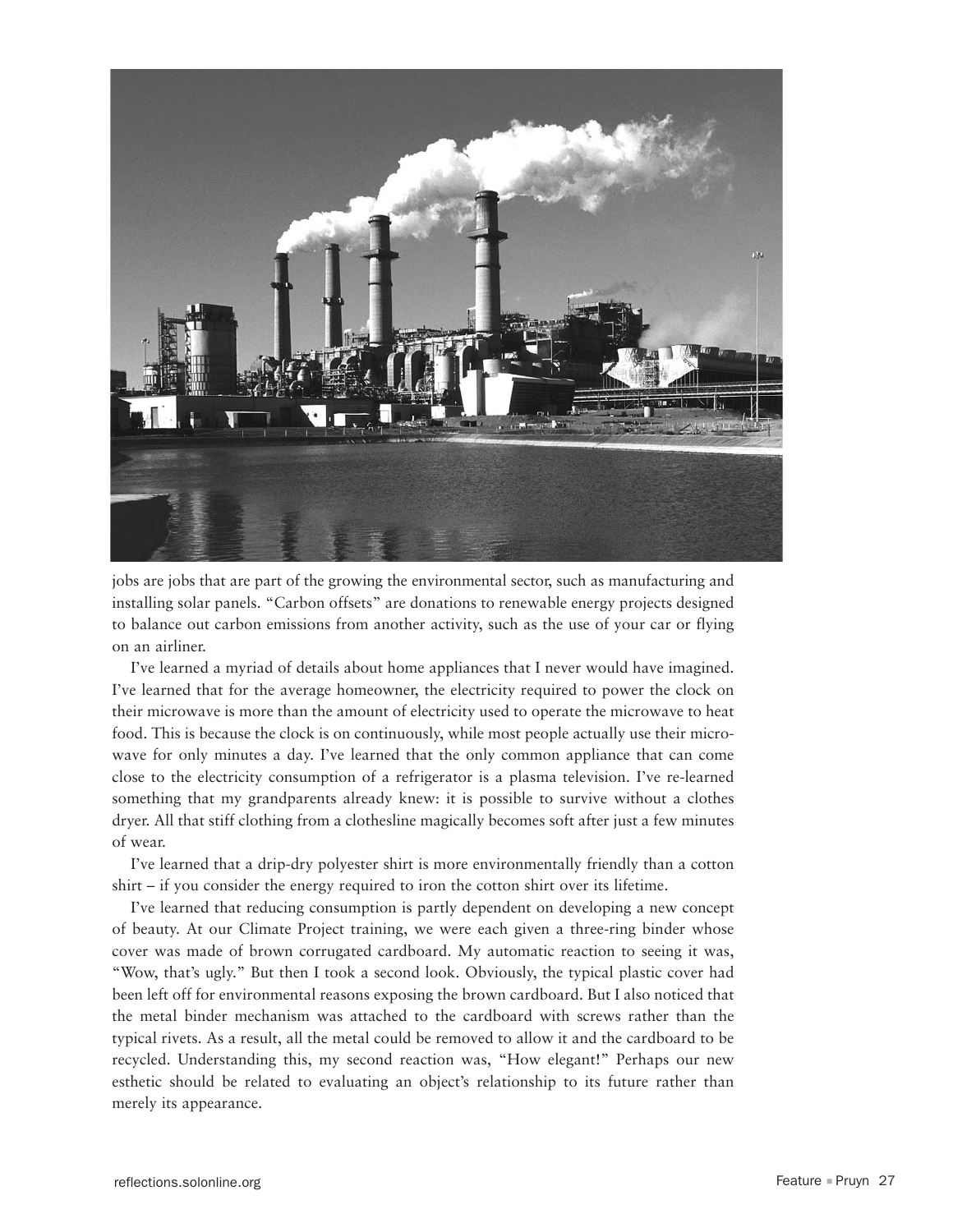I've learned about the "climate dividend," the economic benefits of being more energy efficient. But this dividend is not merely limited to the monetary benefits of fighting global warming; there are other more intangible "dividends" as well. One is the renewed potential to develop a sense of community.

In my opinion, our national democracy is broken. It is broken, in part, by the fact that most citizens receive information about our country via a one-way medium: the television. The result is that when a politician says something nonsensical on the evening news and we yell at the television, he doesn't hear us. The epitome of democracy is not the act of voting. It is the creation of a vibrant marketplace of ideas which must precede an effective vote. The average citizen simply no longer has a regular venue for participating in this marketplace anymore.

But perhaps, with an issue which requires local problem-solving to determine the most effective local solutions, there is an opportunity to create a local sense of community through engagement that has not happened in a long time. It might start through activities as innocuous as ride-sharing, community gardening, or making friends at a block party. I can attest to having met some pretty amazing people in the last nine months: climate authors Ross Gelbspan and Bill McKibben, two former gubernatorial candidates, as well as my other fellow Climate Project volunteers and Mr. Gore.

I've learned the value of "productive struggling." One of the most common criticisms of *An Inconvenient Truth* was that it did not spend enough time talking about what people should actually do. I disagree that this was a fault. The solutions that people will have the most ownership of are the ones that they figure out for themselves, that are connected to their own communities and way of life. As such, the film served as a giant conversation-starter to motivate local answers. In my neighborhood, there are an amazing three independent community organizations that go about these conversations and activities in a variety of ways.

The truth is that no one has all the answers as to how we should "solve" global warming. All we know is that ultimately, we must consume less. How we all go about that is a deeply personal question which each of us must grapple with in our own way. Oh, and by the way, the sobering timeframe of this grappling is nothing less than the rest of our lives. There is no silver bullet. What we need to find is silver buckshot.

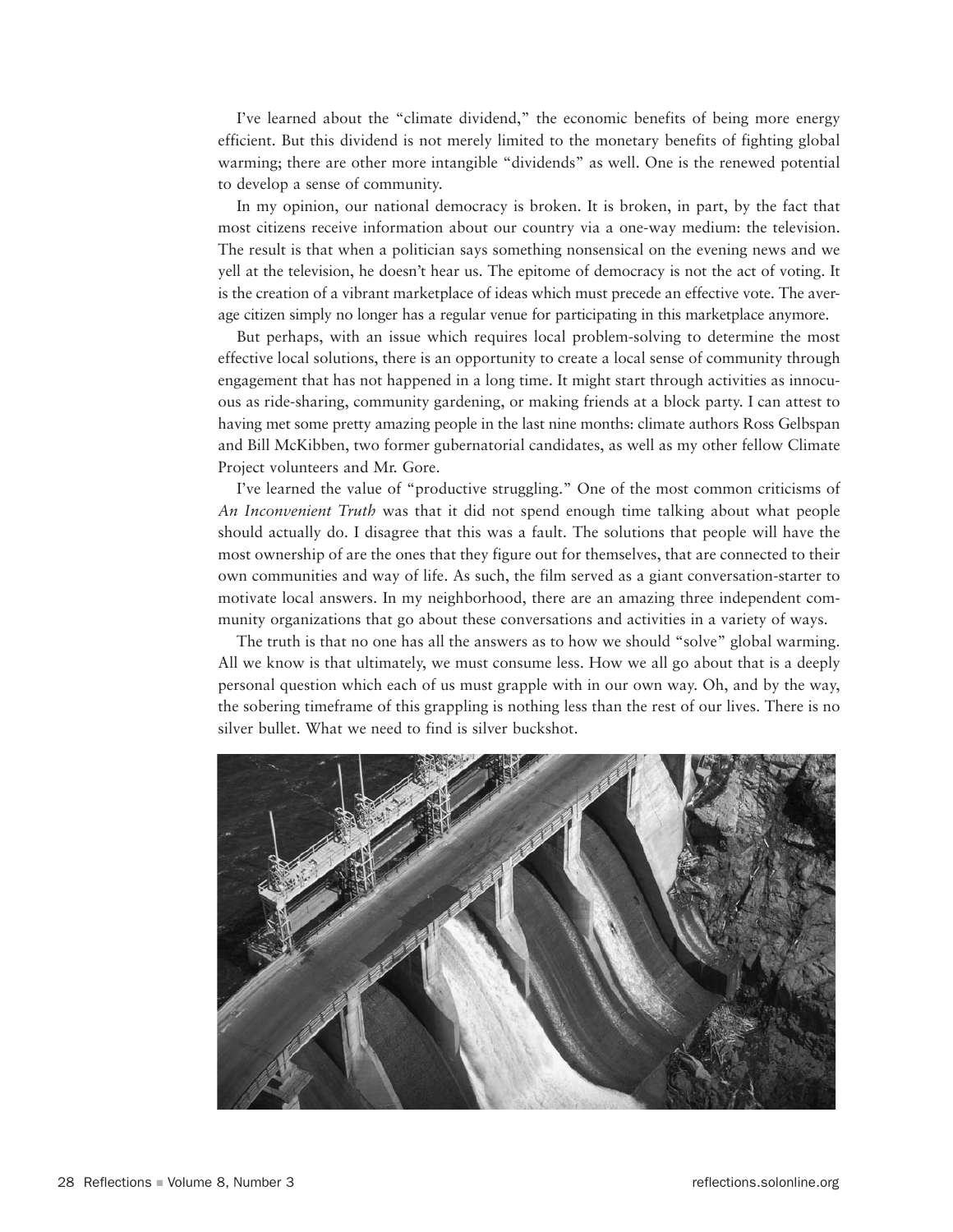The first step is awareness. After that, you do what you can.

And I've learned that, when facing a problem the size of a planet, doing what you can is the only way to keep your sanity. It is downright oppressive to live with the awareness that virtually every act of consumption is damaging my niece's planet. Prof. Ron Heifitz of Harvard has suggested that the measure of success on complex issues should be progress. With apologies to Eleanor Roosevelt, better to smile at one Prius than to curse the SUV. ("Better to light one candle than to curse the darkness.")

Finally, having passed on "activist," "environmentalist," and "cavalry," I think I've finally found a name for my role that I can live with. I propose that the fundamental capacity which can generate progress amidst complexity is the capacity to learn. That's really all scientists are: professional "learners," desperately trying to learn about our ecosystem as it changes before our eyes. That's all a community is doing when they engage in productive struggling with sustainability. They're trying to be good "learners." No doubt the noun form of this word will sound corny to some, but so far I have been unable to find another word that is more apt.

We create the world around us through our own actions. If we go about our lives in anger, one morning we will wake up convinced that the world is inherently defensive and belligerent. Conversely, if we start a conversation by doing more listening than talking, we increase the probability that at some point the other person just might ask, "So, what do you think?" No, I am not so naive to think that if I help an old lady across the street in Boston, Osama bin Ladin will suddenly wake up in Pakistan and turn himself in. All I am saying is that investing in understanding someone else increases the probability that they will invest in understanding you. I know of no better way to encourage learning.

The sun is slowly getting low enough for an LCD projector to be visible here in Vellucci Plaza in Cambridge. I've wanted to do my presentation outside in a park at night for a while now, and, in spite of a killer head cold, the clear skies beckon that tonight's the night. The efforts of volunteers distributing flyers around the neighborhood is unlikely to peak again. Something also tells me that this may be my last presentation for a while.

My experimenting with various projection screens has finally hit on a combination that I think will work: a bed sheet draped over two home movie screens standing side-by-side. Meanwhile, three benches away, a homeless person appears to be sleeping off what used to be in the bottle next to him. As I strategically apply masking and duct tape to the sheet, I hear a *thud* behind me, followed by a groan. I look up and see that the homeless person has fallen out of bed onto the concrete sidewalk.

"Are you O.K.?" I ask. I interpret the lethargic hand gesture I receive in response as a "yes" and continue my taping.

About 20 people come for the entire 90 minute presentation. I would say the audience is more diverse than many of my other slide shows: two elderly Portuguese couples who have lived in the neighborhood for 40 years; random college students; an Italian student named Giuseppe; a few African Americans. Meanwhile, about 10-15 people walking by just stop and listen for anywhere from five to 45 minutes. Even the homeless person sits up and appears to be listening for some period of time before mumbling something about democracy and lying back down on his bench. It will take me several weeks to realize that he has the lowest carbon footprint of anyone in the audience. What can I learn from that?

The slides are punctuated by ambulances heading to and from the hospital up the street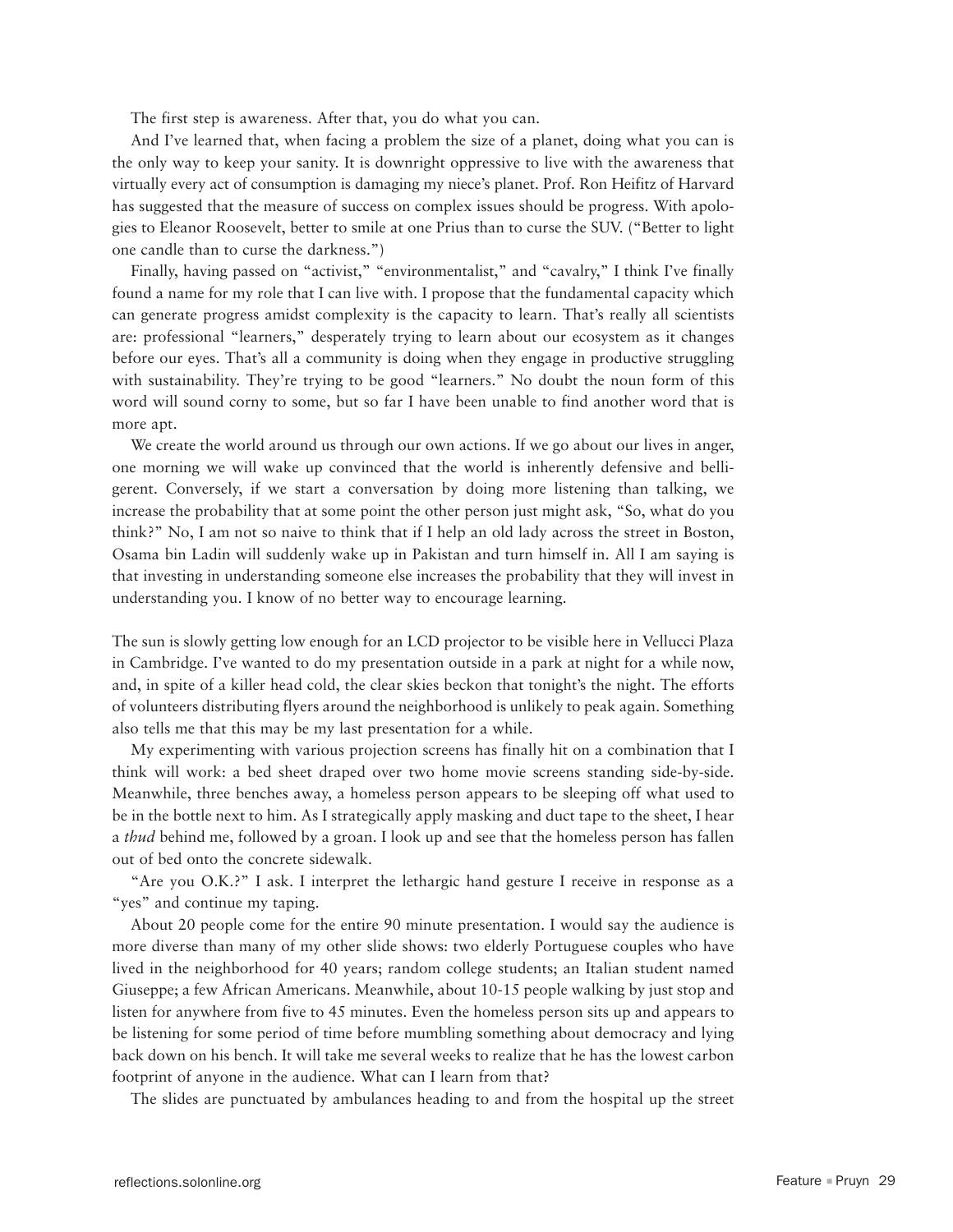and the occasional fire engine from the fire house across the way. But all in all, it goes well. I am able to encourage a few small-group discussions, including Giuseppe sharing the anecdote that his family in Italy just lost 90% of their olive crop in an unprecedented heat wave.

Finally standing at the base of Hull Wind 1, I have completed my pilgrimage. The base of the windmill tower is huge, as big-around as a barn silo, bolted to a concrete slab with hundreds of hefty bolts in a neat circle. I arch my neck, look skyward, and squint. As its 75-foot long gray blades slice through the air above, I time their rotation: "One thousand one, one thousand two...." With one of the three blades passing by every second, the windmill is turning at about 20 RPM in what I would guess is a 10 knot wind. Hull 1 can generate a maximum capacity of 660 kilowatts – but that's only a third the capacity of Hull Wind 2.

Built on the top of what used to be a landfill, Hull's second, much larger windmill a few miles away can produce 1.8 megawatts. Combined, these two windmills currently produce 15% of the total energy needed by this community of 11,000. And when Hull installs the four new windmills that they are planning to, that will bring their total wind power output to 115% of the town's needs – in other words, they'll have excess power to sell.

I regard the giant composite gray blades of Hull 1 whizzing by above me. I find the *woosh woosh* sound as each blade passes curiously mesmerizing. What exactly is making this sound?

The part of the blade that is moving fastest is the tip. The sound it makes as it cuts through the air is modified by the Doppler effect: as the blade tip approaches you on the down-stroke, its wind-noise is higher in pitch; as the blade tip passes bottom-center and starts to go back up, it is moving away from you, so the wind-noise pitch drops – just like a passing train. A second later, the next blade tip repeats the effect. I suspect the blades' curious mix of size and grace would have been enough to give even Don Quixote pause.

As I take a seat on the seawall and watch the wake of passing boats crash against the rocks, I utilize another product of the windmill: shade. The town of Hull has been able to undertake this initiative, in part, because it owns its own municipal utility company. As a result, local will has been free to innovate. And by innovating locally to exploit local resources – in this case an on-shore breeze – the resulting solution is eminently sustainable. What else remains for us to learn from the likes of Hull and Eastport? I wonder if some day monuments as large as Washington's obelisk will not only just stand there but actually produce something.

Sitting in the shadow of this windmill overlooking Boston harbor, I realize something else. In addition to clean energy and a little shade, this highly functional monument is capable of generating a third, potentially even more potent renewable resource: hope.

#### **ABOUT THE AUTHOR**

Peter W. Pruyn is a member of the Organizational Development and Training Department at Tufts University. Prior to Tufts he worked as an astronaut instructor at the NASA Johnson Space Center in Houston; a professional pilot; and a computer teacher in the Peace Corps. Mr. Pruyn studied Computer Science, Computer Graphics and Organizational Behavior at Cornell. A member of SoL since 2004, he lives in Cambridge, MA.

#### *pwp4@cornell.edu*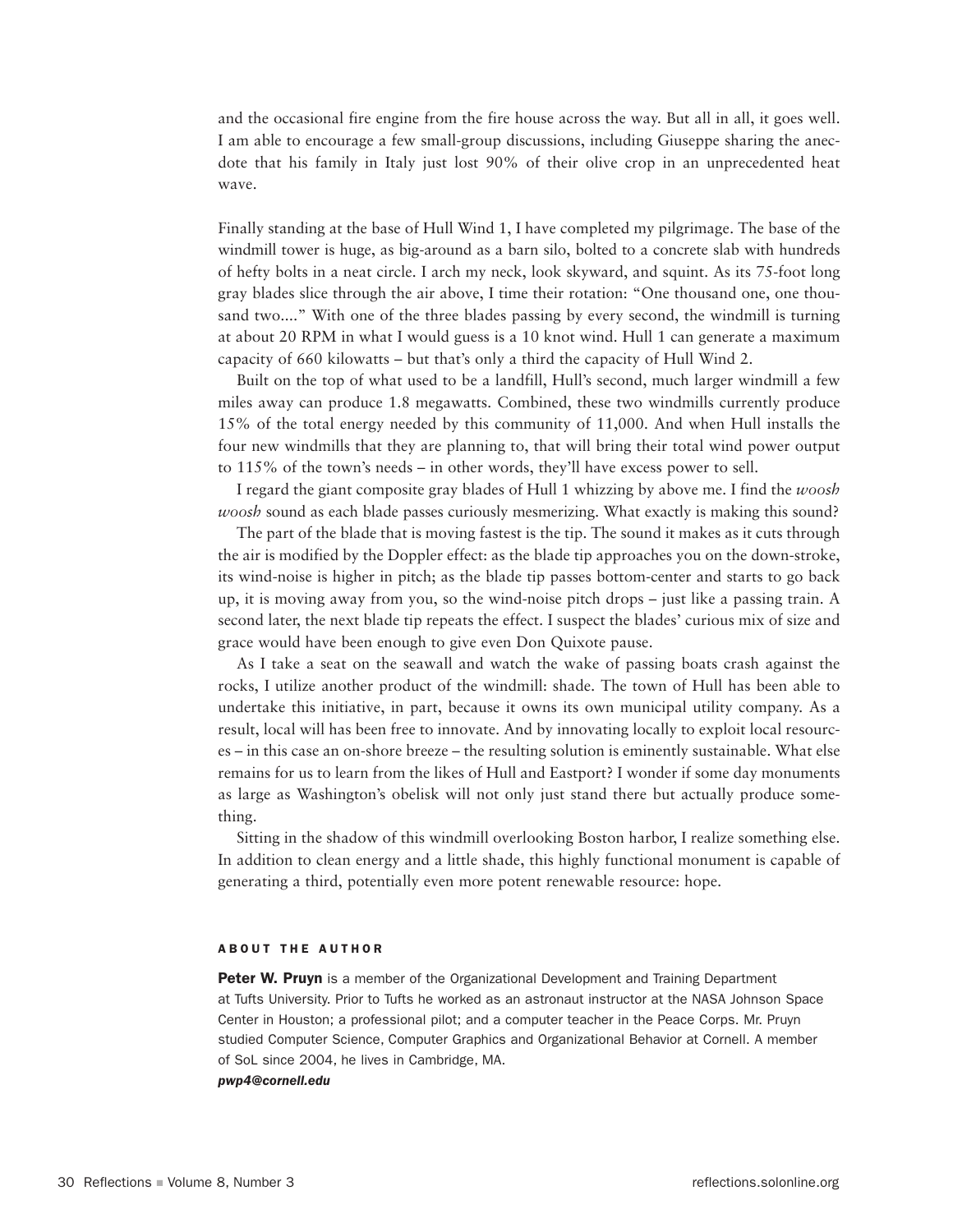#### emerging knowledge forum

# The Learning History: An Investigation into an Emerging Genre

Stevens Amidon



Stevens Amidon

Learning histories are a research and reflection tool developed at the Center for Organizational Learning at MIT, SoL's predecessor, to help organizations learn from their own learnng and change efforts. In this article, Professor Stevens Amidon uses contemporary genre theory to examine this relatively new qualitiative research methodology. Citing a dozen different learning histories, several authored by SoL members, he explains the ways in which the learning history can help organizational writers and researchers, and how it has evolved to merit serious consideration in the field. Several learning histories are available through SoL's website, as well as the definitive training guide, *The Field Manual for a Learning Historian*.

The learning history is a new genre emerging in business and organizational communication. Developed in the late 1990s at MIT's Center for Organizational Learning, the genre is a kind of analytical research report, with a difference – instead of presenting the univocal voice of a researcher or a research team, the learning history attempts to foreground multiple and sometimes divergent voices in an organization to present what Van Maanen calls a "jointly-told tale."1 The learning history is specifically "designed to help organizations become better aware of their own learning and change efforts."2 The genre is also noteworthy for its unusual format – side-by-side columns of text, one column representing the words and stories of the organizational participants, and the other column typically the analysis of a learning history team.

My interest in this genre stems from a number of factors. First of all, the emergence of new genres of writing in organizations tells us something about the changing nature of those organizations. Second, the fact that the learning history, like the ethnography, is both a *text* and a *research method* is of particular interest to academic researchers. Third, I have adapted simplified versions of the genre and used them in my classes in advanced organizational writing, to introduce my students to the genre, as well as to the experience of reflective learning.

# Genre Study: Some Thoughts on Method

Genres are a particularly good example of what Peter Senge calls mental models<sup>3</sup>. Inexperienced writers tend to see genres as a fixed set of rules, which place boundaries upon their work, in the same way that the rules of grammar place boundaries on the style of their writing. Like the rules of grammar, genre boundaries are socially constructed and change over time. Just as few writers use "thee" and "thy" in their written or spoken communication these days, few writers follow the rules for formatting and writing business letters found in the secretarial handbooks of the 1950s. The technological emergence of the word processor, with its formatting, font, and design choices, have produced a letter design we call the "block format" – by moving all of its text "flush left" and by using white space to separate paragraphs, it has a cleaner visual look, and is actually easier to type.

Written genres are flexible, dynamic, and deeply embedded within the institutional cultures that created them. As I frequently remind my students, just because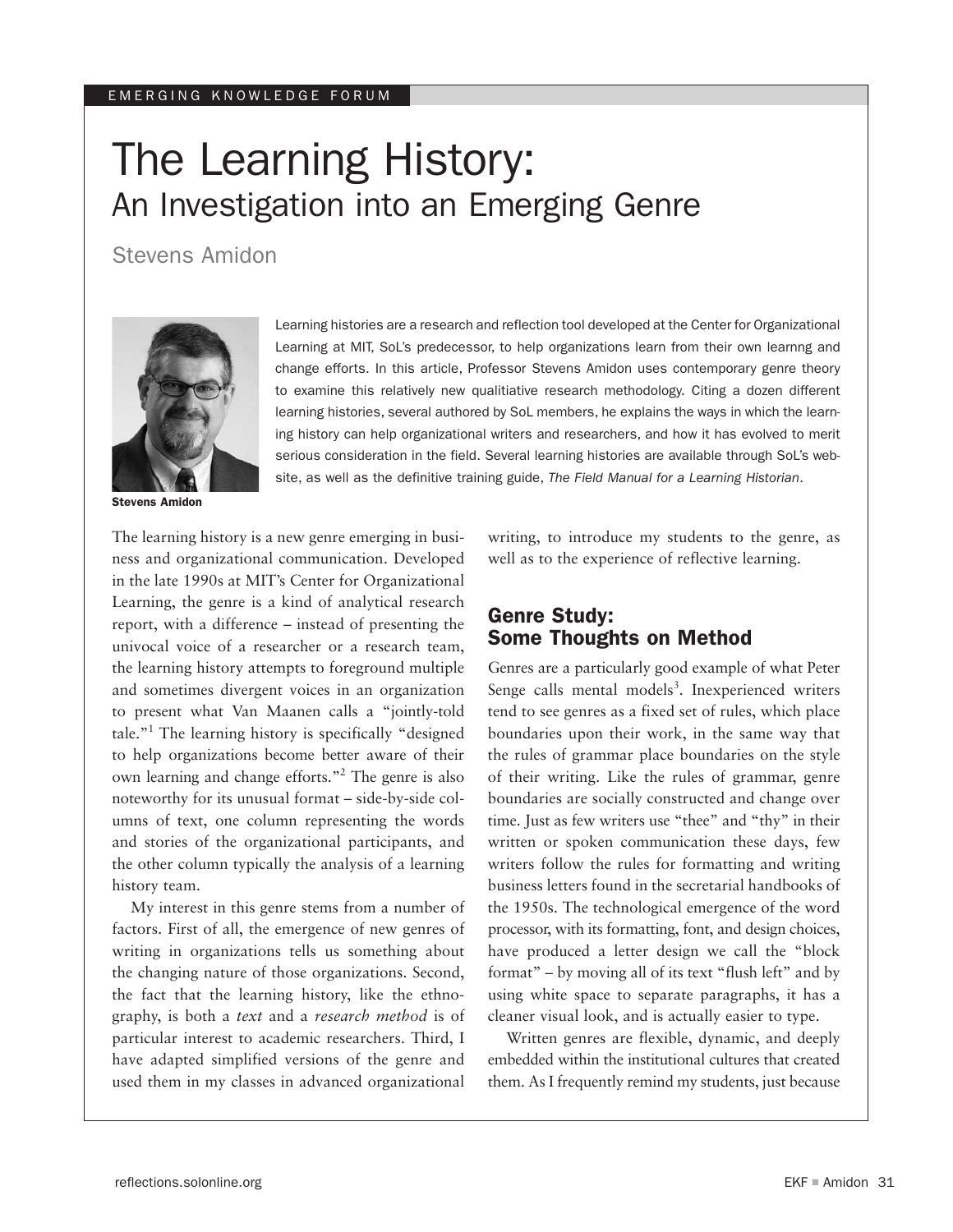grammar rules or the rules of genre are socially constructed, doesn't mean you shouldn't follow them. However, as you become more experienced in organizational writing, and more knowledgeable of the needs of the institutional culture you work in, you will find that you can begin to question these mental models, and adapt or revise them to aid in institutional change.

In this examination of the learning history, a genre analysis is used to explain the ways in which the learning history serves the aims of the writer. Unlike other forms of textual analysis, in genre analysis the researcher is not particularly interested in the content of the text. Instead I focus on three broad aspects of the mental model we call a genre: its social image, its rhetorical dynamics, and its formal features. Understanding these aspects of the genre will help organizational writers and researchers better use and adapt learning histories to local needs.

**The Research Process.** Because the learning history is a relatively new genre, there are few examples. My search of the literature uncovered 16 examples in which the writers identified all or part of the text as a "learning history.". E-mail conversations with Art Kleiner and George Roth led me to some others, and there are undoubtedly many more examples buried in proprietary corporate archives. I reduced the sample to an even dozen to reduce the amount of data coding and to prevent the sample from being dominated by a few writers.

The next task was to code the data. I broke the textual data into segments for analysis, choosing conversational units since learning histories have been described as "reflective conversations"<sup>5</sup> among stakeholders in an organization.

The final task, generating coding categories, was a relatively complex process which I will not describe in detail here. I will simply say that I use the "grounded theory" approach recommended by Strauss and Corbin<sup>6</sup> to generate coding categories, but also relied upon my knowledge of genre theory to label those categories, a process grounded theorists refer to as "theoretical sensitivity."<sup>7</sup> This was the source of the three broad categories of analysis I describe below in the findings.

# An Analysis of the Learning History Genre: Findings

The use of this coding process had a distinct advantage – once the coding and analysis stage was completed, the aims of this study were basically complete. The only task left was to summarize the most significant aspects of the findings.

## *Social Image of the Genre*

While we tend to think of genres as groups of texts, in one sense genres are not texts at all, but rather the ideas readers and writers hold about texts. This is what I mean when I use the term *social image*. The following coding subcategories describe and define that image.

*Generic Exigency.* By exigency, I am referring to the purpose, or reason a text comes into existence. Kleiner and Roth, who coined the term "learning history," tell us that the genre grew out of an MIT Center for Organizational Learning practicum conducted in March 1994. The business people and academics who attended were interested in answering the question: "How do you take the experience and understanding which a pilot team has learned, and make it relevant to the rest of the organization." From that very first meeting, researchers noted two challenges which conventional business research had difficulty addressing: how to understand what the entire pilot team learned without the direct experience which each team member underwent; and how to "document projects so that others could read about, inquire, and build upon" them. From its inception, the reason for the existence of the genre was dualistic – it was both a research method, as well as a kind of research text.<sup>8</sup>

This exigency led to the formation of a pioneer's group which met first met in late 1994 brainstorming ideas for doing this kind of research.<sup>9</sup> The group used a major automobile company's RFP (request for proposals) to generate ideas. The group then met quarterly from July 1995 through October 1995, conducting retrospective interviews and creating the internal version of the learning history for the company. That learning history was then re-edited for publication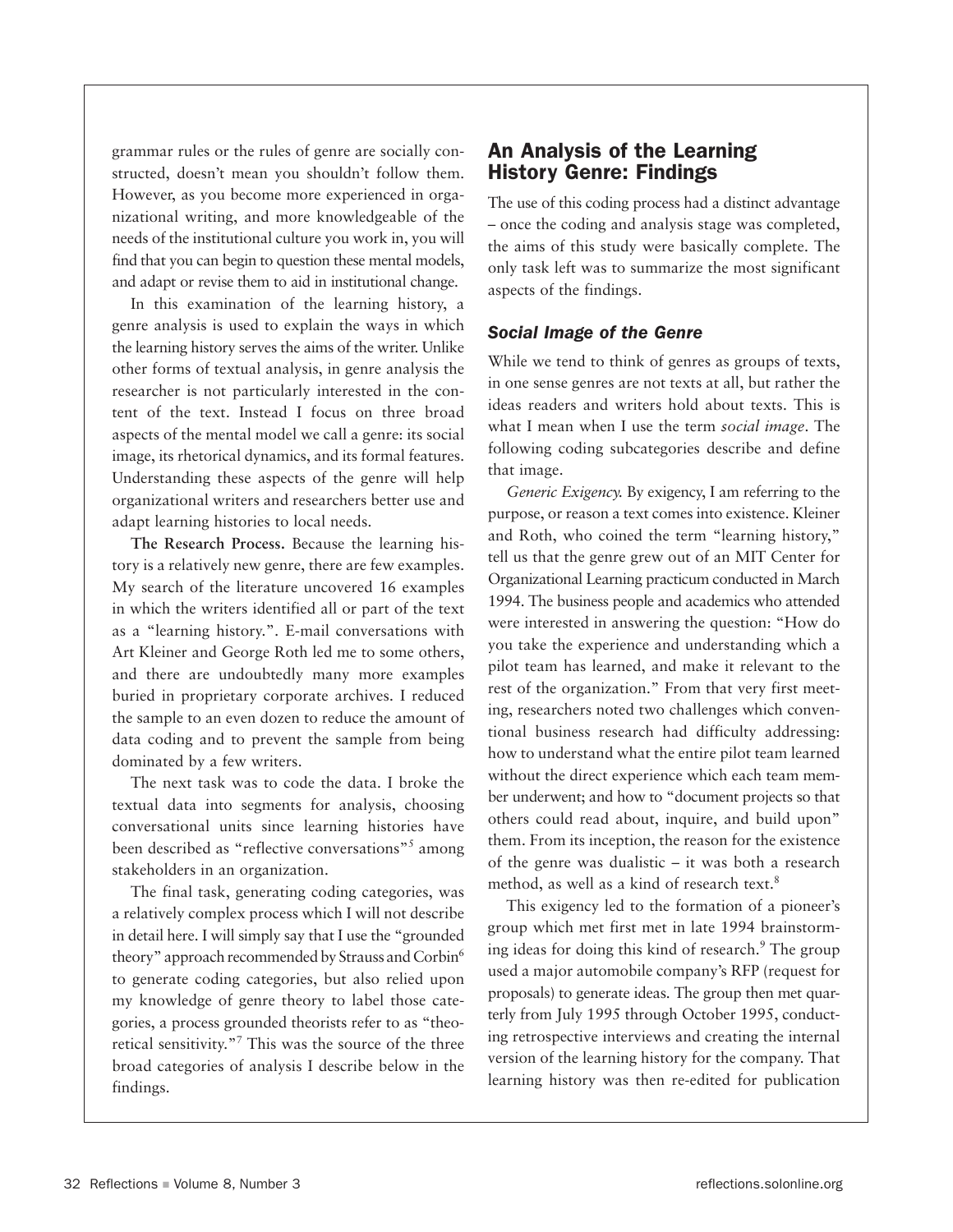by Oxford University Press in 1999 to describe the "Epsilon program" car launch at a pseudonymous automobile corporation called "AutoCo."10

Another early corporate learning history emerged from the same group. According to the president of "Electro Components" (another pseudonymous company) the learning history was intended to "create a more open culture that would support people and improve processes."11 The purpose here seems a bit more general than the first learning history's focus on knowledge capture of a specific corporate event.

As the genre moves outside the internal corporate context, exigencies for the texts begin to become more complex. One example in the corporate/non-profit category documents a collaboration between MIT's Sloan School of Management, a private consulting firm, and a large financial services company. Each of these three players had different reasons for participating in the project. MIT was interested in validating a research tool developed at the Sloan School, a "'handbook of organizational processes' stored in a database" and in documenting the communication processes involved in cross-functional project management. The consulting firm was interested in learning from the experience so they could become more efficient at transferring academic knowledge into "commercializable research" – their primary focus was in using the learning history to demonstrate the success of their adaptation of the research tool so they could sell the consulting model to future clients. And the financial firm was interested in the learning history because they wanted to document the successful re-engineering of their hiring processes.12

Another learning history in this category also has a very complex exigency: the set of relationships between four groups (five if you count the researcher) is explored: Shell Oil Corporation, its Nigerian Subsidiary, Living Earth – an international environmental group, and the Nigerian chapter of the group. According to Shah, Shell International's exigency for participating in the project was to restore the damage to its reputation caused by "protests and claims of environmental devastation" in the Niger Delta which was endangering corporate profits in environmentally conscious European

Union (EU) countries. Shell Nigeria's interests were more local – its operations were threatened by violence and local protests – and focused on improving "the efficacy of its community work in the Delta" Living Earth participated because they hoped to move "Shell towards adopting a participatory approach to development." Living Earth Nigeria was interested in improving the efficacy of the local environmental education efforts it was promoting, and ensuring that local voices were actually heard. As a whole, Living Earth was concerned that its own reputation could be damaged since some international and local environmental organizations were "suggesting that Living Earth was naïve in the assumption that Shell would genuinely engage with them and warned that they would be used for 'greenwash.'" Finally the researcher had another exigency for doing the work: the learning history was a chapter in his 2001 dissertation towards his Ph.D. in Management from the University of Bath  $(UK).<sup>13</sup>$ 

Completion of an academic degree through a thesis or dissertation was also the exigency for two of the researchers in the non-profit group (Bradbury and Peers), and two in the educational group (Hashman and Kline), although most of these had exigencies similar to the corporate learning histories.

 One outlier among the learning histories is that of the Memorial Health Foundation which seems to be aimed at telling the entire 25-year history of the non-profit organization, rather than on analyzing a specific organizational initiative or event.

*Short Definitions/Descriptions.* A second factor contributing to the development of the social image of a genre is the repeated use of short definitions or description which readers can distill and carry with them into their own writings. Most first-time readers of a learning history don't have any idea about what a learning history is, and are confused by its unusual form. In 11 of the 12 texts analyzed, the writers took it upon themselves to define or describe the genre for the benefit of the reader. Most of the 12 corporate texts do this in similar ways. A typical example comes in Househower's text written for an oil-refining company. In a section titled "The Learning History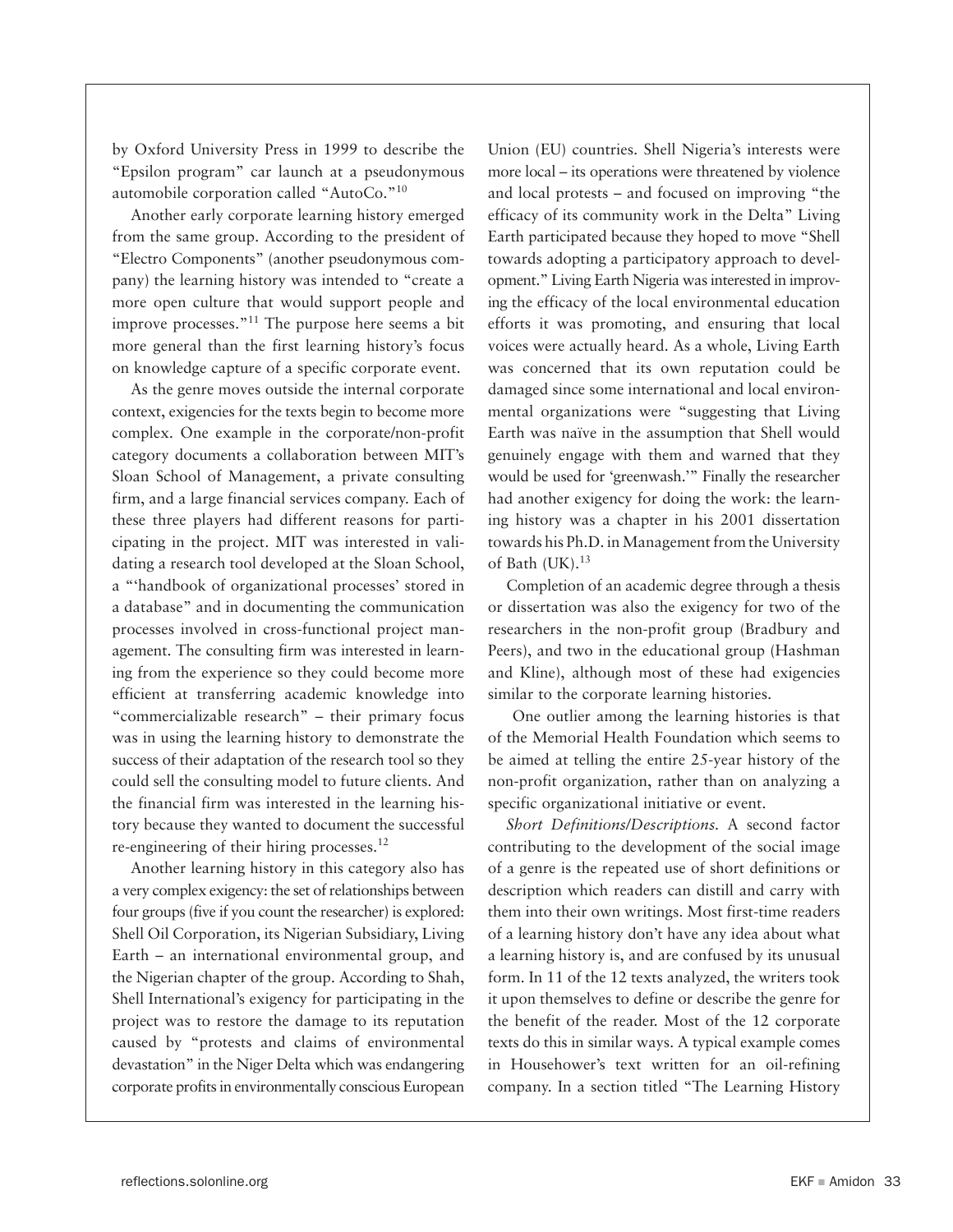Approach," Houshower notes that "the learning history is designed to spark constructive conversation by presenting first-hand interview and review comments on the same page and in two columns."<sup>14</sup> He goes on to present a sample page, and uses Van Maanen's term to describe the format as a "Jointly Told Tale." He then describes the purpose of each column of text. All but one of the learning histories take a similar path – only the Memorial Health Foundation's learning history contains no genre description at all – its simply labels the text as a learning history, and leaves the meaning of that label up to the reader.

*Recurrence.* Modern genre theory defines genre through the concept of recurrence. In recurring situations, exigency or purpose becomes not just a set of conditions which lead to the production of a text, but rather conditions which exist in a recursive relationship with genre. The writers memory of the previous situation and the textual response to that situation is used by the writer to identify correspondences which suggest a the same sort of text should be written again.

In an emerging genre, recurrence is not well established. The exigencies we described earlier were very specific to the context in which the learning history was conducted. However, some general trends can be noted. Seven of the twelve learning histories functioned as kind of an "analytical report" responding to specific organizational initiatives or events. Five of the twelve were used as a research method towards the completion of a dissertation or thesis, although they also served purposes for the organizations which were analyzed.

### *Rhetorical Dynamics of the Genre.*

Besides a social image, generic texts carry within them a history of residing in social and institutional relationships. For example, the executive summary, an independent genre as well as a component of many organizational reports and proposals, emerges out of the relationship between an executive and other members his staff whose need for details may vary. By rhetorical dynamics, I am referring to the set of relationships between the writer, the audience, and the text.

*Dynamism.* Rather than a fixed set of conventions, genres are sites or contact zones where forces of stability and change are in conflict. They are inherently dynamic, constantly (if gradually) changing over time in response to the needs of individual users. On the surface the learning histories from the pioneer's group at MIT displayed little such dynamism, which is natural for a group attempting to "brand" a research methodology. However the genre morphs as it moves out of the purely corporate context – in other words, once we move away from the work of the MIT group, we begin to see dynamism emerging. Academics, in particular, have used learning histories as dissertation chapters, or appendixes to the dissertation. Bradbury, Kline, Hashman, and Peers all make this move, using the learning history as a research tool for a larger project. Shah, who reports learning about the genre when he attended a seminar conducted by Bradbury in which she discussed her learning history, advances the genre even more. He notes that "I was attracted to the method by the notion of collaboratively making sense of collaborative action" but quite consciously notes his own adaptation of the genre, stating that while "the form of inquiry has been used in a number of different contexts…these have all taken place in one organization at a time. The learning history that I have practiced has sought to conduct the second-person inquiry across a network of four organizations in relationship with one another."15 Shah was evidently unaware that Kruschwitz and Roth made similar adaptations to the genre in their own use of it to analyze the relationships among three organizations.

Kline and Hashman, the academics who used learning histories to study educational organizations seem to have done little to adapt the genre, other than making it a section of their dissertation or theses, and stayed close to the rhetorical purposes and form established at MIT. However the Institute for Transformative Leadership's (ITL) learning history for the Western States Association of Schools and Colleges (WASC), a regional accreditation agency, quite con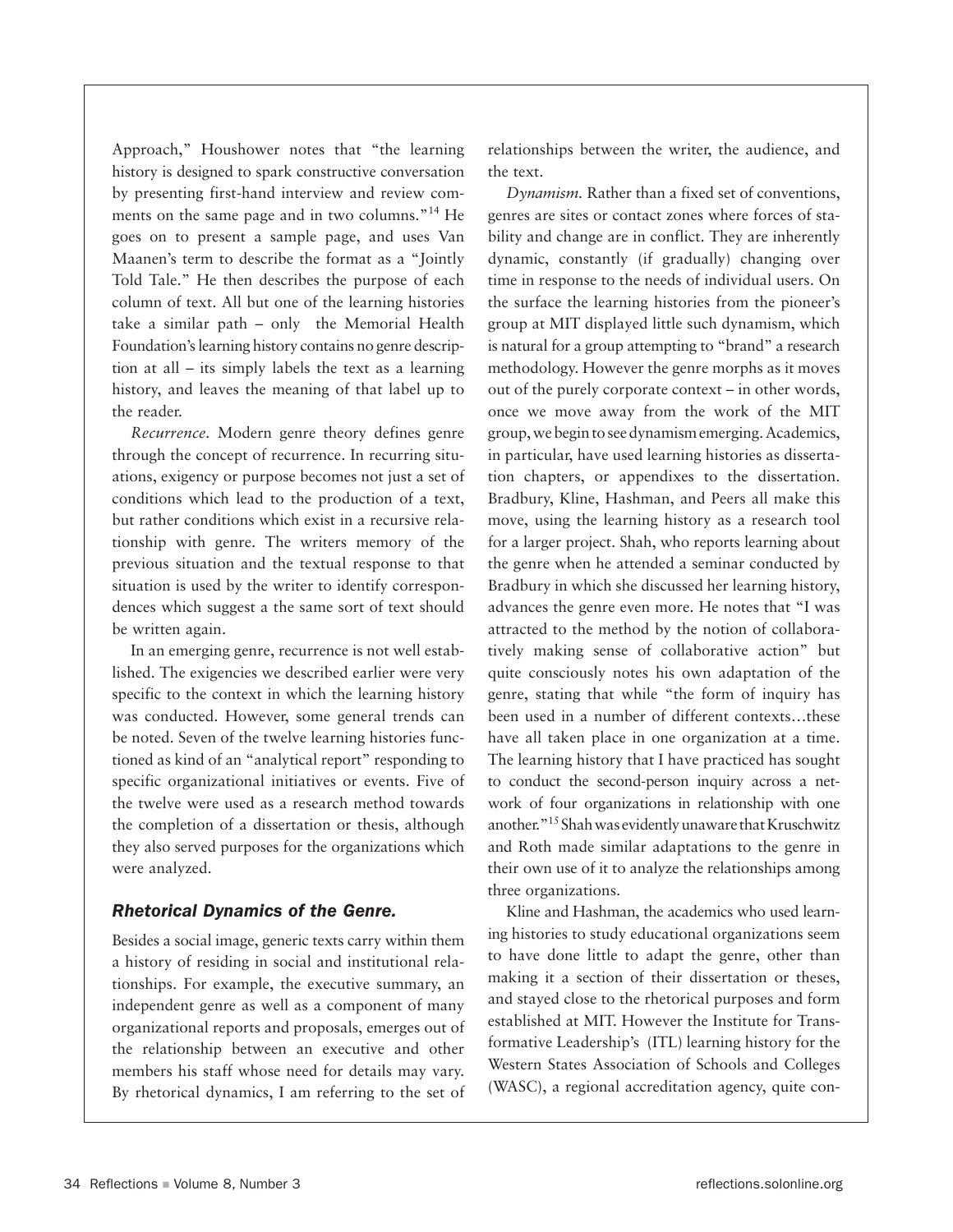sciously adapts the learning history, presenting it as a series of quotations extracted from 300 pages of interview transcripts. ITL appears to have made these adaptations in order to present the learning history in a form that more closely resembles the traditional analytical report. While the use of the quotations could be seen as an attempt to include the voices of the interview participants, the quotations are pulled from context, don't seem to include much evidence of dissent among the participants, and seem to be used primarily as evidence to build to a univocal conclusion in the form of a series of bulleted "Key Learnings" in each section. While it certainly represents a powerful example of the dynamic adaptation of a genre, the ITL text is a classic example of an emerging genre being subsumed by the powerful constraints of an established genre.

*Situatedness.* Genres don't exist in a vacuum, they are deeply embedded in the work of the organizations which created them. This embedding, which genre theorists call situatedness, is a powerful feature of the learning history.

As we have noted repeatedly, there is a great similarity in the learning histories managed and co-written by the MIT group. Yet even these learning histories show subtle differences in rhetorical tone as they are adopted within distinct organizational cultures. The Autoco learning history is very much a formal research report, modern in its presentation, and quite consciously attempts to connect with a modern business culture where "quality is job one." It foregrounds its attempts to merge the legacy quality movement with the new tradition of organizational learning. The Heartland Refinery learning history looks almost literary in its design, with chapters that tell the corporate story. Its learning history group was much less diverse than Autoco's, and included just one consultant and two members of the company's management team. Despite its inclusion of diverse voices from the organization in the actual learning history text, the tone of the introductory material and the text as a whole seemed to focus more on tradition and conventional history than does the Ford text. It has an oldfashioned tone. The Electro-Components learning

history has a modern tone like the Autoco text, but seemed more corporate: it emphasized a series of bulleted outcomes (noticeable results) over the history itself, and seemed less interested in foregrounding academic concerns for validity and reliability than did the Ford text. In a recent e-mail communication with Kleiner, he told me that "We had some tensions in the projects we undertook, because the companies that funded the work never quite figured out how to make use of it. There was always a problem of mixed motives in my view."16 The MIT researchers were focused on giving the companies a document which could be used in workshops to further even more organizational learning. But the companies wanted fixed findings of the kind found in more traditional report genres. Clearly the adaptations to the genre that occurred in the MIT group occurred due to the tensions of producing a text situated in a corporate culture.

One other text seemed heavily influenced by its culture. The tone of the UNDP text seems very distinct from the corporate learning histories and the other non-profit learning histories. The United Nations is a large organization with more than a half-century of experience producing research reports and other organizational texts. In spite of the fact that the text was edited and organized by the Society for Organizational Learning, it has a "UN feel" to it. Unlike the other texts, it also seemed to emphasize a focus on developing long-term, programmatic initiatives, rather than simply existing as a report on the results of a short-term project. This seems natural for an organization less focused on next year's profit statement, than on the long term.

*Form and Content.* While the formal features of the genre are an aspect of genre I treat in the next section, it is important to acknowledge the intricate relationship between the formal features of a genre and the knowledge it contains. For example, the traditional research analysis of an organizational problem is written in a single voice which produces a text which tends to communicate the idea that its analysis of problems and suggested solutions are part of a "closed system" where absolute certainty of analysis is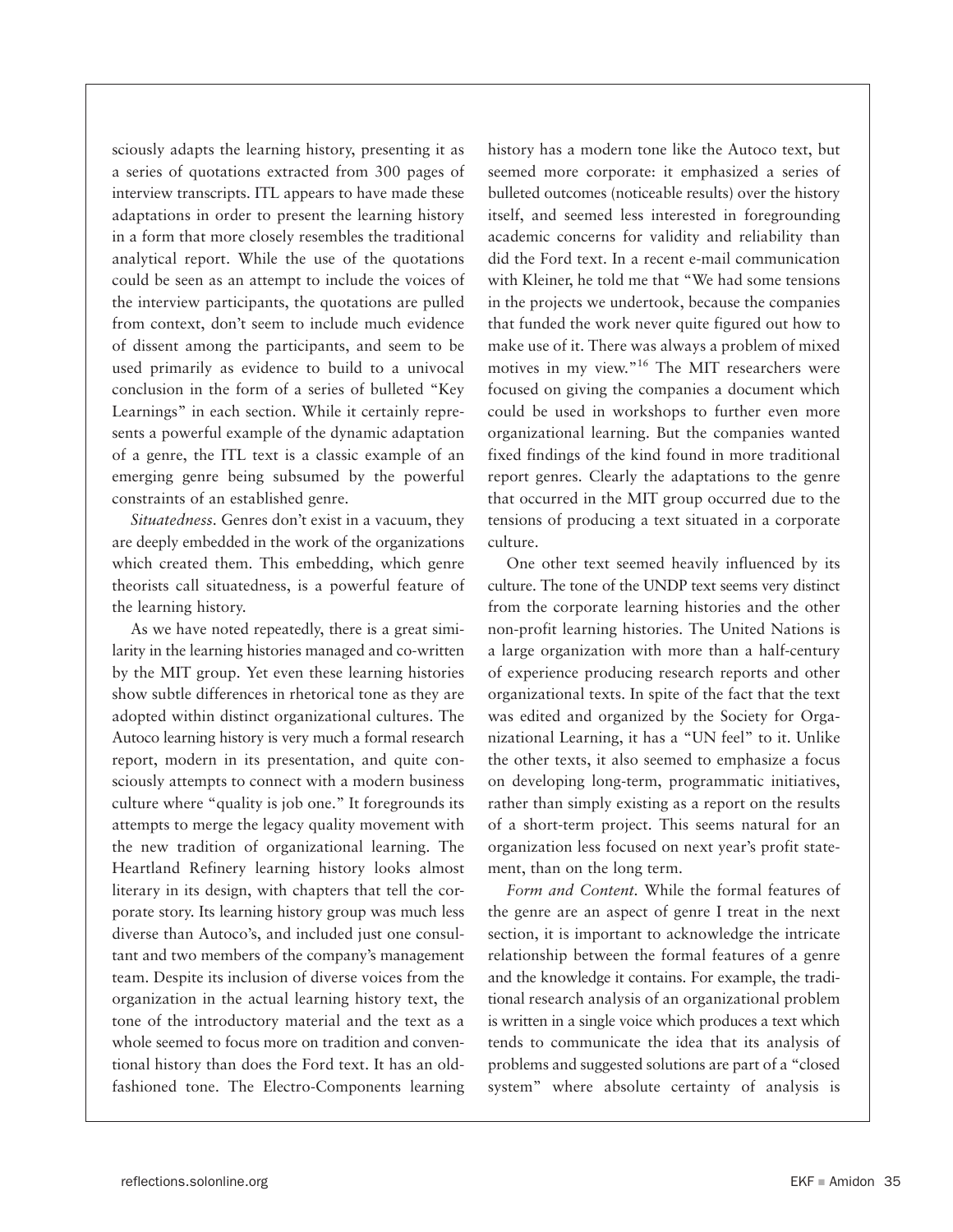possible. The knowledge produced by the kind of language is, by its very nature, indicative of the hierarchical organizational contexts in which it is produced. Dialogue like that found in the learning history, on the other hand, tends to subvert the authoritative nature of the text. The form of the genre is essential to the production of its content. As we noted earlier, all but two of the histories used the dialogic format.

*Duality of Structure.* While the form of a genre can regulate its content, and in some cases limit the options available to the writer, it is important to remember that such form also has a creative side. People don't simply use genres, they invent new ones and alter existing ones. Textual reproduction is not simply a mirroring of the structures – sometimes the structure is altered. The adaptation of the learning history genre described in the *dynamism* section above is indicative of the ways in which writers have changed the structure of the genre to meet emerging needs. Yet even an emerging genre has some stability. The two-column format for the reflective dialogue retained by ten of the twelve histories is the most noteworthy example of that stability.

*Community Ownership.* A discourse community is a system, which maintains and is maintained by texts with stated and unstated conventions as well as a history. The MIT pioneer's group was the first community which "owned" the Learning History, and the genre emerged as an almost proprietary research method for consulting work by MIT's Center for Organizational Learning and its successor, the Society for Organizational Learning (SOL). However the genre's growing use as an academic research tool is a sign that it is entering the larger academic community.

#### *Genre Sets and Repertoires*

Genre theorists have noted that discourse communities and agents within them rely on a repertoire of genres that develops as the community develops. Furthermore, genres in a repertoire have a tendency to interact with one another. Looking at curricular discourse communities for example, in the four

learning histories we examined which were developed to fulfill Master's or Doctoral degree program requirements, there were interesting relationships between the learning histories and the thesis or dissertation.

Besides the learning history, SOL uses several other genres which it employs in its consulting work including EL Maps and After Action Reviews.17 These genres may be employed separately or together, depending upon the nature of the consulting task.

#### *Formal Features of the Genre*

In examining the formal features of the genre, I am essentially engaging in an Aristotelian process of classification, by comparing the learning history to other genres of organizational writing, and contrasting the differences. Many of these differences are stark, but others are subtle. Table (1) lists these features and displays which of the learning history texts contain them.

One very noticeable aspect of the development of the genre which has occurred as control of the genre has moved away from members of the founders group and the corporate clients they served has been the incorporation of abstracts, executive summaries, and conclusions. As this genre, with its goals of fostering dialogue and reflective inquiry, has encountered and been folded into other genres (academic dissertations, organizational research reports) with differing rhetorical goals, features of these genres have been folded into the learning histories. In most cases, the goals of encouraging dialogue and reflection seem to be subsumed, or at least marginalized, by the monologic desire of authority to "summarize" or "wrap-up" the messy data which reflection produces. However, it must be noted that Bradbury and Shah rigorously attempted to keep the learning history process separate from the generation of the academic dissertation. In both cases, they clearly saw the learning history as both a research method, and a text to be used to spur further dialogue and reflection. Other organizations which created learning histories outside of the founders group either missed this aspect of using the text as a vehicle for further inquiry, or didn't think it was a significant enough feature of the genre to talk about it.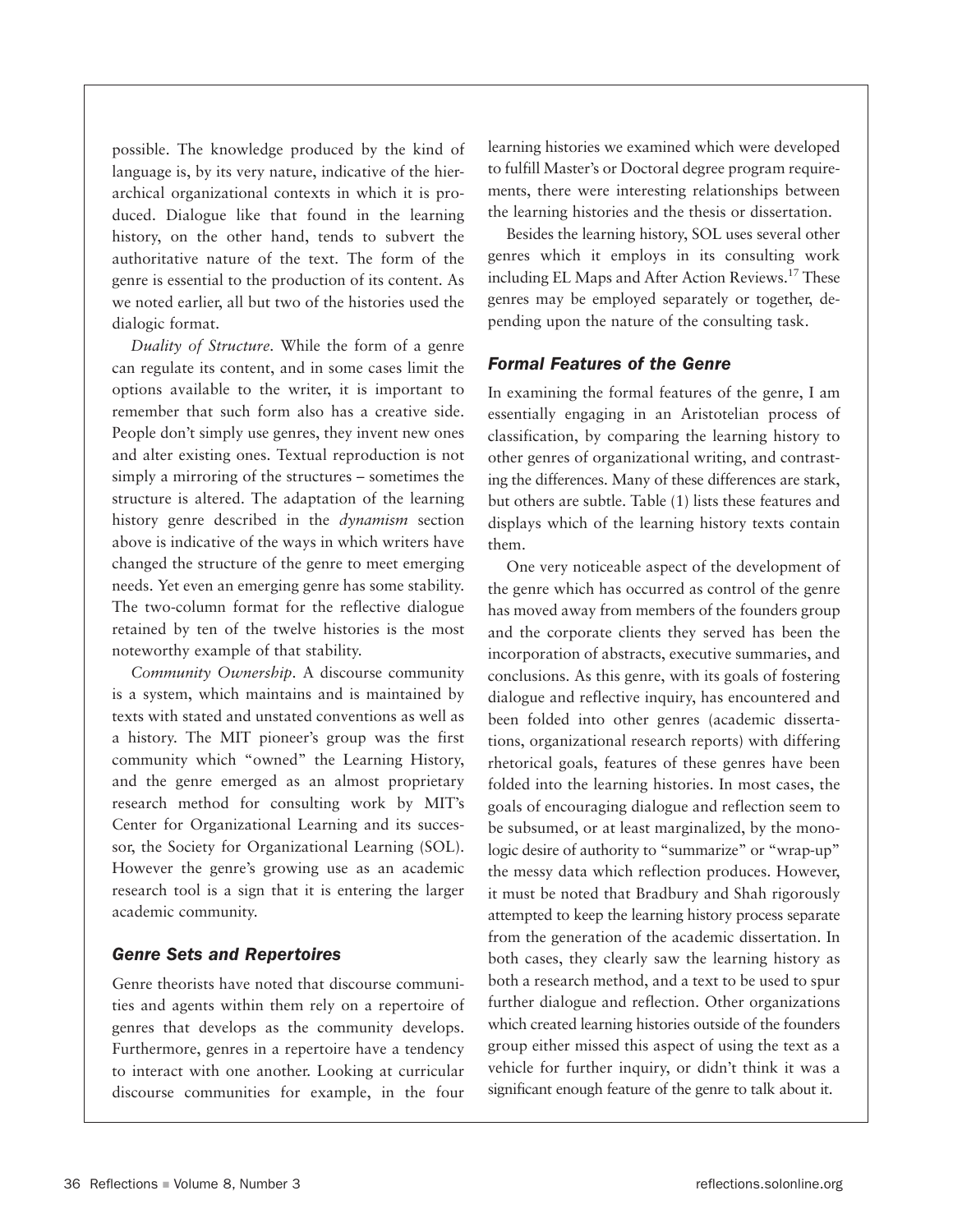The other noticeable shift in formal features of the genre which has occurred as the genre has moved into educational and non-profit contexts has been the abandonment of the distinctive format, where historical context is provided by a full column introduction, and reflective analysis and dialogue are

divided into separate columns. In the case of Peers, the reflective analysis is kept separate through the use of text boxes, and the dialogic nature of the text seems to be preserved. In the case of the Memorial Health Foundation, the genre seems to have been completely subsumed within a monologic narrative.

| Table 1: Formal Features of the Learning Histories |                         |               |                           |                                                                                                        |                        |                                      |                                                              |                                              |                                                                                  |                                                                                               |                                                                                                                   |                                                |
|----------------------------------------------------|-------------------------|---------------|---------------------------|--------------------------------------------------------------------------------------------------------|------------------------|--------------------------------------|--------------------------------------------------------------|----------------------------------------------|----------------------------------------------------------------------------------|-----------------------------------------------------------------------------------------------|-------------------------------------------------------------------------------------------------------------------|------------------------------------------------|
|                                                    | Corporate               |               |                           | Corporate/Non-Profit                                                                                   |                        | <b>Educational</b>                   |                                                              |                                              | <b>Non-Profit</b>                                                                |                                                                                               |                                                                                                                   |                                                |
|                                                    | Voyage<br><b>Beyond</b> | Car<br>Launch | <b>Electro</b><br>Com.p.s | <b>Relational</b><br><b>Praxis</b>                                                                     | Inventing<br>Knowledge | <b>Teaching</b><br><b>Reflection</b> | <b>WASC</b>                                                  | Schools as<br><b>Learning</b><br><b>Orgs</b> | <b>The</b><br><b>Natural</b><br><b>Step</b>                                      | <b>Memorial</b><br><b>Health</b>                                                              | Comm.<br>Of<br><b>Practice</b>                                                                                    | <b>UNDP</b><br><b>Civic</b><br><b>Scenario</b> |
| Full-column<br>narrative                           | Χ                       | X             | X                         | X                                                                                                      | X                      | Note 1                               | Note 1                                                       | X                                            | X                                                                                | X                                                                                             | X                                                                                                                 | X                                              |
| Analysis<br>column                                 | X                       | Χ             | X                         | X                                                                                                      | X                      | Note 2                               | Note 3                                                       | X                                            | X                                                                                | No                                                                                            | Note 4                                                                                                            | <b>No</b>                                      |
| Dialogue<br>Column                                 | X                       | X             | X                         | X                                                                                                      | X                      | Note 5                               | Note 6                                                       | $\times$                                     | X                                                                                | No                                                                                            | <b>No</b>                                                                                                         | Note 7                                         |
| Genre<br>Description                               | X                       | X             | X                         | X                                                                                                      | X                      | X                                    | $\times$                                                     | X                                            | X                                                                                | No                                                                                            | <b>No</b>                                                                                                         | No                                             |
| Methods<br>Section                                 | Note 8                  | No            | <b>No</b>                 | X                                                                                                      | Note 9                 | X                                    | X                                                            | X                                            | X                                                                                | <b>No</b>                                                                                     | X                                                                                                                 | Note 10                                        |
| Timeline                                           | X                       | X             | <b>No</b>                 | <b>No</b>                                                                                              | X                      | <b>No</b>                            | <b>No</b>                                                    | <b>No</b>                                    | X                                                                                | $\chi$                                                                                        | <b>No</b>                                                                                                         | $\mathsf{X}$                                   |
| "Key<br>Players"<br>Section                        | X                       | X             | X                         | Note 11                                                                                                | X                      | <b>No</b>                            | <b>No</b>                                                    | <b>No</b>                                    | No                                                                               | <b>No</b>                                                                                     | $\times$                                                                                                          | X                                              |
| Executive<br>Summary/<br>Abstract                  | <b>No</b>               | <b>No</b>     | Note 12                   | X                                                                                                      | X                      | X                                    | X                                                            | X                                            | X                                                                                | <b>No</b>                                                                                     | X                                                                                                                 | X                                              |
| Summary/<br>Conclusions                            | Note 13                 | <b>No</b>     | <b>No</b>                 | X                                                                                                      | Note 14                | X                                    | X                                                            | $\sf X$                                      | No                                                                               | No                                                                                            | $\sf X$                                                                                                           | X                                              |
| Other<br>Features                                  |                         |               |                           | Literature<br>Review.<br>Coding<br>Tables,<br><b>Three</b><br>chapters<br>of<br>additional<br>analysis | Sidebars<br>for theory | Literature<br>Review                 | <b>Bulleted</b><br>Key<br>Learnings<br>after each<br>section | Literature<br>Review                         | Literature<br>Review.<br>appendix<br>with<br>interview<br>protocols<br>and vitae | Looks<br>like a<br>standard<br>history<br>with some<br>narrative<br>material<br>and<br>quotes | Literature<br>Review,<br>Appendix<br>includes<br>the<br>learning<br>history<br>text and<br>interview<br>protocols | <b>Sidebars</b><br>for<br>"Toolbox<br>Notes"   |

1 Narrative history, dialogue, and analysis are integrated into standard paragraph structure, rather than as stand-alone sections

2 Analysis follows the narratives

3 Narrative history, dialogue, and analysis are integrated into standard paragraph structure, rather than as stand-alone sections

4 Reflective analysis is in the form of text boxes which follow participant quotations.

5 Interview data is in italics, numbered as "narratives."

6 Narrative history, dialogue, and analysis are integrated into standard paragraph structure, rather than as stand-alone sections

7 In an interesting departure, comments from participants were included in a "right-hand column" of the overall report. The Learning Histories at the

end of the report integrated the dialogue into the full-column narrative. In both cases analysis was not separated from the historical context. 8 Description of interview Group

9 Brief sidebar in Appendix

10 A very brief methodology note in the learning histories indicated where and when interviews were conducted.

11 Interview list in Appendix

12 "Noticeable Results" Section

13 "Epilogue"

14 "Epilogue"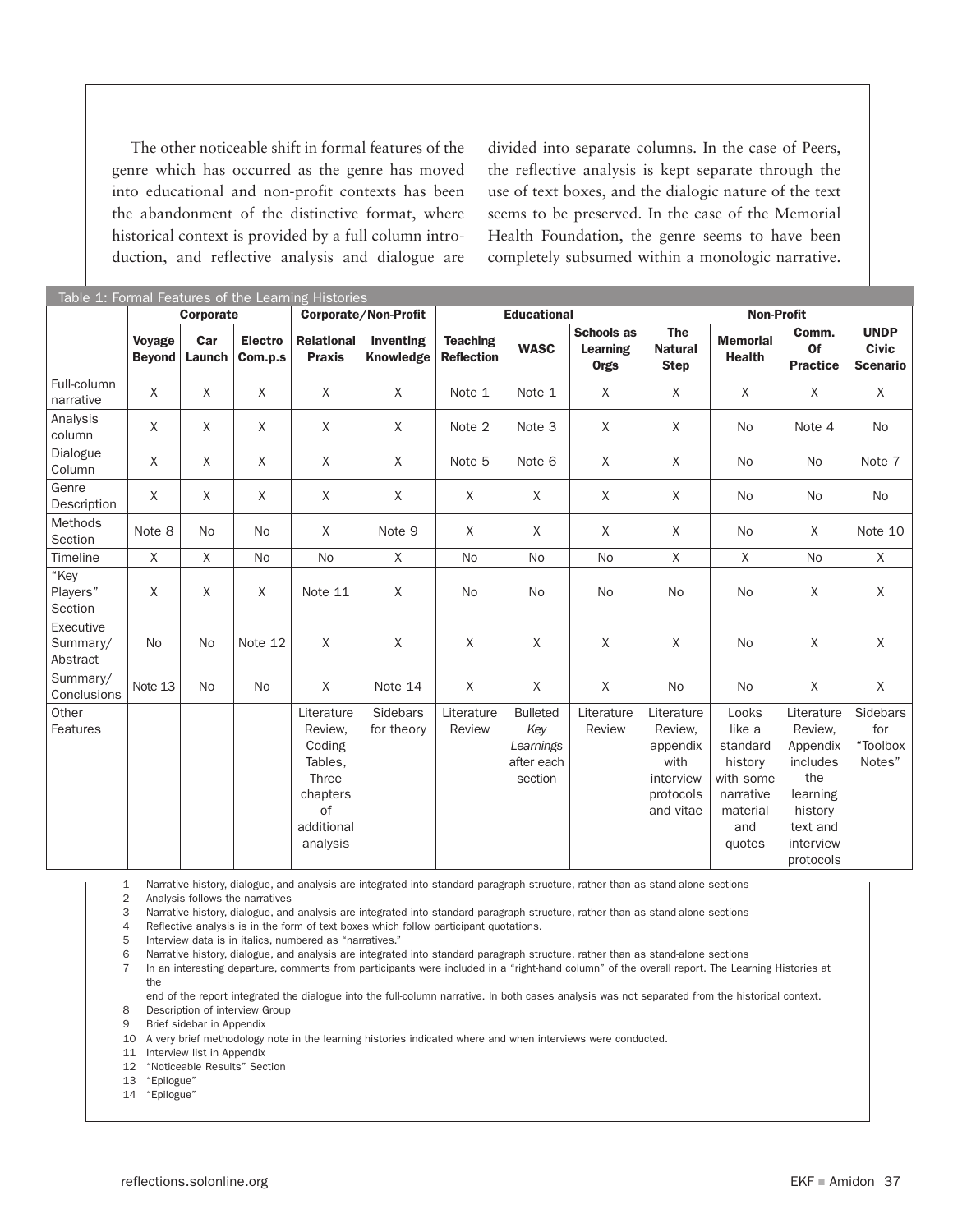Most of the others in these groups fall somewhere between these two extremes.

# Summary and Conclusions

Examining the emergence of the learning history genre has given this researcher a better understanding of how social networks and individual writers influence the production, revision, and reproduction of genres. I was particularly struck by the way in which the founder's group at MIT played a significant role in establishing and stabilizing the genre, while also encouraging or supporting writers outside of the group who used the genre for new purposes.

The learning histories which followed the following suggested practices seemed to achieve the genre goals of fostering dialogue and collective inquiry better than those that did not:

- 1. Carefully separate the historical context, the dialogic conversations, and the analytical writing of the learning history team.
- 2. Use participant validation to ensure the learning historians have not distorted the words or actions of participants. While participants and researchers will always differ on some details, this dissensus can be a valuable part of the learning history process.
- 3. After the document has been drafted, use it as an artifact to spur further dialogue and inquiry. Organizational seminars to discuss the findings of the learning history can be valuable.
- 4. Conduct the learning history using a team drawn from key constituencies within the organization. Ensure the team includes at least one experienced learning historian.

The learning history can be a complex methodology to use, particularly when professional learning historians are hired and hours of interviews must be transcribed and coded. However, graduate students using

the methodology are finding ways to accomplish the task using minimal resources. The learning histories I have conducted within my own classroom, albeit a simplified form of the genre, use electronic communication such as e-mail and wikis where I ask participants speak through their own written words rather than through the oral interview process. And recently a graduate student of mine conducted a learning history of the writing program at my university using a combination of face-to-face and e-mail interviews.

As organizations need to find new ways to understand the tacit knowledge used by their constituents, and to understand why and how projects fail and/or succeed, the learning history may become a more frequent genre in organizational research and writing. One piece of evidence regarding its growth as a research genre is the fact the there will be a chapter on learning histories in the new edition of Sage's *Handbook of Action Research.* At a minimum, the genre should be considered by researchers who wish to better understand how organizations communicate.

#### **ABOUT THE AUTHOR**

Dr. Stevens Amidon is an Assistant Professor in the Department of English and Linguistics at Indiana University-Purdue University in Fort Wayne, Indiana. He teaches undergraduate courses in Business Communication, Technical Writing, as well as graduate courses in Research Methods and Project Management Communications. His research focuses on the intersection of rhetoric, genre, technology and organizational learning. He has publications in a number of journals, including *Rhetoric Review*, *Business Communication Quarterly*, and the *Journal of Business and Technical Communication*. He has used *The Fifth Discipline* as a textbook in Business Communication classes for four years. *amidons@ipfw.edu*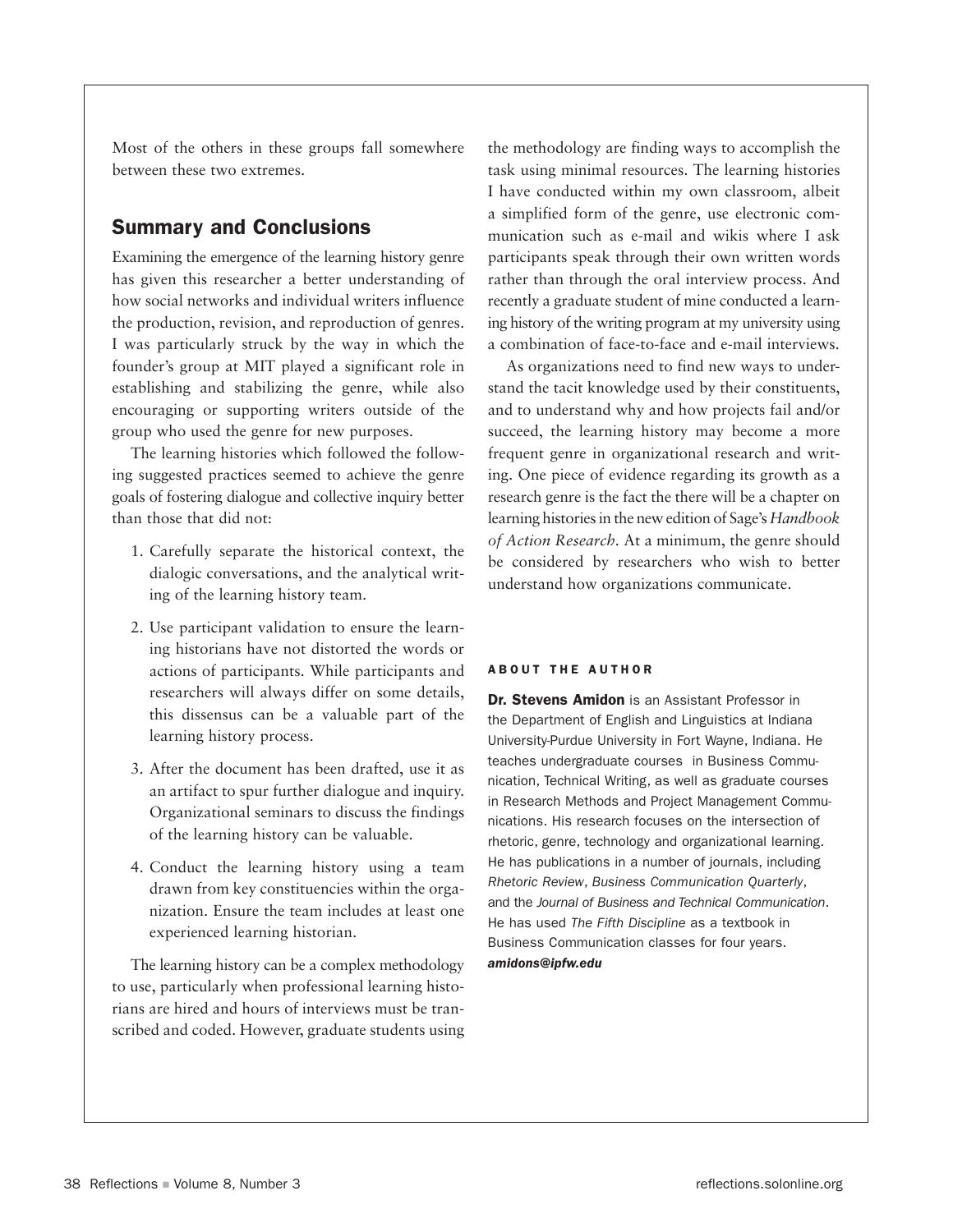#### **ENDNOTES**

- 1 Van Maanen, J. (1988) *Tales of the Field: On Writing ethnography.* Chicago: University of Chicago Press.
- 2 Kleiner, A. & Roth, G. (1996). *Field Manual for a Learning Historian: Version 4.0* Cambridge: MIT Center for Organizational Learning, p. 2.
- 3 Senge, P. (1990). *The Fifth Discipline: The Art and Practice of the Learning Organization.* New York: Currency Doubleday. I have discussed the importance of Senge's ideas to organizational writing in previous work. See Amidon, S. (2005). Write the learning organization: A framework for teaching and research. *Business Communication Quarterly 68*, 406-428.
- 4 Since completing this study, George Roth and Art Kleiner have directed me to some learning histories I missed in my survey, and there are others which are not publicly available because companies hold them as proprietary information.
- 5 Kleiner, A. & Roth, G. (1996). *Field Manual*, p. 15.
- 6 Strauss, A. & Corbin, J. (1990). *Basics of Qualitative Research: Grounded Theory Procedures and Techniques.* Newbury Park, CA: Sage.
- 7 Glaser, B. (1999). *Theoretical Sensitivity.* Mill Valley, CA: Sociology Press.
- 8 Kleiner, A. & Roth, G. (1996). *Field Manual*, p. A16.
- 9 Kleiner, A., personal communication, July 27, 2005.
- 10 Roth, G. & Kleiner, A. (2000). *Car Launch: The Human Side of Managing Change.* New York: Oxford University Press.
- 11 Wyer, J. & Roth, G. (1997). *The Learning Initiative at Electro Components.* Cambridge, MA: Society for Organizational Learning, p. 21.
- 12 Kruschwitz, N. & Roth, G. (1999). Inventing knowledge in the 21st century: Producing knowledge through collaboration. *Sloan School Working Paper #4064-99.*  Cambridge: Center for Coordination Science, Massachusetts Institute of Technology, Sloan School of Management, pp. 19-27.
- 13 Shah, R. (2001). *Relational Praxis in Transition towards Sustainability: Business-NGO Collaboration and Participatory Action Research* (Doctoral Dissertation, University of Bath, 2001). Retrieved February 23, 2007 from http://www.bath.ac.uk/carpp/publications/ doc\_theses\_links/r\_shah.html, quotes from sect. 6.
- 14 Houshower, H. (1999). *A Voyage Beyond the Horizon and Back: The Heartland Refinery's Continuous Improvement Story.* Cambridge, MA: Society for Organizational Learning. Retrieved December 15, 2004 from http:// www.solonline.org/repository/download/9907\_ GlobalOilLearningHist.PDF, p.v.
- 15 Quotes from Shah, sections 4 and 5.
- 16 Kleiner, personal communication, May 21, 2007.
- 17 See Darling, M., Meador, D., & Patterson, S. (2003). Cultivating a learning economy: After action reviews generate ongoing value for DTE Energy. *Reflections: The SoL Journal on Knowledge, Learning and Change, 5(2),* 1-9 and Darling, M. & Parry, C. (2007). Growing knowledge together: Using emergent learning and EL Maps for better results. *Reflections: The SoL Journal on Knowledge, Learning and Change, 8(1),* 1-12.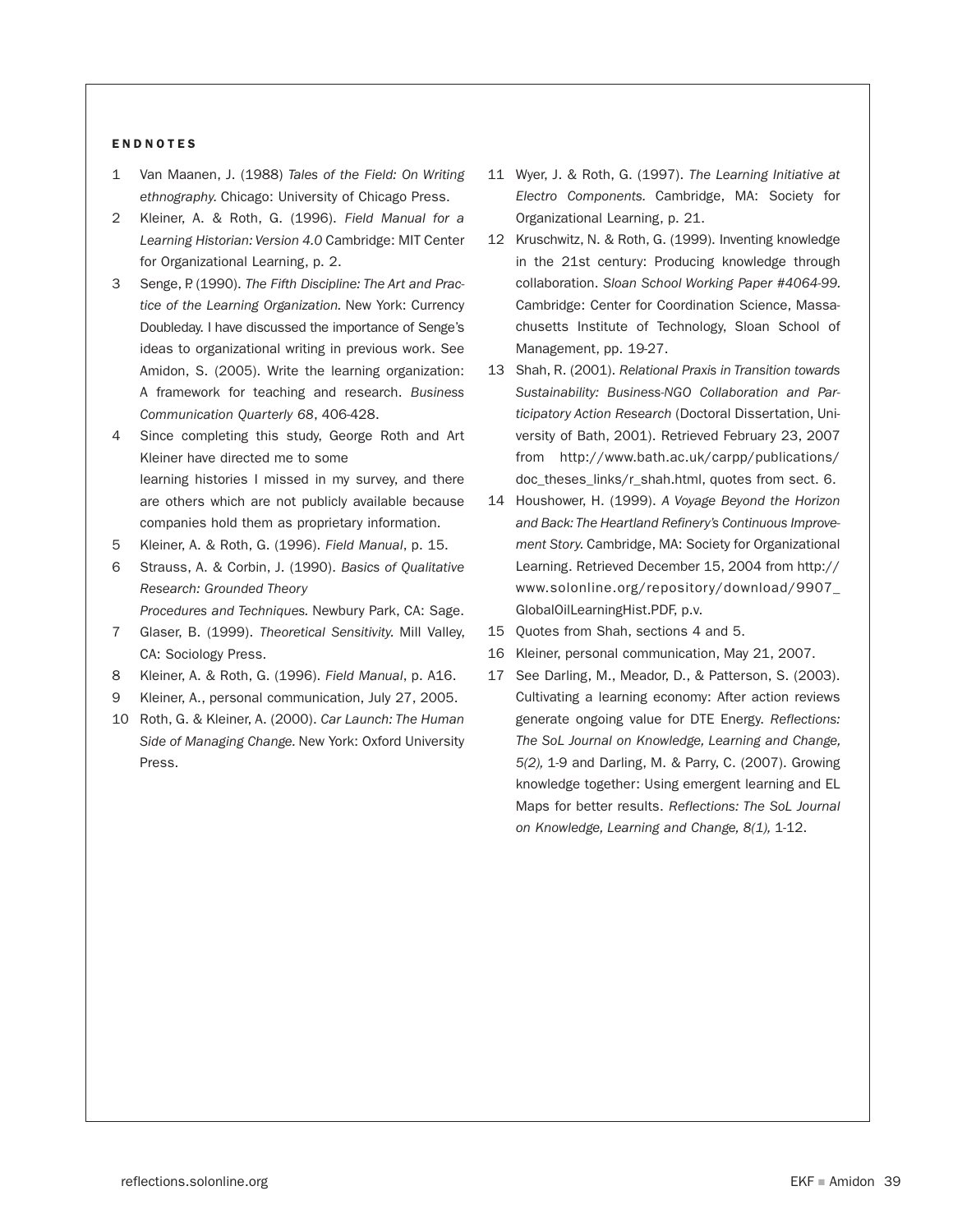#### APPENDIX: THE LEARNING HISTORIES

#### Corporate

Houshower, Hans. *A Voyage Beyond the Horizon and Back: The Heartland Refinery's Continuous Improvement Story* Roth, George and Art Kleiner. *Car Launch: The Human Side of Managing Change.*  Wyer, Joanne and George Roth. *The Learning Initiative at Electro Components.* 

#### Corporate/Non-Profit

Shah, Rupesh. *Relational Praxis In Transition Towards Sustainability: Business-NGO Collaboration and Particapatory Action Research.*

Kruschwitz, Nina and George Roth. *Inventing Knowledge in the 21st Century: Producing Knowledge Through Collaboration.*

#### Educational Institution

Hashman, Molly Anne. *Teaching Reflection as Insight into Consideration for Gifted Education Programming.* Institute for Transformative Leadership. *A Learning History of the Intentional Evolution of WASC.*  Kline, Keith. *Schools as Learning Organizations: A Learning History of a Changing School.* 

#### Non-Profit Organization

Bradbury, Hilary. *Learning with The Natural Step: Cooperative Ecological Inquiry through Cases, Theory and Practice for Sustainable Development.*

Memorial Health Foundation. *Memorial Health Foundation: Learning History.* Peers, Lawrence Palmieri. *A Descriptive Study of a Cross-Organizational Learning Community of Practice.* 

Pruitt, Bettye H. ed. *The UNDP Civic Scenario/Civic Dialogue Workshop: Antigua, Guatemala, November 8-10, 2000*.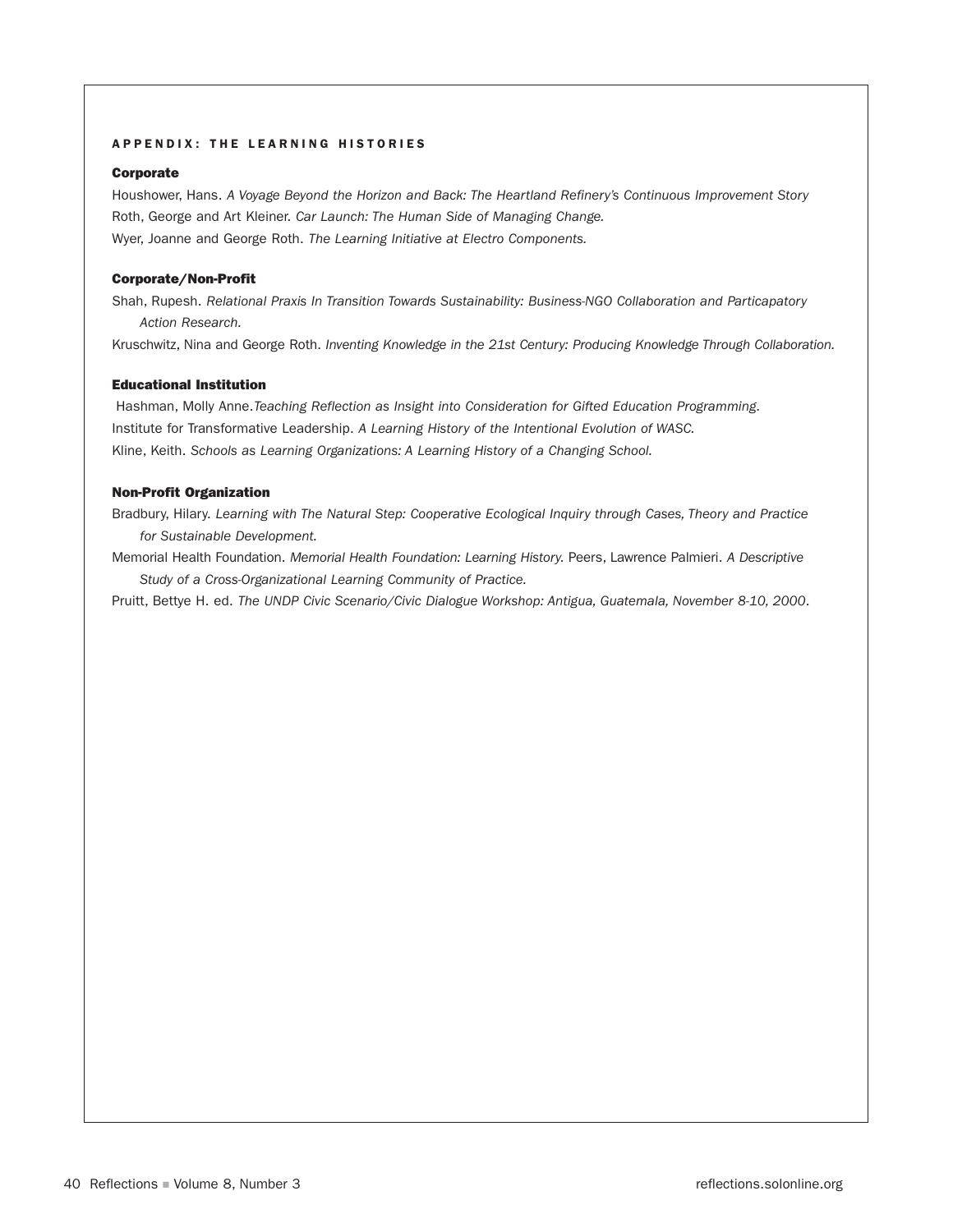# **Commentary**

*By George Roth*



George Roth

The Society for Organizational Learning, and the MIT Center for Organizational Learning from which it grew, has always been a pragmatic place. It was founded on the concept and ideals of furthering individual and collective learning, the research and practice developed to help people and organizations adapt, or learn, in light of changing conditions or circumstances. The methods and approaches developed for learning are not sacrosanct, but meant to be tested and modified. There is an innate interest in variation, trying alternative approaches, and reflecting upon whether learning and performance improved. These, after all, are the hallmarks of learning processes.

It was under these broader values that the "learning history" approach was developed and, as Professor Stevens Amidon finds in his investigation of a dozen learning histories, continues to evolve. The thoughtful and rigorous approach that Stevens applies to a dozen learning history texts using genre theory provides interesting insights into both the practices of conducting learning histories and the texts which those practices produce. It is, however, difficult to say what we can learn about organizations and learning from the variations in learning histories in general, and the adaptation of the genre for different purposes, in particular.

The development of the learning history was very much envisioned as the creation of a new genre, so Stevens' analysis of learning histories and their evolution as a genre is entirely relevant and appropriate. At the time the Center for Organizational learning sponsored these efforts, MIT colleague John Van Maanen (1988) had written *Tales of the Field*, a book looking at ethnographic writing, and the emergence of a new text which integrated an ethnographer with his subjects, or natives, in "jointly told tales." MIT colleagues Wanda Orlikowski and Joanne Yates (1992) were writing about and developing genre theory in examining the influence of media in organizational communication. A partner at a Boston consulting firm had suggested an evocative idea around "use," and that the learning history, as a genre, could "conjure up a use" in group learning through text discussion, analogous to the idea of

a tabloid newspapers conjuring a use for people riding on city buses or trains.

We carefully chose how to position ourselves in the descriptive writing on learning and change. As writers we were not to be in a position that held greater authority than the organizational members we worked with to capture and write about their learning journeys. As authors we, and others, did take positions on the descriptive learning history texts by writing commentaries which provided reflection and analysis of the learning histories. For example, commentaries were included in *Car Launch: Managing the Human Side of Change* by Peter Senge, Rosabeth Moss Kanter, and George Roth and in *Oil Change: Perspectives on Corporate Transformation* by Edgar Schein, Karl Weick, and Charles Handy. The contract with Oxford University Press for a "learning history library" called for an initial four books, each with three commentaries. The commentaries were not meant to be a definitive analysis, but just another perspective on learning and change from people with extensive experience and known for management theories, which would encourage readers in their own analysis, discussion, and creation of new, locally relevant insights.

Although Stevens' insights into changes in learning history genre are thoughtful and well reasoned, readers should be cautious in drawing conclusions from a small sample. The dozen learning histories are a sample that is drawn from different authors, many of whom don't know each other, and therefore had different purposes, processes, and contexts for their work. As an academic research group our intention was to share what we learned in creating and writing learning histories, either publishing what we had done or making it available on SoL or MIT's web sites. The shift in organization from MIT, a university research center, to SoL, a non-profit organization, diminished the momentum behind learning histories, particularly in terms of time and available resources for conducting, writing, and publishing learning histories. The learning histories that had been started as part of MIT research projects were often completed as labors of love by those involved. The production of working papers, writing of articles, and publishing of books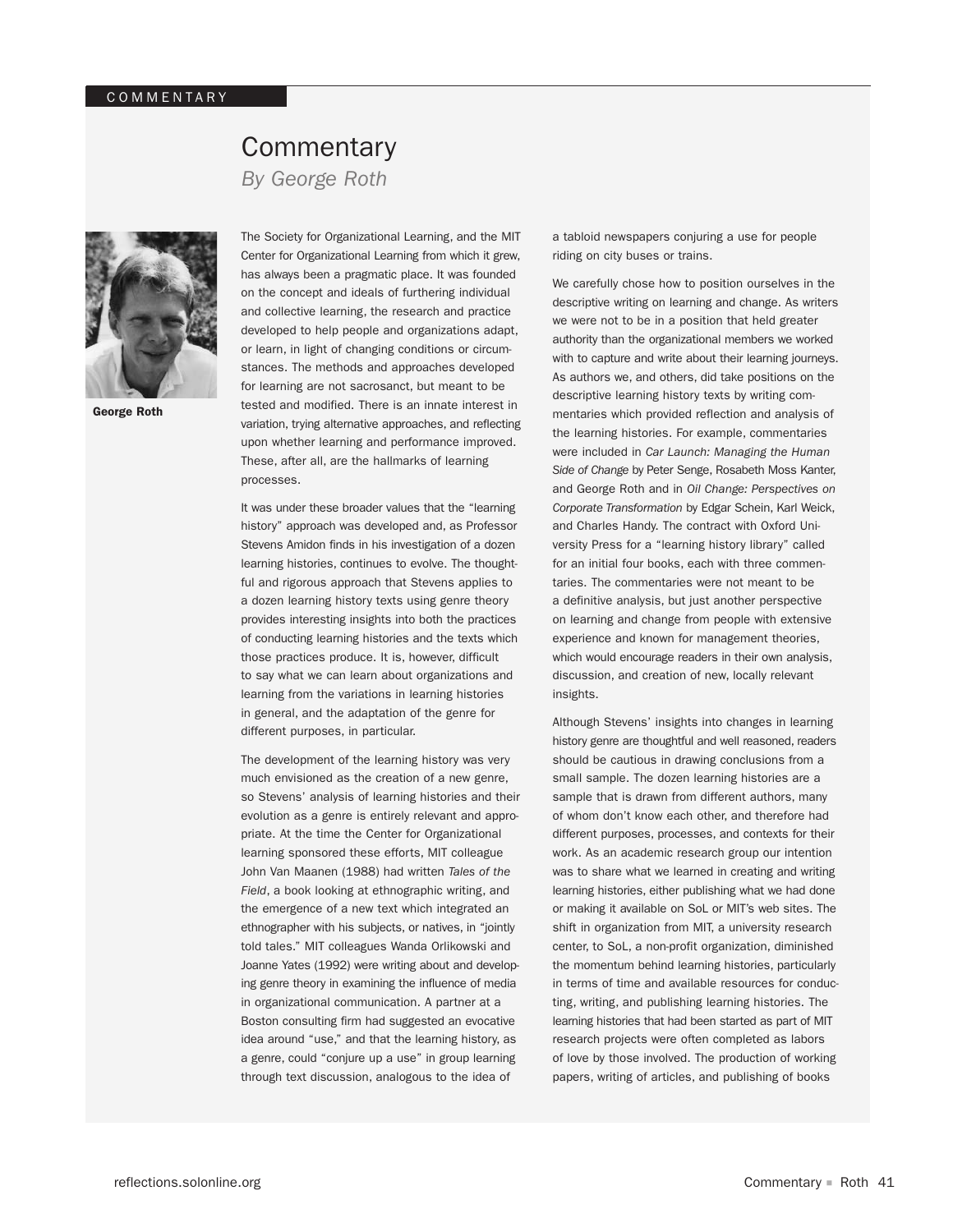became a secondary endeavor to the demands of the other positions for the academics, writers, and consultants who had been part of the pioneer's group.

Looking back, I wonder whether differences in sponsorship and organizational affiliation might cause changes in writing style and stance. The effort to get learning histories out was successful, as Stevens easily found a dozen learning histories for analysis. From my vantage point, I've had inquiries that would suggest that well over fifty learning histories have been written for organizations, many of which have been done as part of academic work, e.g. dissertations or theses. What has often been a challenge is that the methodology is not as well accepted by student's advisors. Case studies, oral histories, or ethnographic accounts require students to justify to their advisor their method, the text, and their findings (which is why students often make the learning history an appendix). I am, however, unaware of English majors who have used and developed the genre as part of their academic research. I am grateful for Professor Amidon's writings opening up this new vista, and look forward to reading more in the future as to what insights and progress this research will bring.

In looking at differences among learning histories, it would seem that the stated goals of creating a text which represents the experiences of an organization and its people in significant learning and change experiences would have variations in its characteristics because those organizations, and the audiences interested in that learning and change, would differ. While the learning history pioneer's group tried to standardize a process and form to coordinate our efforts and learn from one another, writing about the practice was never intended to constrain innovation or alternatives. The term "learning history" was *not* an invention of Art Kleiner and I, as was stated in the article, but rather a term that gained acceptance after trying numerous alternatives from the pioneers' group (see the acknowledgements in

the *Field Manual for a Learning Historian*, available from SoL, for the list of forty-one people involved). Perhaps what makes the learning history a compelling genre is that it is mutable, which itself is a consequence of its development not only by management researchers but by including people with journalism, action research, consulting, history, anthropology, psychology, sociology and education backgrounds and training. The community that created learning histories by learning and working together proposed a learning history process and forms that is intended to vary, and thereby serve learning purposes into the foreseeable future.

#### **ABOUT THE AUTHOR**

**George Roth** is a Research Associate at MIT Sloan School of Management and a SoL research member.

*groth@mit.edu*

#### **REFERENCES**

Kleiner, A. and Roth, G. (1996) *Field Manual for a Learning Historian, Version 4.0* unpublished manuscript, available from Society for Organizational Learning (www.solonline.org)

Kleiner, A. and Roth, G. (2000), *Car Launch: The Human Side of Managing Change,* New York: Oxford University Press.

Roth, G. & Kleiner, A. (2000). *Oil Change: Perspectives on Corporate Transformation* New York: Oxford University Press.

Van Maanen, J. (1988) *Tales of the Field: On Writing Ethnography.* Chicago: University of Chicago Press.

Yates, J. and Orlikowski, W.J. 1992. "Genres of Organizational Communication: A Structurational Approach to Studying Communication and Media*" Academy of Management Review*, 17, 299-326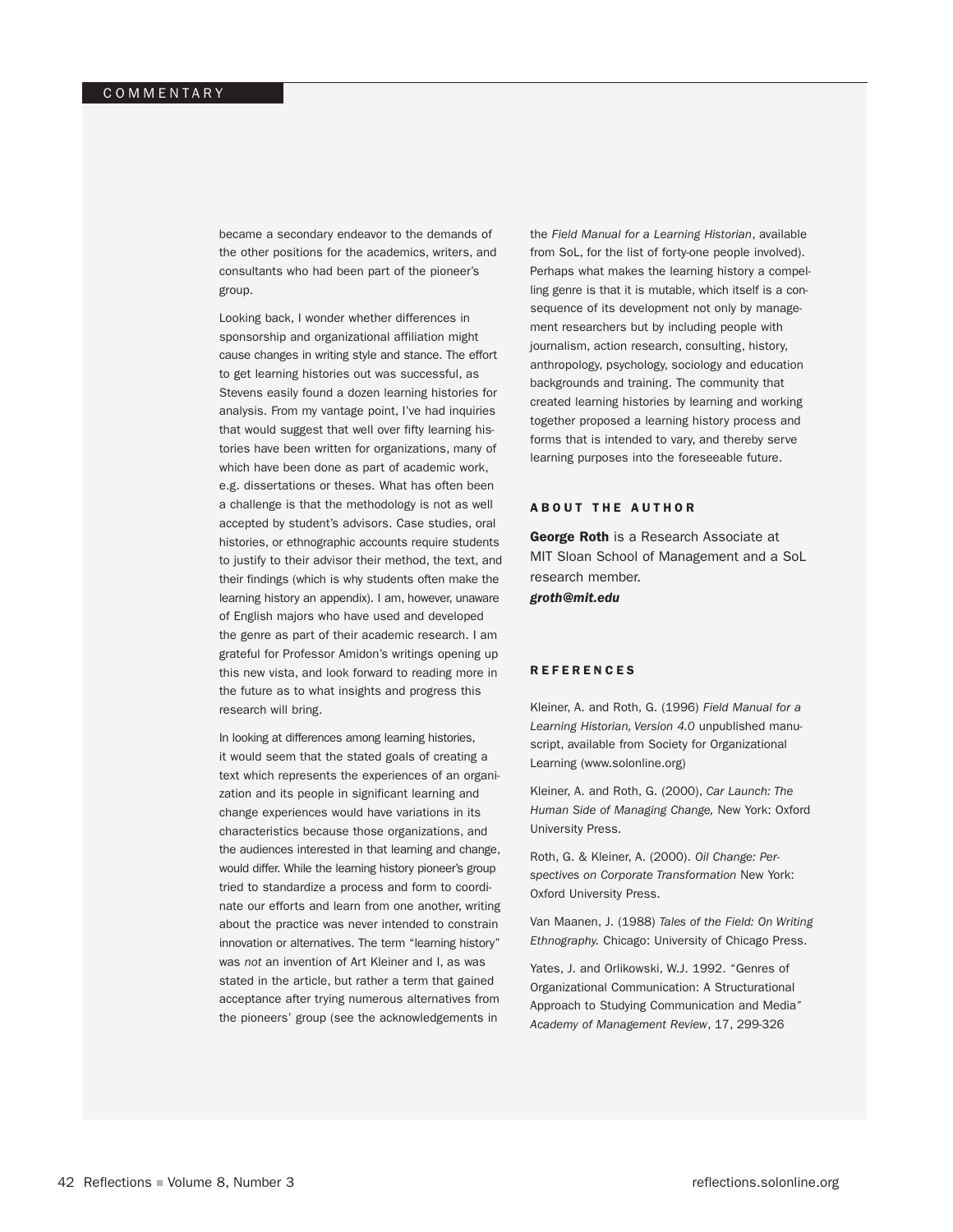# ELIAS 2.0

# C. Otto Scharmer and Dayna Cunningham



he Presencing Institute, the Society for Organizational Learning, the MIT Leadership Center, and the MIT Center for Reflective Com-munity Practice are launching the second year of their program "Emerging Leaders Innovate Across Sectors" (ELIAS). ELIAS intends to contribute to the evolution of sustainable global market systems that build human, social and natural capital as well as financial and industrial capital.

Concrete outcomes of this 12-month leadership journey are:

- Prototypes for cross-sector innovation that address the shared challenges of creating value for the triple bottom line – the economy, society, and the environment – with the ultimate goal of advancing global sustainability.
- A steadily growing network of leaders in the public, private, and civic sectors that will enhance and accelerate the benefits to individual members.
- A growing capacity among participating organizations to develop sustainable solutions across the three sectors.
- Useful information and ideas for innovative solutions to individual members' challenges.
- An enhanced capacity among leaders to respond to the challenges of globalization and sustainable development by pioneering practical innovations.

ELIAS is a global cross-sector network of high-potential leaders and their institutions working collectively to generate new ideas, prototypes, and ventures.

Co-founders of ELIAS include, BASF, BP, Nissan, Oxfam Great Britain, the UN Global Compact, Unilever, the World Bank Institute, and the World Wildlife Fund.

# Why ELIAS?

Leaders in institutions around the world face unprecedented economic, social, ecological, and political chal-lenges across local and global levels. These challenges will only multiply in the next decades; leaders must confront them. In doing so, they can create innovative opportunities by reinventing business models and identities, transforming social change protocols, and working more collaboratively with governments.

*Community Value* will become the guiding term as successful com-panies of this century purposefully connect to communities, NGOs, and governments to co-create more transparent and generative economic, social, and ecological processes/relationships. The productive result will be healthy and sound business, social, and environmental relationships.

Future sources of value will stem from leveraging these four areas of innovation. But for that to happen, leaders and institutions must reach out to other stakeholders to create new patterns that weave together business, government and civil society.

To meet major global challenges, cross-sector engagement demands new skills, networks and practice fields. ELIAS provides both the stimulating context or practice field and active methodologies.



C. Otto Scharmer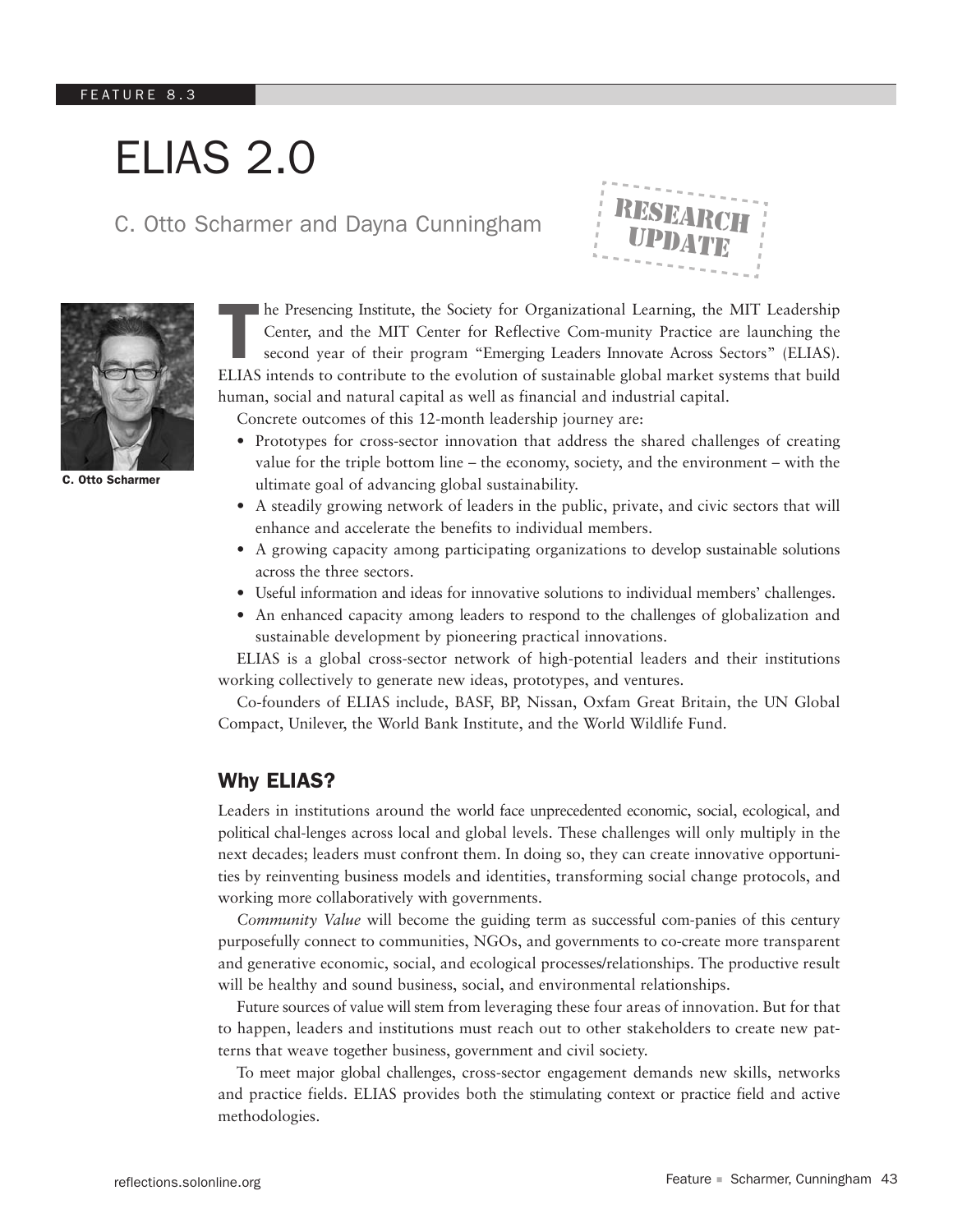

# Approach

Using a methodology called "presencing" to achieve profound innovations, ELIAS provides participants with a core set of practical skills:

- Immersion in cross-sector peer-shadowing experiences, and "deep-dive learning journeys" in different regions offer a fresh view into another aspect of the global economy and some of its core issues.
- Deep listening and dialogue tools help participants operate more powerful-

ly and effectively as part of rapidly changing systems of value creation.

- Deep reflection practices help participants convert experiential input into improved leadership practices and more authentic leadership presence.
- Hands-on prototyping allows participants to create experimental microcosms in order to explore the future by doing.
- Participants experience inno-vation processes from concept creation to fast-cycle experimentation; teams build, test, refine, and improve prototype ideas through multiple iterations in various contexts with multiple feedback loops.
- Participants learn how to leverage their institutional and per-sonal networks in order to move their systems toward more effective ways of operating.
- Regular interaction among participants and institutional stake-holders helps embed innovation within participating institutions.

# How does it work?

Beginning in 2008, ELIAS will operate on four levels:

# *1. The Global ELIAS Platform*

Emerging highest-potential leaders nominated by the CEOs of their institutions to participate in a global innovation program will receive intensive training in core presencing skills, participate in deep dives, and learn to develop and guide prototyping experiences. A proposed curriculum can be obtained on the presencing website.

# *2. An Evolving Network of Regional ELIAS Platforms*

Country-level and regional programs will continue to be organized by ELIAS participants. Cur-rently, these are being planned for Indonesia, Southern Africa, Europe, and China, with a possible fifth country-level program in Brazil. In each of these places, ELIAS alumni have committed to being core leaders and faculty in country-level and regional ELIAS efforts. These efforts will also create opportunities for high-potential leaders from ELIAS member institutions to join ELIAS programs at any level.

• **Indonesia and Southern Africa:** Each ELIAS microcosm will take on a key challenge facing each country (e.g., flooding in Jakarta; social protection for children orphaned by AIDS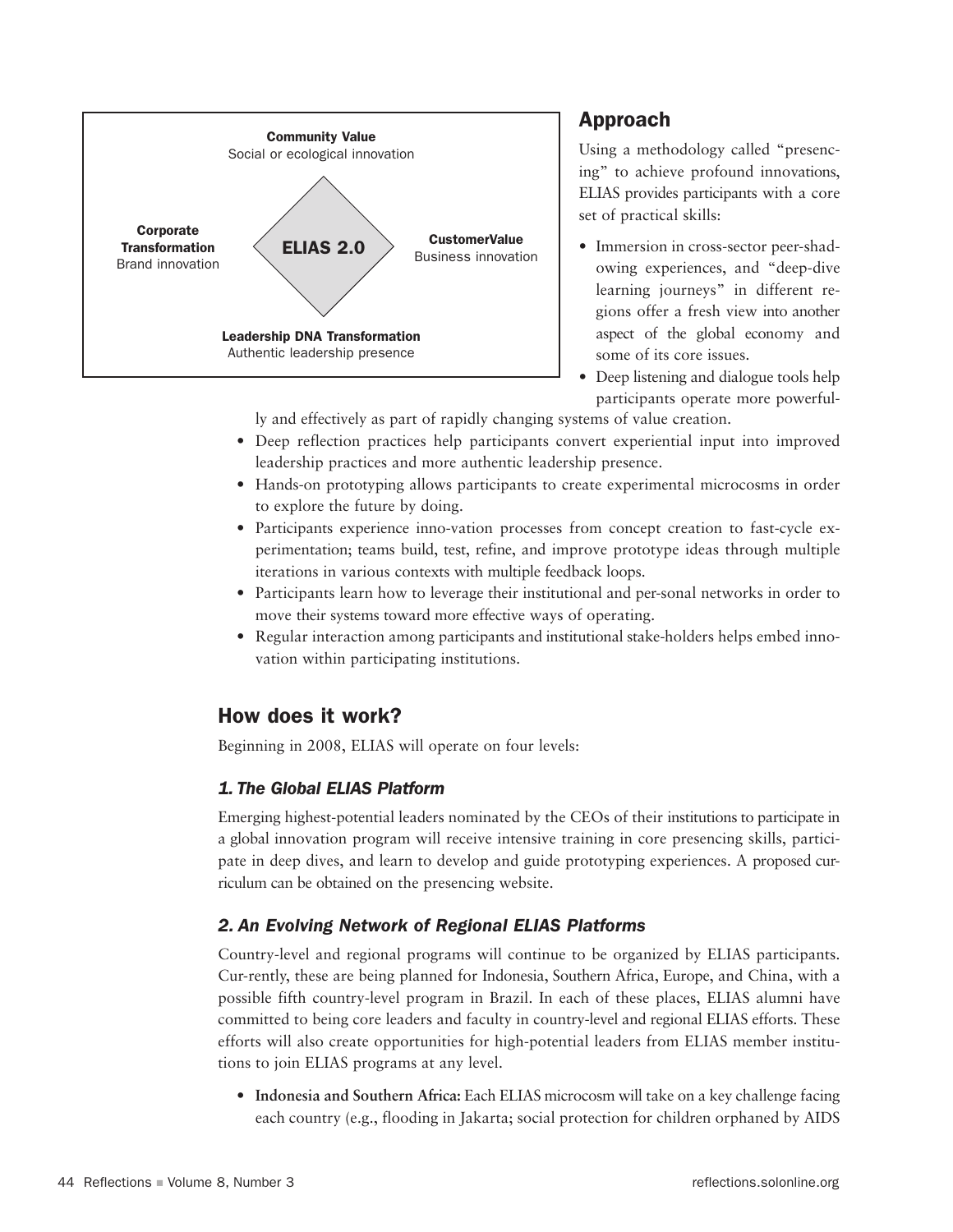in Namibia). It will also bring together young and future leaders from global ELIAS companies/institutions. Jointly these teams will put their skills and strategic networks into the service of solving pressing problems in the local community.

- **Europe:** The Summer School project led by ELIAS alums from BASF, InWEnt, UNICEF, and WWF is currently experimenting by using cross-institutional ELIAS platforms and younger leaders to address leadership challenges related to water issues in Africa and China.
- **China:** The Learning Lab is focused on the critical issue of sustainable mobility, with obvious implications for the country and region, but also the global community.

#### *3. In-House Platform*

Participating ELIAS institutions are pursuing innovations that integrate social innovation, business innovation, institutional (or brand) identity transformation, and "leadership DNA" transformation (con-necting to your authentic Self). This ELIAS effort is undertaken by participants in order to advance core innovation principles in their own fields of practice. The goal is to harness institutional energy and maintain the push toward transformation in participants' everyday efforts. This can be accomplished amongst others by taking on board an innovative project or through short workshops focused on the core principles. While ELIAS fellows, as faculty members, continue to enhance their learning as they teach presencing practices, the impact of the course is spread to other members of the organization and the capacity of the organization to make effective use of this knowledge and skills, enhanced. For in-house workshops and projects, ELIAS fellows can draw on the ELIAS alumni network.

#### *4. ELIAS Alumni*

The global network of ELIAS fellows continues to build and im-plement prototypes, as well as to create space for innovation within their institutions, communities, and the world based on their enhanced capacity for sensing the needs and aspirations of their communities. These leaders serve as coaches, and co-creators of an evolving inno-vation ecology that serves our economic, social, and ecological well-being.

For further information, please contact the authors.

#### **ABOUT THE AUTHORS**

**C. Otto Scharmer** is a Senior Lecturer at the Massachusetts Institute of Technology and the founding chair of ELIAS. He also is a visiting professor at the Center for Innovation and Knowledge Research, Helsinki School of Economics, and the founding chair of the Presencing Institute, a living lab for creating social technologies that facilitate profound innovation and systems change. Scharmer holds a Ph.D. from Witten-Herdecke University in Germany. He introduced the theoretical framework and practice called "presencing" *in Theory U: Leading from the Future as it Emerges* (SoL, 2007), and in *Presence: An Exploration of Profound Change in People, Organizations and Society* (SoL, 2005), co-authored with Peter Senge, Joseph Jaworski, and Betty Sue Flowers. For more information see *www.presencing.com.*

*scharmer@mit.edu*

Dayna L. Cunningham is the Director of the MIT Center for Reflective Community. *dayna@mit.edu*